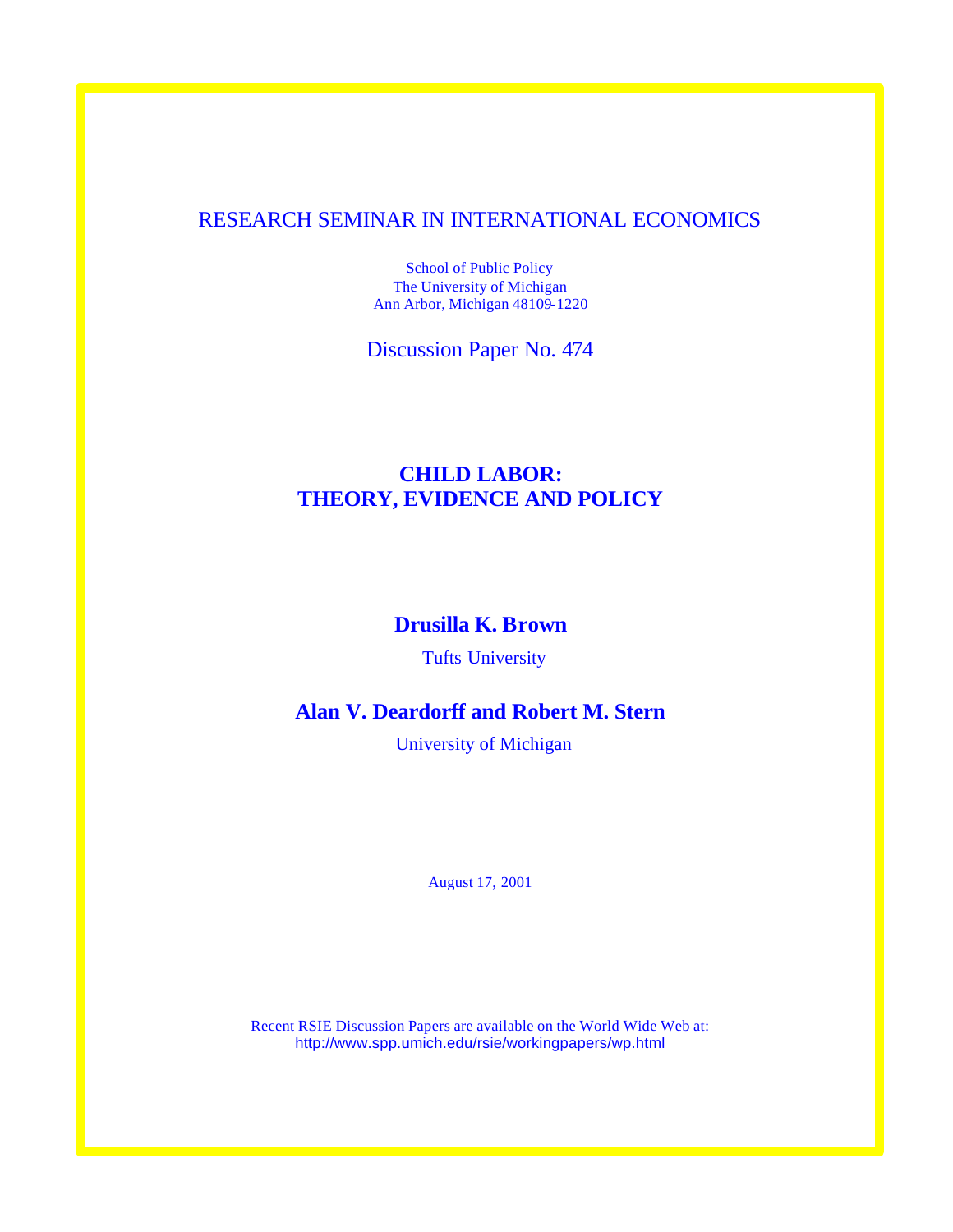## **CHILD LABOR: THEORY, EVIDENCE AND POLICY**

**By**

**Drusilla K. Brown Tufts University**

**Alan V. Deardorff University of Michigan**

**Robert M. Stern University of Michigan**

**August 17, 2001**

**Send correspondence to: Drusilla K. Brown Department of Economics Tufts University Medford, MA 02155**

> **e-mail:** Drusilla.Brown@tufts.edu  **phone: 617-627-3096 fax: 617-627-3917**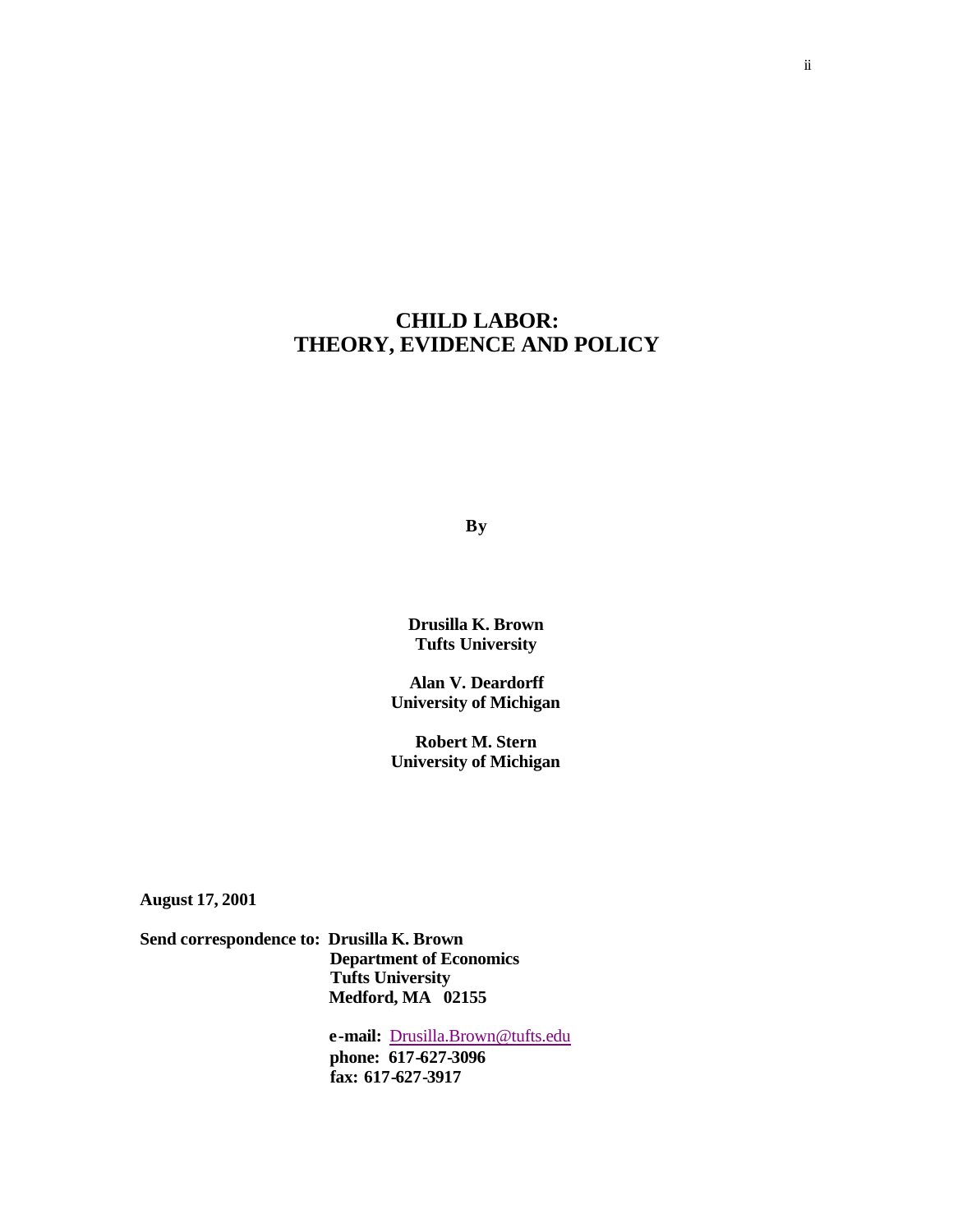Paper: EGDI-WP.doc

## **ABSTRACT**

## **CHILD LABOR: THEORY, EVIDENCE AND POLICY**

### **Drusilla K. Brown Tufts University**

# **Alan V. Deardorff**

**University of Michigan**

## **Robert M. Stern University of Michigan**

There is a growing theoretical and empirical literature concerning the causes and consequences of child labor. The objective of this paper is to evaluate the policy initiatives targeted on child labor in light of the newly emerging theoretical argumentation and empirical evidence. We focus in particular on programs to address child-labor practices, and we attempt to evaluate these programs, given the empirical evidence concerning the primary determinants of when and why children work. Throughout, we find it instructive to evaluate the policies that have been adopted with the intent of reducing overall child labor in terms of the impact they are likely have on the welfare of children.

**Keywords:** Child labor **Correspondence:** Labor standards

J2 Employment Determination Tufts University F13 Commercial Policies Medford, MA 02155

Drusilla K. Brown **JEL Subject Code:** Department of Economics

> Tel. 617-627-3096 Fax. 617-627-3917 E-mail: Drusilla.Brown@tufts.edu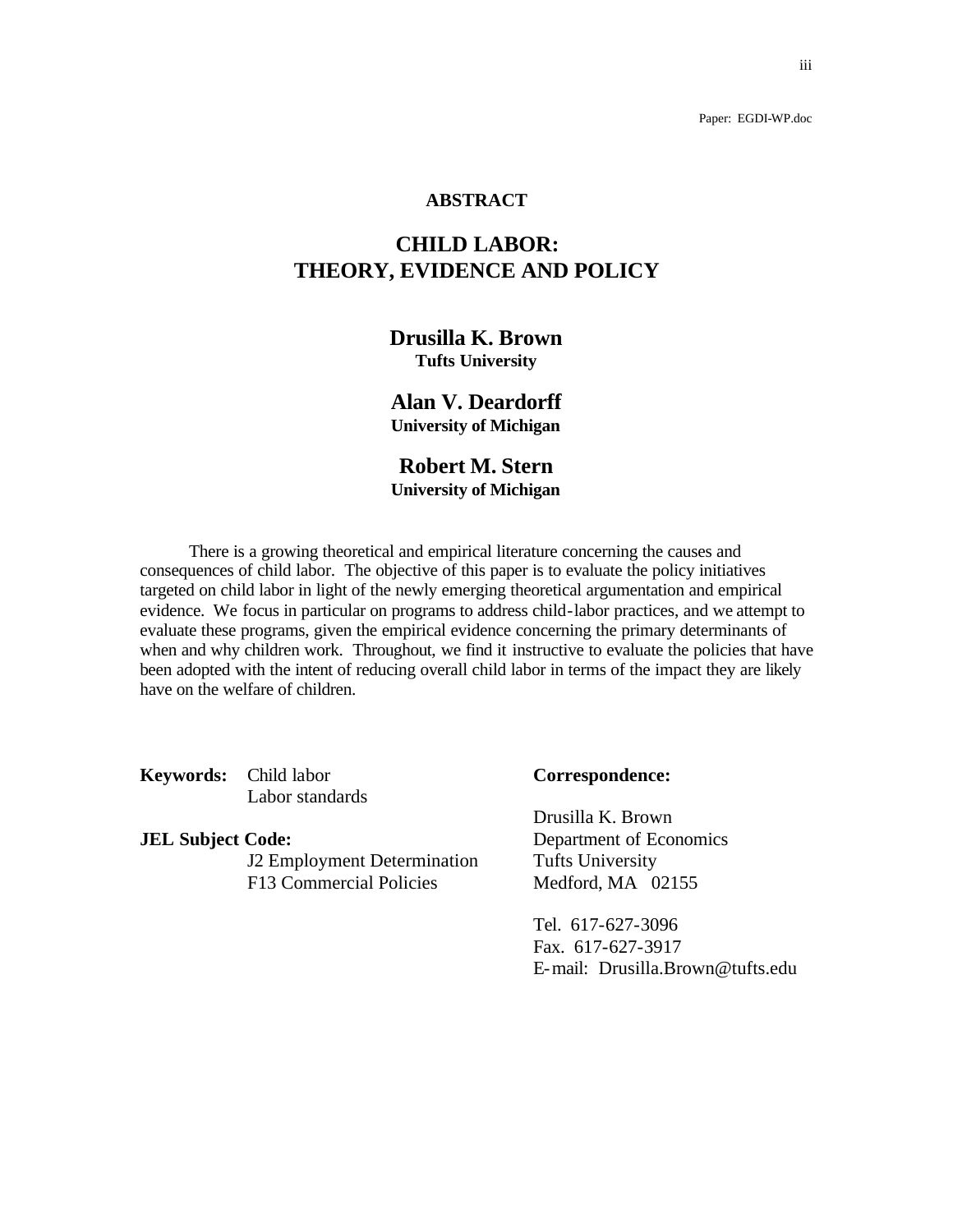August 17, 2001

## **CHILD LABOR: THEORY, EVIDENCE AND POLICY**

#### **Drusilla K. Brown** Tufts University

**Alan V. Deardorff and Robert M. Stern** University of Michigan

#### **I. Introduction**

Over the past decade, child-labor practices in developing countries and their implications for international trade have become a focus for attention in the international arena. Pursuant to these concerns, some developing countries have adopted innovative programs designed to discourage the worst child-labor practices and to provide families and communities with incentives to reduce child labor and increase educational attainment. Additionally, some industrialized countries have considered a range of policy options, both punitive and nonpunitive, intended to reduce imports of goods produced by children and to provide incentives and financial support to reduce child labor in traded and non-traded sectors. Given the increased attention to child labor and the threat of trade sanctions by industrialized countries for weak child labor protections, it is instructive to evaluate the policies that have been adopted with the *intent* of reducing overall child labor in terms of the impact they are *likely* have on the welfare of children.

There is a growing theoretical and empirical literature concerning the causes and consequences of child labor. The overriding objective of this paper is to evaluate the policy initiatives targeted on child labor in light of the newly emerging theoretical argumentation and empirical evidence. We will focus in particular on programs to address child-labor practices, and we will attempt to evaluate these programs, given the empirical evidence concerning the primary determinants of when and why children work.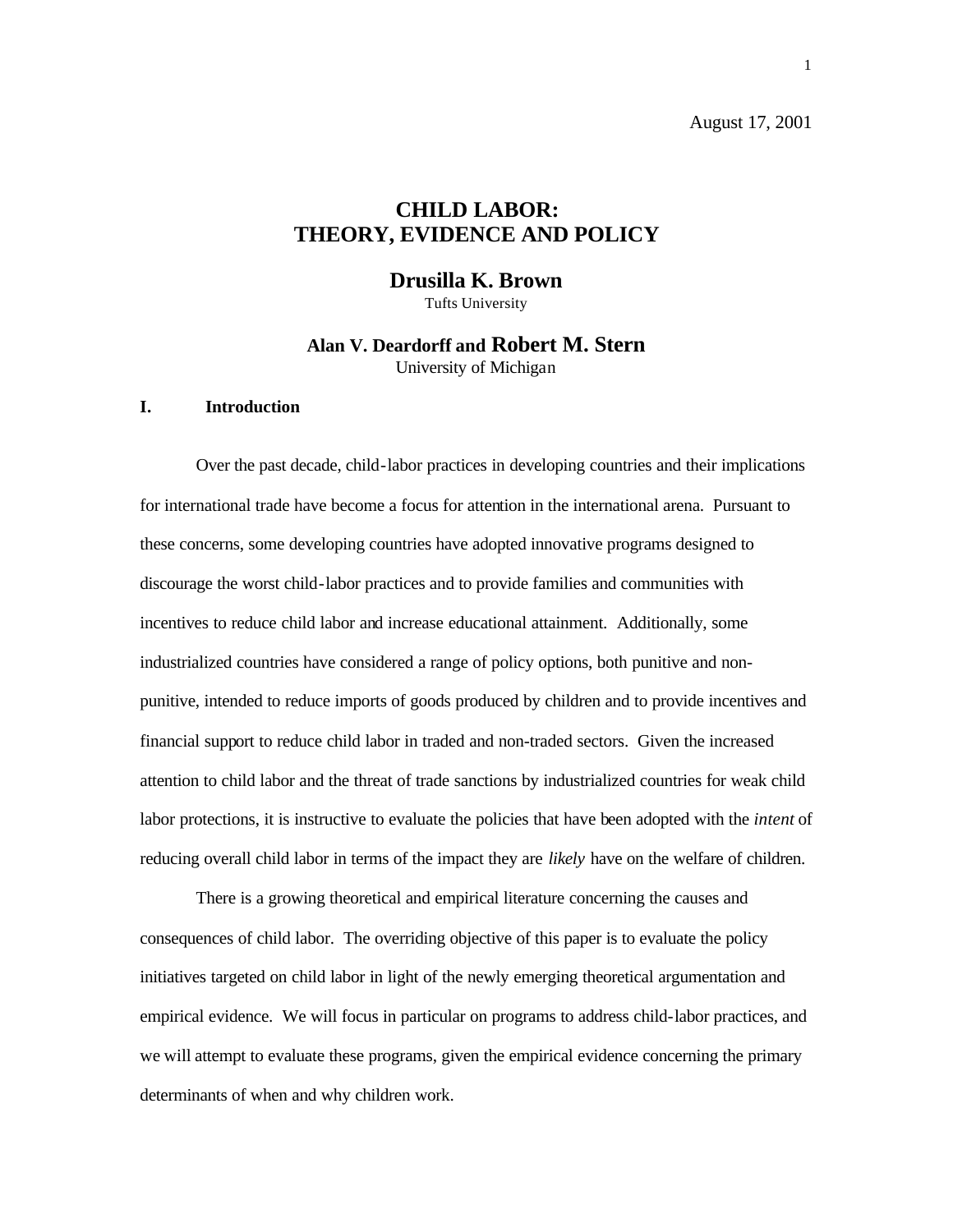Particular attention will be given to the causes of child labor above and beyond poverty. It is widely accepted that child labor declines as per capita income rises. However, the process of economic development is a slow one, and many developing countries have lost ground over the last decade both in terms of their standard of living and progress made in reducing child labor. Therefore, we would like to focus particularly on the other causes of child labor distinct from poverty and the policy remedies that theory and evidence suggest.

In Section II, we begin with some of the theoretical arguments concerning family decision-making and the determinants of child labor. We then turn in Section III to the empirical evidence concerning the determinants of child labor and their implications for the types of policies that are likely to influence household decision-making in a manner that reduces the incidence of child labor and increases educational attainment. Section IV is devoted to a review of the traditional methods for reducing child labor. Section V provides an overview and discussion of the likely effectiveness of recent initiatives targeting child labor by developing country governments and initiatives underway by international agencies such as the World Bank and International Labour Organization. In Section VI, we examine some of the motivations for including child labor on the international trade agenda and the likely implications of doing so. Conclusions follow.

#### **II. Theories of Child Labor: Models of Household Decisions**

The purpose of this section is to touch briefly on theories of household decision-making with regard to the employment of children. Greater emphasis will be placed on the more recent literature that addresses the role of market failure, particularly in the capital market, and its relationship to poverty. The ultimate objective of the review is to identify the household characteristics that ought to emerge in empirical analysis as statistically significant determinants of child labor.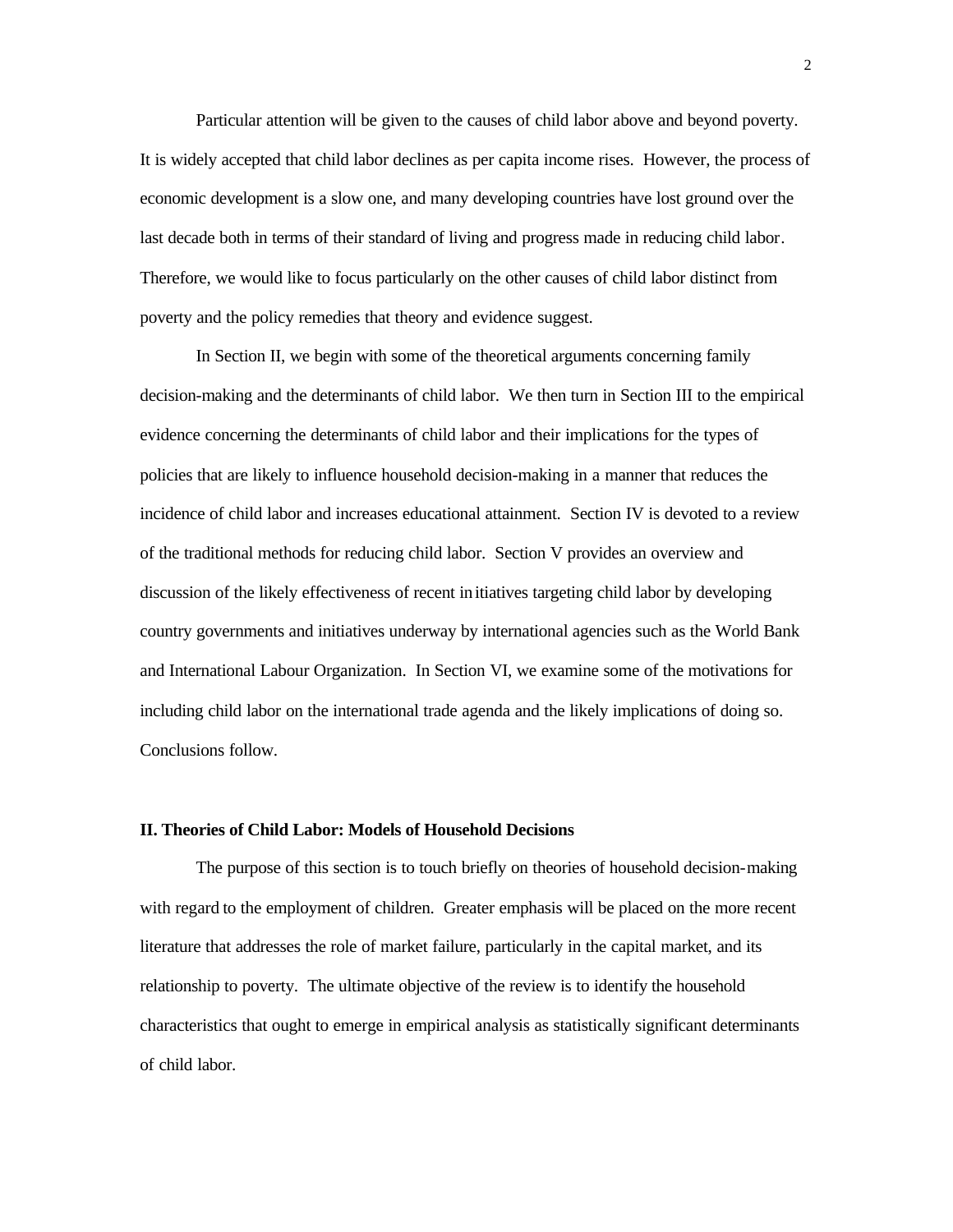Neoclassical models of household decision-making are commonly employed in the analysis of child labor and are typically derivative of Becker (1964). Models of household bargaining fall into two broad categories: those in which children have no bargaining power and those in which children have some intrinsic value in the family. In models in which children have no bargaining power in the household, parents make decisions that serve their own interests, without regard for the impact on the child. This class of models lends analytical support for public policies that constrain the choices that parents are allowed to make for their children, eg., compulsory schooling, minimum age of work, a ban on bonded child labor, etc.

#### *Children as Household Assets*

In this context, children are viewed strictly in terms of their value as assets. Parents first must choose the number of children they will have. They then weigh whether to invest in the quality of the child or to extract a current stream of services. Becker and Lewis (1973) argue that in the quality-quantity tradeoff, parents who choose a large number of children are less likely to invest in quality schooling. That is, the number of children and investment in the human capital of children are substitutes. Or, parents may choose to have a large number of children in order to diversify risk, formally educating some and putting the others to work

Initial empirical analysis was quite supportive of both the quality-quantity trade-off and the diversification hypothesis. Rosenzweig and Wolpin (1980) find that an exogenous increase in fertility lowers child quality, and Hanushek (1992) finds a trade-off between family size and educational attainment in the United States. Indeed, there is considerable evidence that, on average, children in larger families in both developed and developing countries receive less schooling, perform more poorly on intelligence tests, and are less well nourished (Patrinos and Psacharopoulos, 1997). Closely-spaced children receive the least investment (Powell and Steelman, 1993).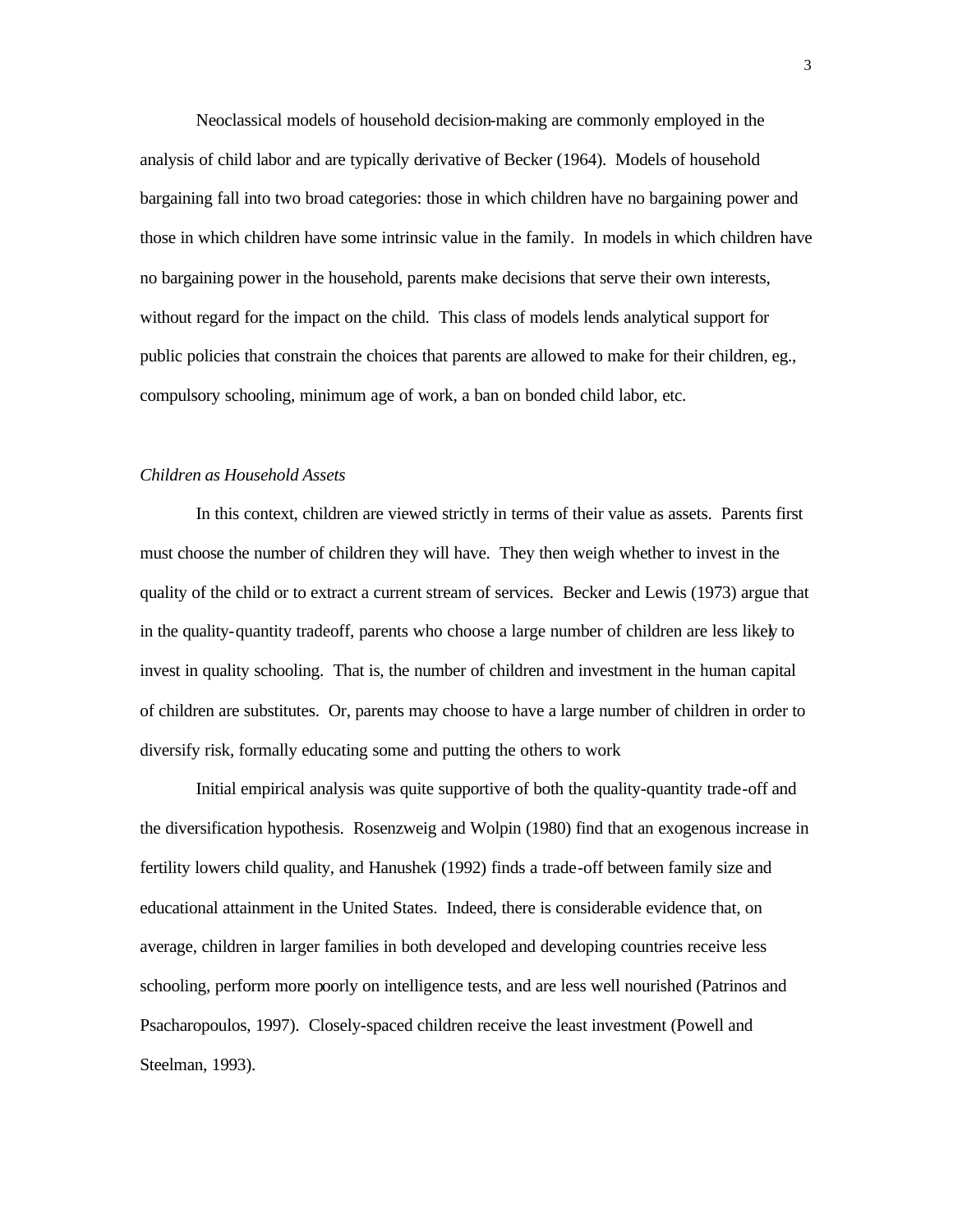However, Montgomery, Kouame and Oliver (1995) find contradictory evidence for Ghana and Cote d'Ivoire. Further, Patrinos and Psacharopoulos (1995) do not find that the number of siblings of Paraguayan children affect the level of enrollment. Nor is there a strong sibling effect in Brazil (Psacharopoulos and Arrigada, 1989; Levison, 1991). Chernichovsky (1985), studying schooling choice in rural Botswana, actually finds that family size raises educational attainment. Levison (1991) suggests that the positive correlation between family size and schooling may occur because there are decreasing returns in household production. With a large number of children available to engage in household work, the opportunity cost of education for any one child may be quite low.

Not only are child assets viewed in relation to one another, the labor of children may also be seen as a complementary input to other household capital. For example, the investment in physical capital to launch a family enterprise may be optimizing only if it can be combined with the labor of the household's children.

In fact, exploiting a household's assets may frequently require the inputs of child labor. One of the most well documented cases of complementarity concerns the work and school habits of girls whose mothers have marketable skills. Tapping the mother's human capital in the formal labor market may require her daughters to replace her contribution to home work. Thus, human capital embodied in a mother is complementary with more home work and less education for her daughters.

#### *The Poverty Hypothesis*

Although parental selfishness may play a role, it is a very commonly held view that child labor is fundamentally a by-product of poverty, strongly suggesting that policy should focus on economic development and increasing income (Nardinelli, 1990). Krueger (1996) notes a steep cross-country negative correlation between GDP per capita and the employment rate of 10-14 year olds in 1995. An important implication of the poverty hypothesis is that policies that focus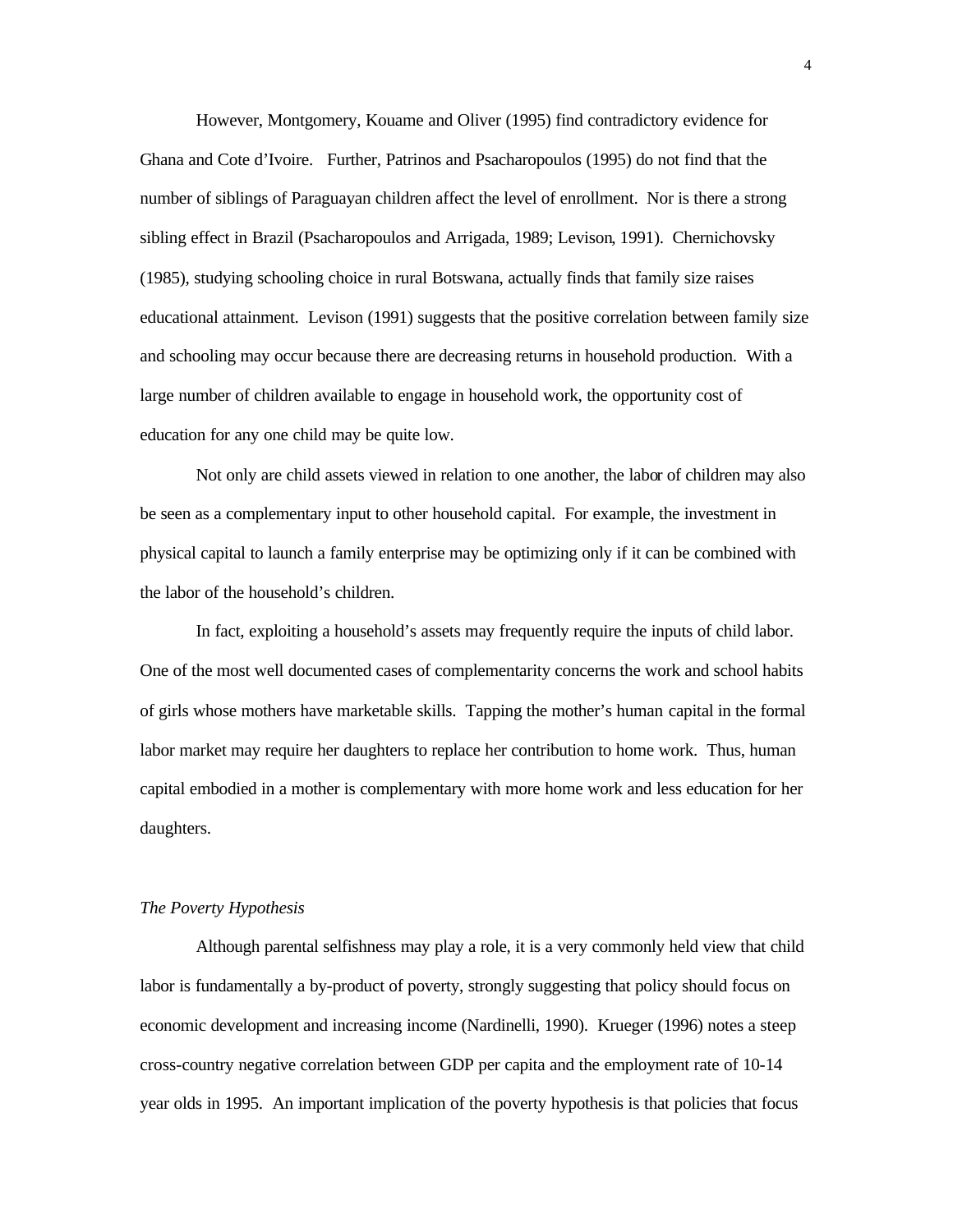on compelling parents to deviate from their optimizing choices may, in fact, make children worse off.

Although the poverty/child-labor link may seem obvious, Baland and Robinson (2000) formalize this idea, thus helping to isolate the precise nature of the mechanism. They take as a point of departure that all families make child-labor decisions to maximize the present discounted value of the household's income. In making child-employment decisions, parents weigh the present discounted value of the future income of an educated child against the foregone income while the child is in school. Child labor is only chosen if the return to education is not high enough to compensate families for the lost income of their children.

The obvious question then becomes "what is it about being poor that lowers the present discounted value of an education relative to current work?" In a world with perfectly functioning capital markets there are two possibilities: (1) poor people are impatient; that is, they discount the future more heavily than other families; and (2) the return to education for a poor child is lower than for children generally. A low return to education for poor children will occur if schools are far away, inadequately staffed, lack educational supplies and materials, etc. The return to education may also simply be unappreciated if the parents themselves are not educated.

A third possibility emerges when the parent's initial endowment is low relative to their child's future income (whether or not they are educated). In this case, parents would like to engage in consumption smoothing. That is, they would like to borrow against the household's future wealth to increase current consumption while lowering future consumption, thereby evening out the consumption profile of the family over time. Parents are particularly highly motivated to engage in consumption smoothing when the household's survival is threatened by a period of unemployment, drought, etc.

In such a case, parents could offer the child a deal whereby the parent borrows on behalf of the current household, expecting the child to provide the funds to repay the loan out of the income they will earn as an educated adult. The problem is that a child cannot pre-commit to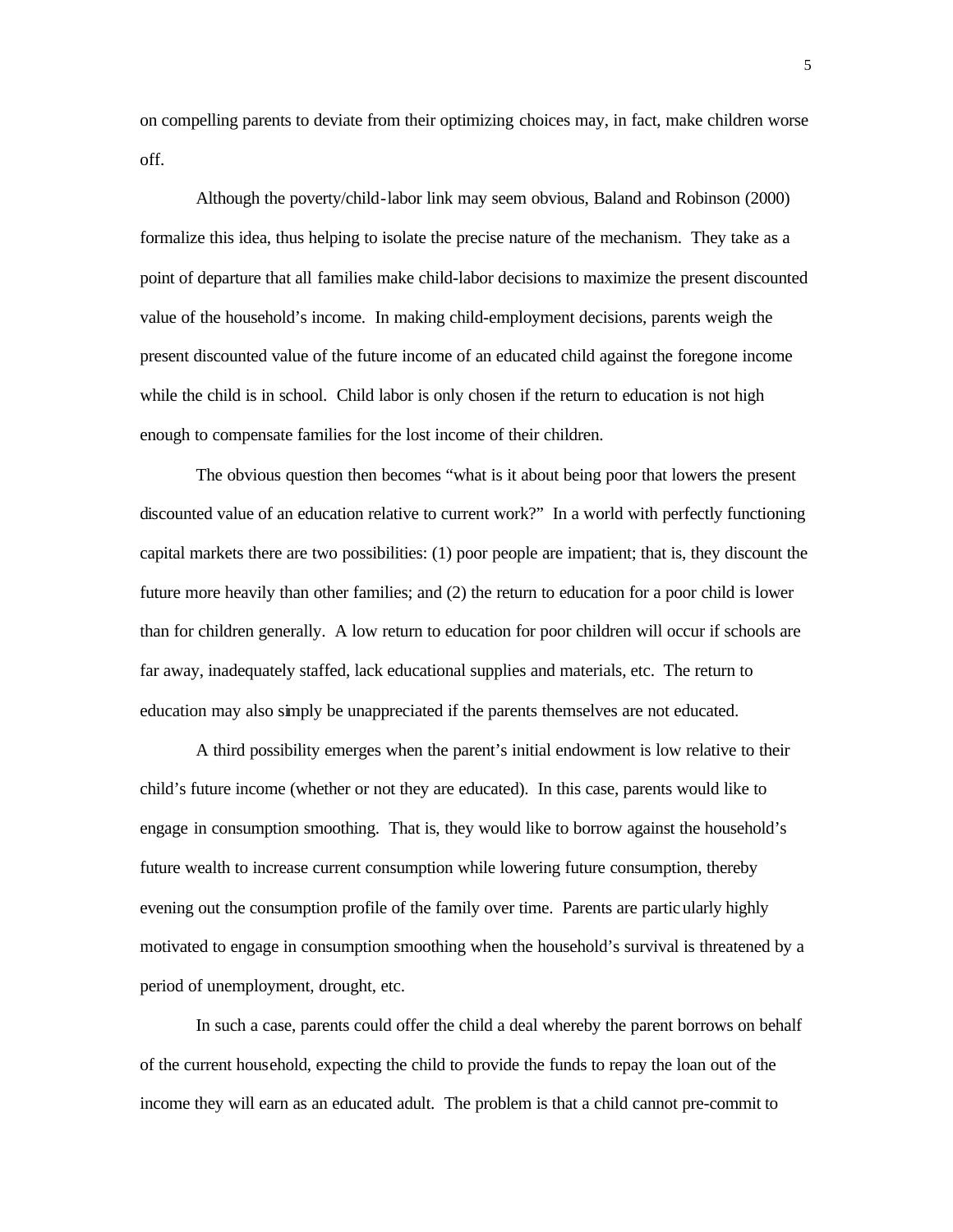compensate the parents from future income. Thus, the only option parents have for increasing current household consumption at the expense of the future is to put the child to work.

Baland and Robinson note that this type of bargaining failure occurs when the optimal bequest is negative. That is, over time, it is optimal (from some point of view) to transfer resources back in time from the future of the household to the present, rather than from the present to the future. Implicit in the Baland-Robinson analysis is the fact that child labor is a device for transferring income from the future into the present. A child who works today at the expense of acquiring an education will contribute to family income today at the expense of future productivity.

Evidence of intra-household bargaining problems of the sort raised by Baland and Robinson (2000) are found by Parsons and Goldin (1989) and Andvig (1997). Both studies find that children leave the household after receiving an education, making it difficult for parents to internalize the benefits of investing in their children. Further, and perhaps more to the point, Parsons and Goldin (1989) find from their analysis of the U.S. 1900 Census, that working children received little of their earnings in the form of bequests. Child wages only raised current household consumption. One way to interpret this result is that working children were transferring income back to their parents. That is, the optimal bequest was negative, which is precisely the situation in which Baland and Robinson expect to observe working children.

It is important to note that while Baland and Robinson find an analytical role for poverty as a source of child labor, their analysis does not suggest that we should rely exclusively on economic development as a strategy for eradicating child labor. Rather, as we will see below, government policy can play a significant role in solving the intra-household bargaining problem.

#### *Market Failure and Multiple Equilibria*

A second wave of models assumes that parents are altruistic and focuses on the interaction between market characteristics and child labor that point to certain market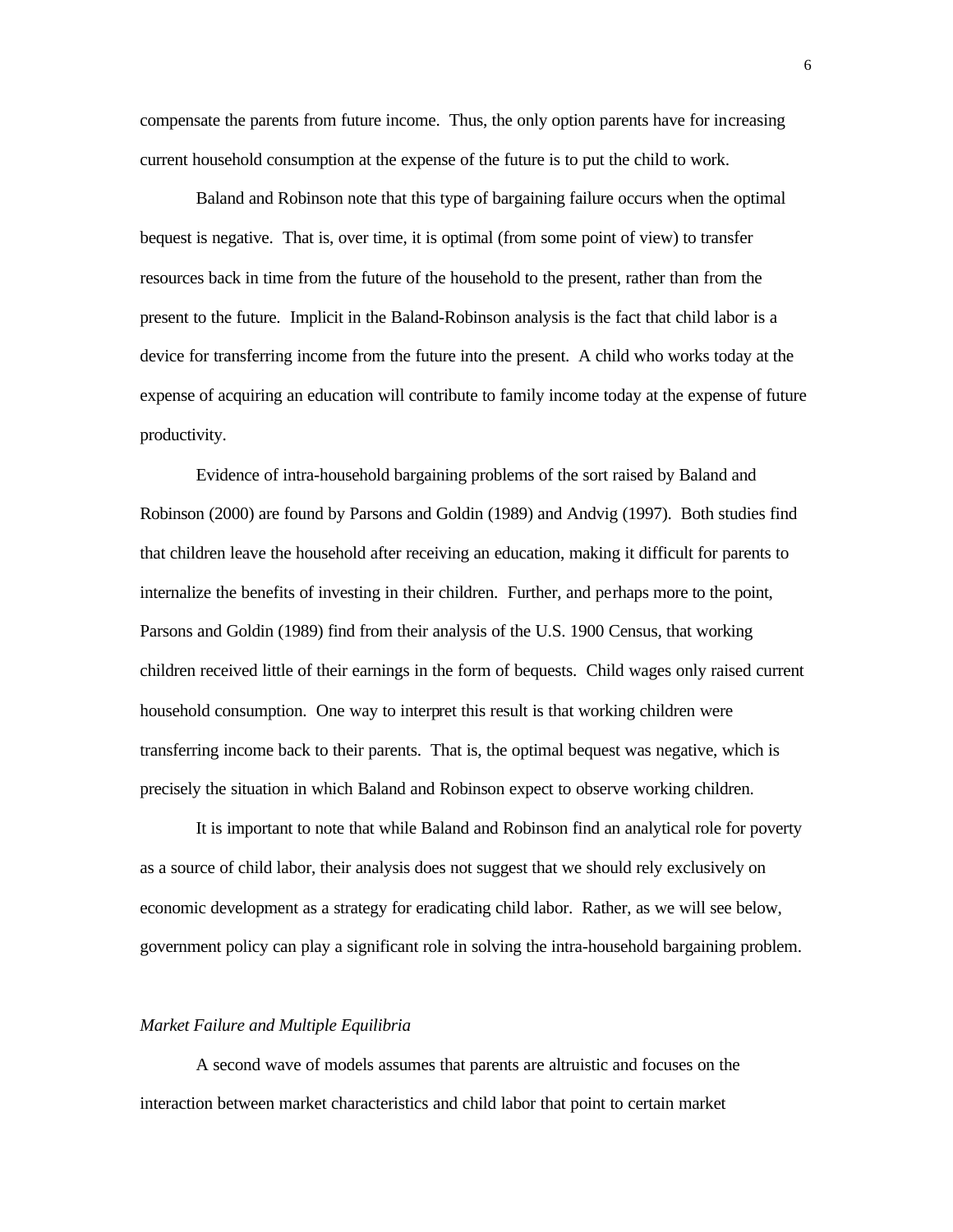manipulations as a remedy. For example, Basu (1999) examines the case in which rigidities in the market for adult labor drive child labor. He considers a market in which the adult wage is downward rigid, giving rise to adult unemployment. For those families with an unemployed adult, children must work. A policy aimed at restoring wage flexibility and improving labormarket function might lower child labor, as would a subsidy to the household during a period of unemployment.

Grootaert and Kanbur (1995) focus attention on the external benefit of an educated child on the general population. In this case, an education subsidy will help internalize the externality and may have the added benefit of reducing child labor.

Basu and Van (1998) analyze the case in which benevolent parents withdraw their children from the labor market once the adult wage reaches a critical level. Such a labor market may have two equilibria: one in which both children and adults work, giving rise to a large labor supply and low wages, and one in which only parents work, giving rise to a low labor supply and a high adult wage. A ban on child labor may have the effect of helping the high-wage, no-childlabor equilibrium emerge, thus redistributing income towards the supplying families and away from owners of other factors.

Hirshman<sup>1</sup> also suggests the possibility of multiple equilibria emerging when parents who put their children to work suffer a social stigma for doing so. The stigma is greater, the smaller the number of other children in the community who are working. Thus, as with Basu and Van, there may be two equilibiria: one with many children working and a low social stigma attached to work and one with few children working and a high social stigma. Hirshman's analysis also suggests that a policy banning child labor might bring about the low child-labor/high socialstigma equilibrium.

The most recent developments focus on capital market failure. Baland and Robinson (2000) extend their approach discussed above, introducing the possibility that households might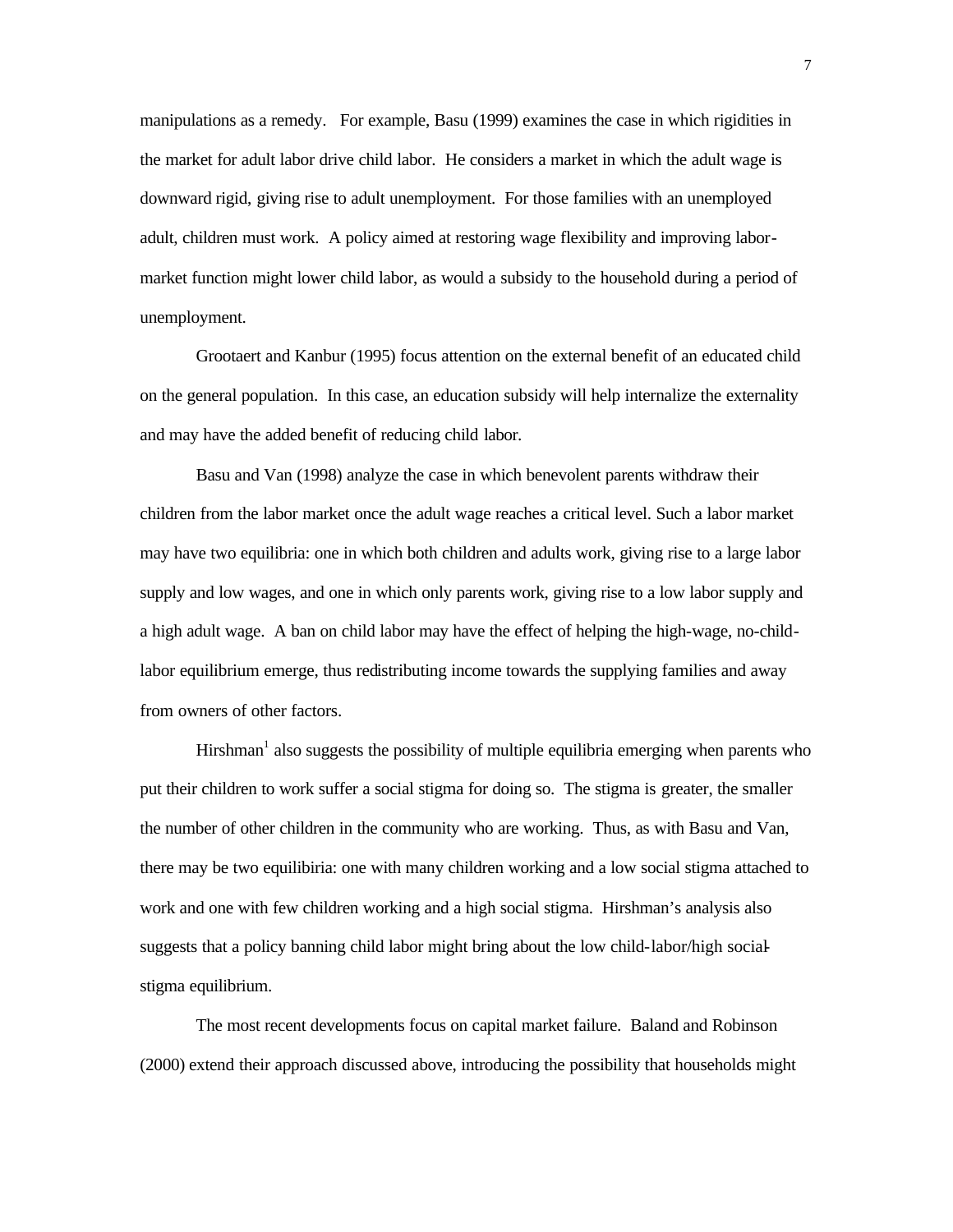be liquidity constrained. Thus, they emphasize the importance of capital-market failure as a contributing factor to inefficient child labor.

Capital-market failure can emerge in several different guises. Consider first the case in which the present discounted value of an education is greater than the current value of a child's labor. In this case, it is clearly optimal for a family to borrow against the child's future income to finance the child's education. Or, to be more specific, it is in the interest of the child to make any requisite contribution to household income by borrowing against future income, thus freeing the child to attend school rather than work. Baland and Robinson note that the inability of the child to access the capital markets, or the inability of the child to pre-commit to repay education loans obtained by the parents on the child's behalf, may give rise to inefficiently low educational attainment.

To the extent that such intra-family bargaining failure is contributing to inefficient educational attainment, it is possible for government policy to correct the failure with properly configured educational loans to poor families. A government loan that is tied to the child's educational performance and becomes the liability of the child, rather than the parent, allows the child to access the capital markets to meet required contributions to the family. Such a loan is Pareto improving provided there is some reason to believe that the child would have voluntarily undertaken the loan if he/she had the cognitive ability to analyze the choices like an adult.

However, if parents treat their child's future as a contributing factor to their own sense of well-being, they may be willing to borrow against their own assets or future income in order to finance their child's education. In this case, a lack of collateral will prevent parents from accessing the capital markets, thus again giving rise to an inefficiently low level of education.

The dynamic implications of capital market failure have been studied by Ranjan (2001), with similar conclusions reached by Basu (1999). Ranjan considers, in particular, very poor families who would choose to educate their children if they had access to a capital market, but fail

8

<sup>&</sup>lt;sup>1</sup> See Basu (1999)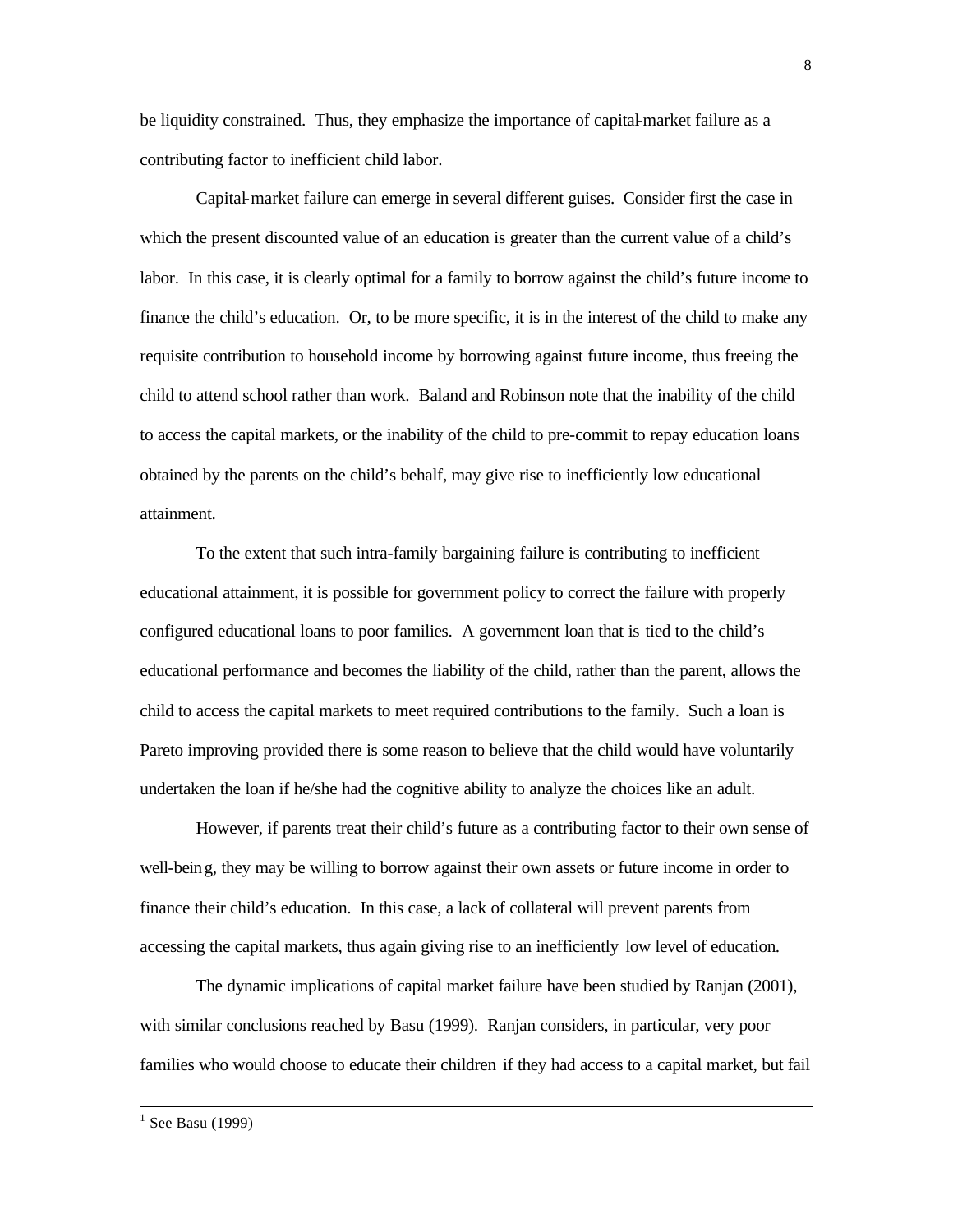to do so due to capital-market failure. Such families produce poor, uneducated children who repeat the cycle for the next generation. In this model, a concerted effort to educate one generation of such children will pull the family away from the income level at which they depend on the labor of their children for survival. Thus, subsequent generations of the family will be able to educate their children, permanently enjoying a higher standard of living and educational attainment.

The central policy lesson of the Ranjan and Basu models is that government intervention is required for only one generation of children. For, once an educated child's future income is raised above a threshold level, the newly created parent will be able to choose education rather than child labor for the next generation.

#### **III. Empirical Evidence on the Determinants of Child Labor**

The purpose of this section is to review the empirical evidence on the determinants of child labor. The theoretical models considered above suggest several potential motivations for putting children to work. As noted in each case, knowing the cause of child labor is fundamental to making effective policy.

Evidence to support a view of selfish parents is provided by Burra (1995) and Parsons and Goldin (1989). Moehling (1995) also finds that the bargaining position of the children in the household varies with the child's contribution to income. Gupta's (1997) analysis of working children in West Bengal, India, suggests that children have very little bargaining power in the household. Thus, there is some evidence of at least a little *play* in the resources that a family can devote to the welfare of their children. At the margin, properly configured policy may push some families to increase the investment they make in their children.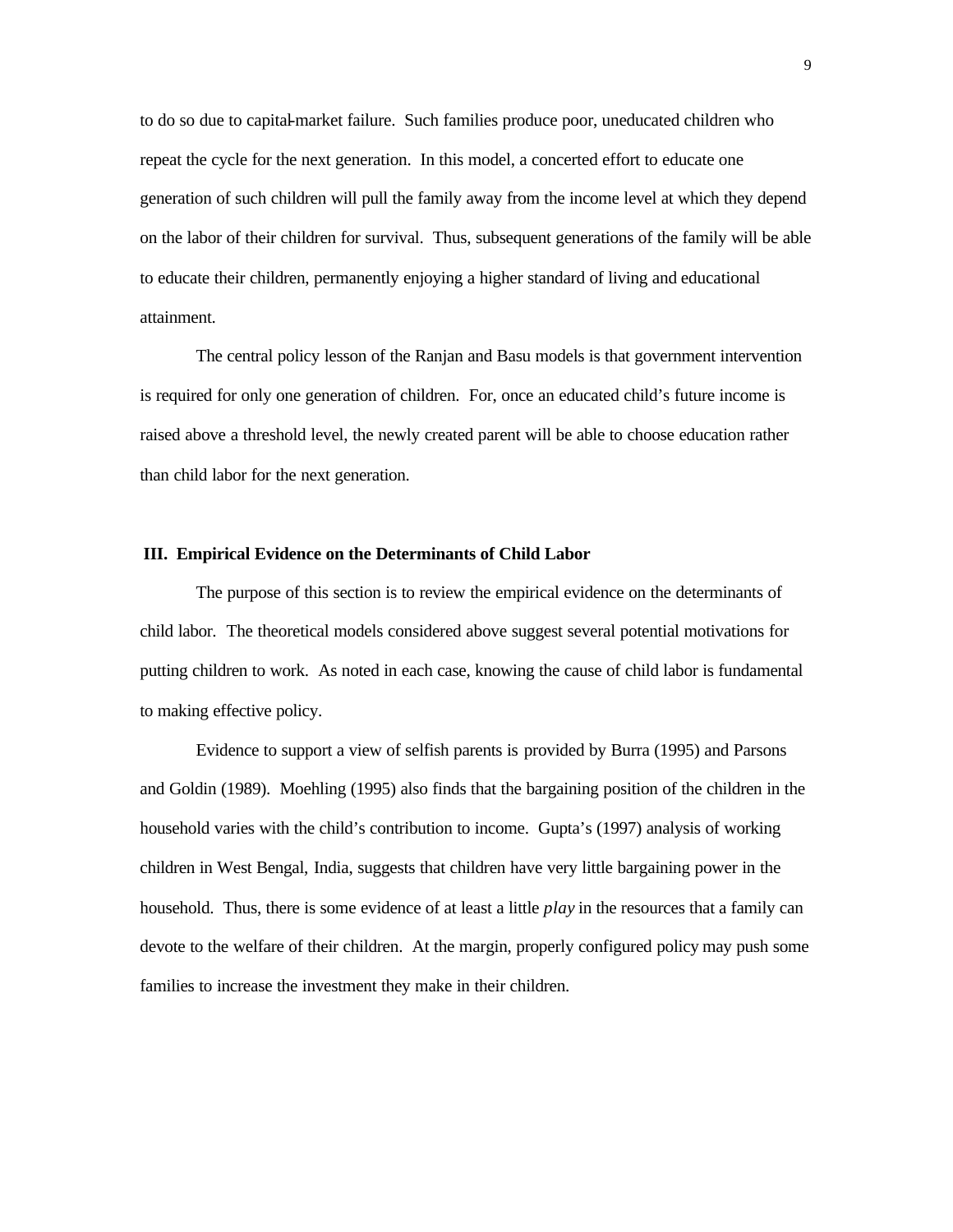#### *Household Decision-Making and Child Labor*

In order to disentangle the conflicting determinants of child labor and to assess the relative importance of each of the factors influencing child-labor decisions, it is necessary to empirically estimate household decision-making in the context of a formal analytical model.

In the most careful of such studies, households are assumed to use a sequential process for making child-labor decisions. In the first stage, parents decide whether a child should work. In the second stage parents decide whether the child will work part-time or full-time. In the third stage, the type of work is chosen. Sequential probit analysis is undertaken on household survey data to identify the family characteristics that are determining the probability that a child works, the probability of schooling, and the type of work.

Typically, such analysis will begin with the specific characteristics of the child such as age and gender. Parental characteristics such as educational attainment, age, and employment status are also included.

Household characteristics include, first and foremost, some measure of household income. Due to problems with endogeneity of income , most analysts include measures of household capital, welfare, poverty status, total expenditures or expenditure on food, in lieu of household income.

Household assets are also important in the absence of access to formal capital markets. Households that want to borrow against the future may be able to tap internal assets. The presence of the father in the household, the presence of an older sibling in the household (particularly a brother), the capacity of the mother to engage in market work, or property associated with a family enterprise can all be thought of as assets that can be drawn upon even if the family has no access to formal capital markets. For this reason, the presence of such household assets might be expected to lower child labor. Consequently, gender, birth order, the presence of older siblings, the mother's work opportunities, and the presence of a family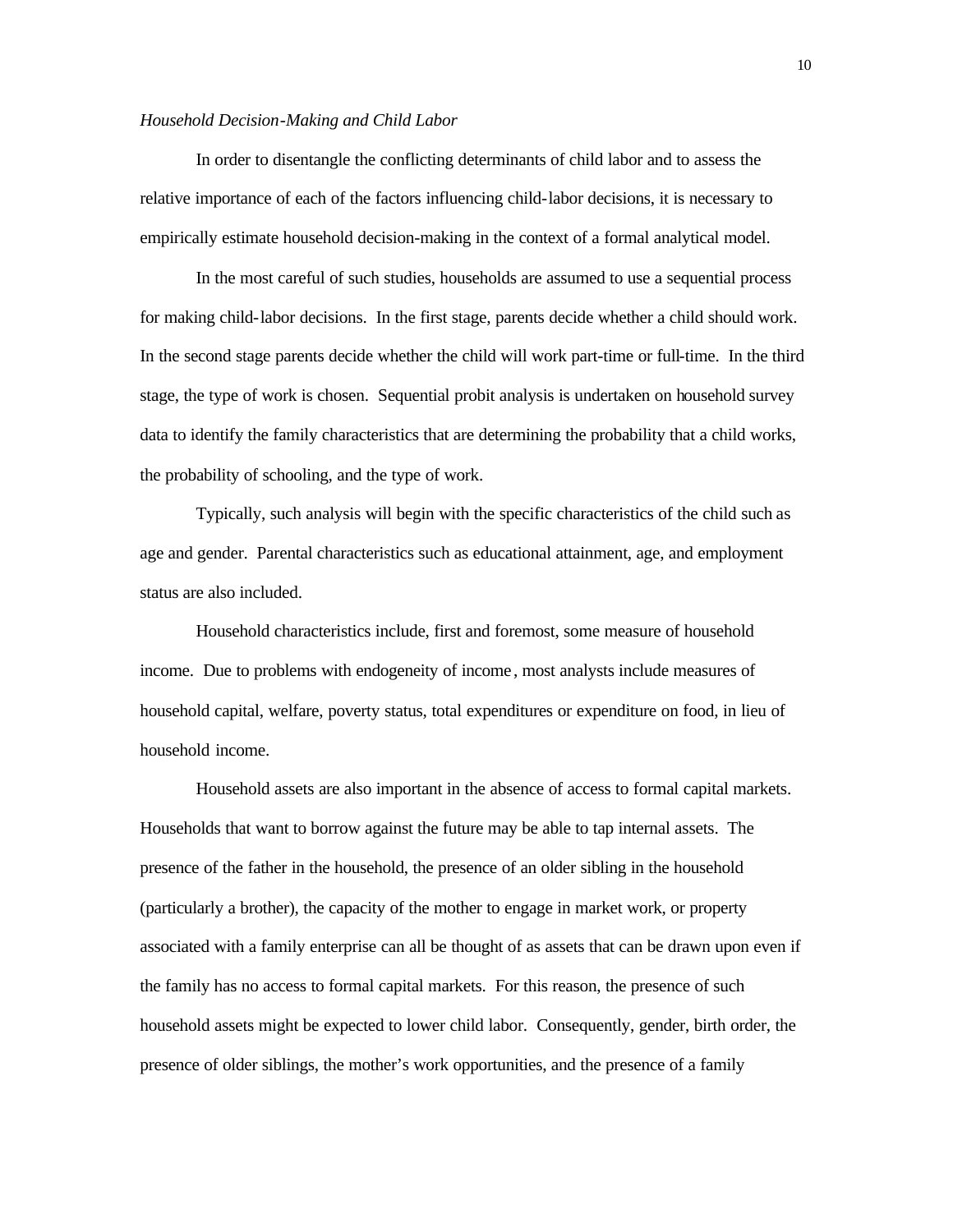enterprise are also important determinants of whether a child works, the type of work undertaken, the number of hours worked, and whether part-time schooling is an option.

The availability of schools in terms of quality, proximity and cost will also affect child labor and schooling choices. Household expenditures on schooling are typically available from survey evidence. However, measuring school quality is extremely difficult. At best, some studies have evidence on the integrity of the school structure, whether or not the school is open most days of the week, and other services available to the general community such as running water or electricity.

Nearly every study includes some other characteristics such as region of the country, urban vs. rural, and other cultural characteristics including religion.

#### *Determinants of Work and School*

Consider first the decision as to whether children should work at all. Empirical results for Colombia, Bolivia, and Peru are reported in Table 1. Each study uses a slightly different set of explanatory variables. Those significant at the 10% level are listed in the corresponding columns. Regression results reported in Table 2 are probability derivatives evaluated at the mean of the explanatory variables.

Cartwright (1999) analyzes 1993 survey data for rural and urban children in Colombia. As we will see below, gender usually plays a significant role in work and school decisions, but the role of gender varies across continents. In the case of Colombia, rural boys are 9% more likely to work than are girls. The age of the child is also significant in virtually every country studied. In Colombia, the probability of work increases by 8 percentage points for each year a child ages. As the child ages and becomes more productive, the opportunity cost of education rises, making work more attractive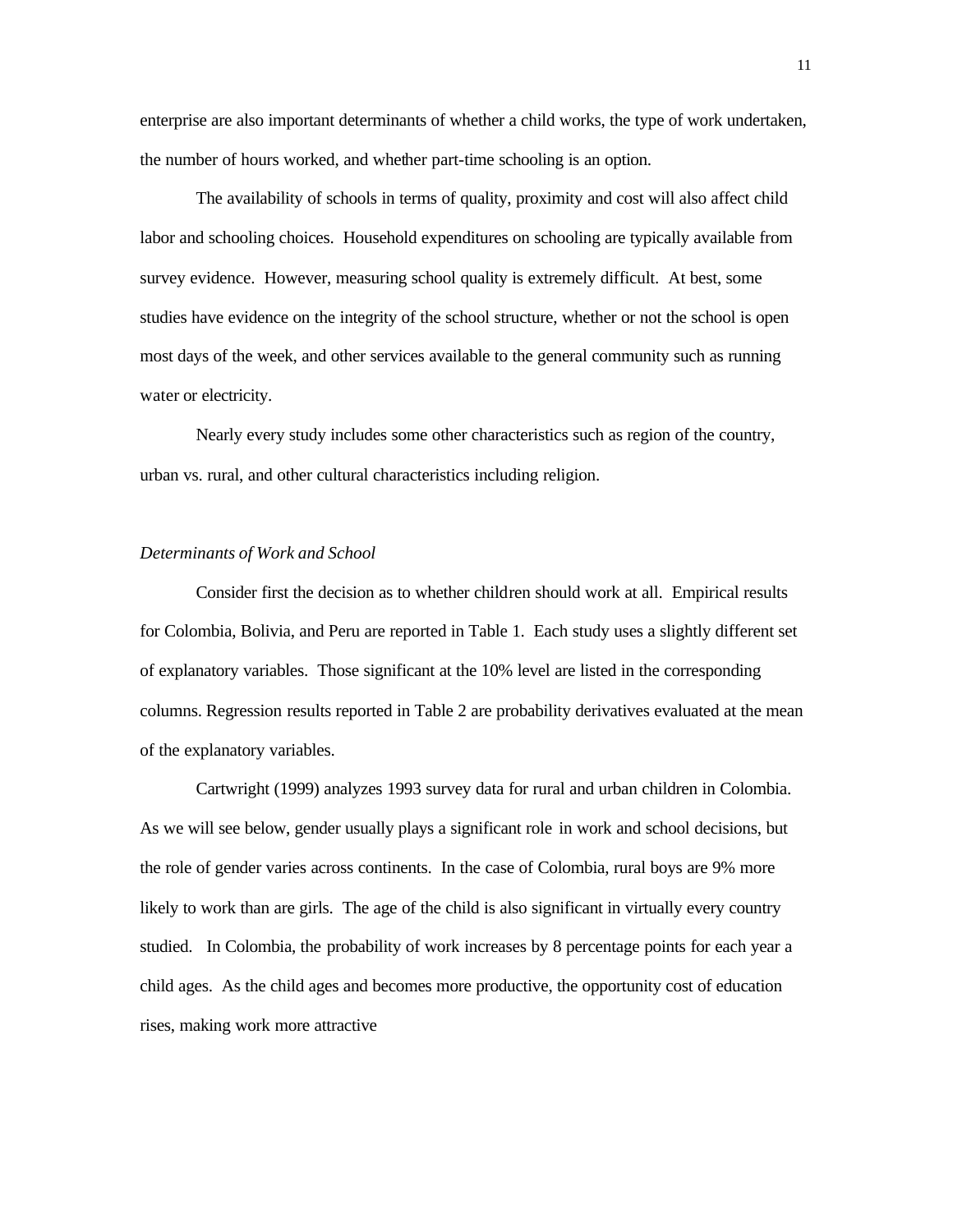Poverty also plays a substantial role in driving children to work. For a one percent increase in household expenditure in Colombia, the probability of work declines by 0.11 percentage points for a rural child and 0.19 percentage points for an urban child.

Also, as expected, household assets are an important determinant of whether children work, although the direction depends on the nature of the asset. The presence of a household enterprise for rural families makes it easier to draw children into work. Children in rural Colombia whose families operate a household enterprise are nearly 8 percent more likely to work than other rural children. The fact that the mother is working may also make child labor in the household necessary. Rural children are 7 percent more likely to work and urban children are 4 percent more likely to work if their mothers also work. These are household assets that are most effectively tapped when children in the household work. Thus, for these two household assets, the asset and child labor are complementary.

The role of siblings is particularly interesting. There is little evidence that siblings increase child labor supply. The presence of younger siblings does not affect the probability of working, so older children do not appear to be engaged in childcare. However, the presence of other siblings in the same age range plays a significant role in *lowering* the probability of work, and the presence of older children in the household also lowers the probability of any one child working.

These results certainly provide very little evidence for a diversification in the investment in children. Siblings within an age-range, 10-15 years old, increase the probability that each other are in school. This is far more consistent with the notion of decreasing returns to household production than diversification.

One possible way to preserve the diversification hypothesis is to assume that parents with a single child diversify by having the child work part-time and in school part-time. Once additional children are born, diversification can be accomplished by putting some children to work exclusively and some in school exclusively. If this is the case, the presence of additional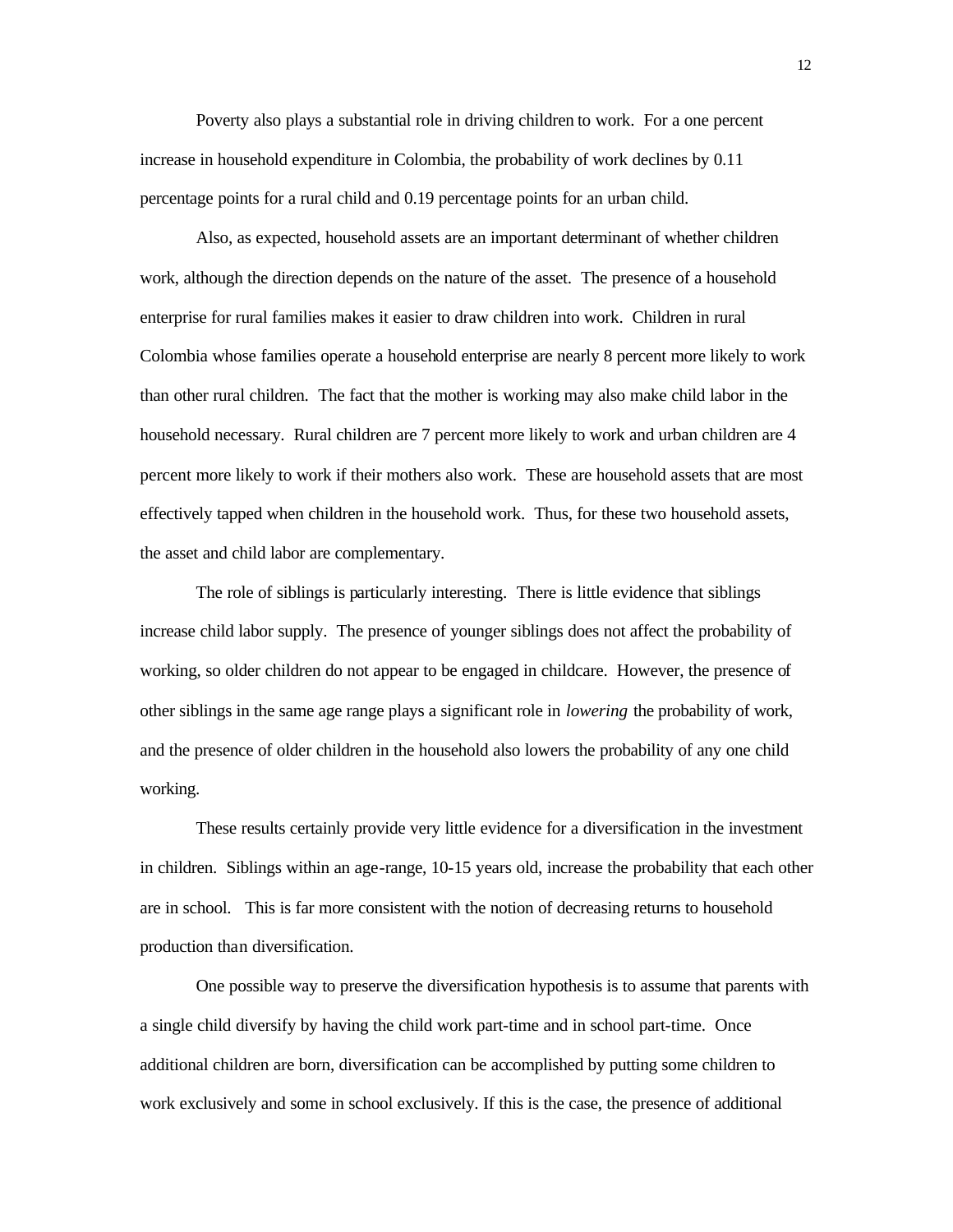siblings should have the twin effects of increasing the probability of full-time schooling and increasing the probability of full-time work. That is, the larger the family, the less likely we are to observe a work-school combination.

However, as we will see below, the presence of other siblings in the household also typically *lowers* the probability of full-time work. The negative impact of other siblings in the household on full-time work is particularly notable for urban Colombia. The only exception is that very small brothers in rural Colombian households *increase* the probability that their older siblings will work full-time. Cartwright was somewhat skeptical of this result because the presence of very young sisters *lowers* the probability of full-time work for older rural Colombian siblings. She was unable to account for the distinction.

Nor does there appear to be evidence of a quantity-quality tradeoff. The only possible way to interpret the results in favor of the trade-off hypothesis is that parents are putting their first-born to work and then investing in formal education for the younger children. However, this configuration defies conventional wisdom. Hanushek (1992) and others argue that appearing high in the birth order has significant advantages. Parents typically invest in the first child since first-borns have a higher probability of being in a small family than subsequent children.

It seems far more compelling to interpret the presence of older siblings in the household as evidence of household capital on which the parents can draw in lieu of tapping formal capital markets, making it possible to keep younger children in school full-time. This is an important conclusion because it lends support for the notion that improved access to capital markets for families with limited household assets might reduce the incidence of child labor.

Furthermore, the evidence also suggests that increasing the size of each cohort of children in the family, thereby increasing sibling density, lowers the probability of child work. We would expect the opposite if parents with a large number of closely spaced children were planning to put them to work rather than in school. Thus, we have far more evidence of decreasing returns to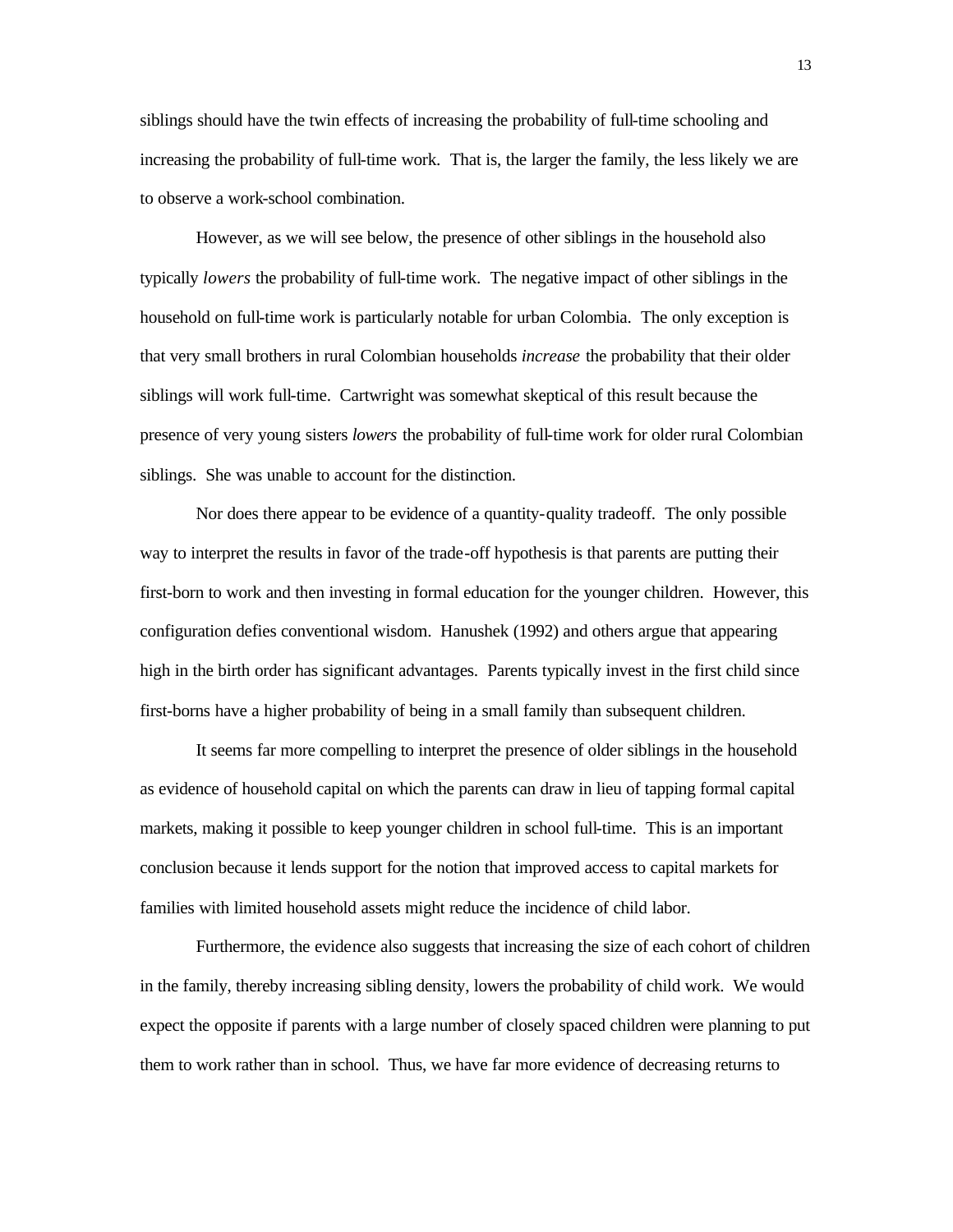household production rather than a quality-quantity tradeoff. Children with a large number of similarly aged siblings share household chores and then also attend school.

We will also find that parental education plays a persistent, powerful and negative role in the family's decision to put a child to work. The more years of school both mothers and fathers have, the more likely they are to devote their children's time exclusively to school, even controlling for household income. This effect is more ubiquitous than any other in determining child labor. In the case of Colombia, as noted in Table 1, the parental education effect is particularly pronounced. Each year of *each* parents' education lowers the probability that their child will work full time by 2 percentage points in rural Colombia.

Note that the parental education effect exists above and beyond the contribution that the educated parent's human capital makes to family income. Thus, when parents become educated, this appears to impart some informational externality that affects the decisions that parents make for their children.

Finally, the cost of schooling in Colombia has a negative effect on child labor. That is, the more expensive school is, the less likely it is that the child will work. Cartwright suggests that the cost of schooling in this case is a proxy for school quality.

Results for the second stage of the estimation are reported Table 2. The second stage includes only those children who are working and attempts to determine which of these children work full-time.

For children who work, the decision to work full time depends on many of the same variables as the decision whether to work at all, although there are some important exceptions and nuances. For example, even though boys are more likely to work, girls are more likely to work full-time, both in market work and household production. Further, there is some evidence that when children are taken out of school to work full-time, they are caring for very young male siblings.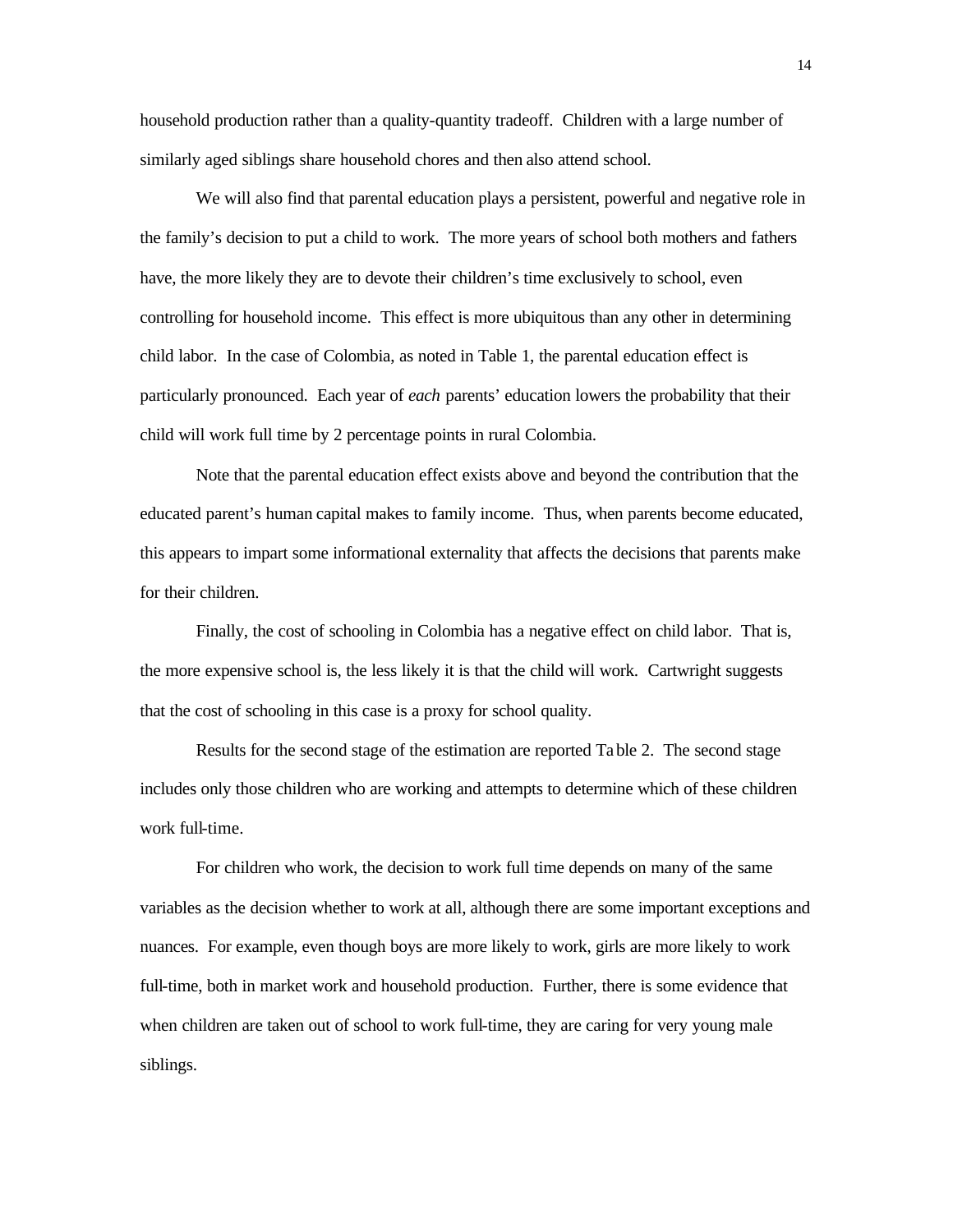It is also important to note the subtle role that a family enterprise and mother's work have on children in Colombia. Both of these household assets are complementary with some child labor. However, they also appear to make it possible to combine work and school. So, children in families with a household enterprise and/or a mother who works are more likely to be working than other children, but they are not put to work full-time. A household enterprise gives the family some flexibility in when and how hard their children work and also allows parents to supervise their children themselves. In such cases, child labor may not seem so egregious and may more readily be combined with formal schooling.

Cartwright and Patrinos (1999) find somewhat similar results for Bolivia as shown also in Tables 1 and 2. Poverty plays a central role in driving child labor. The effect of poverty is mitigated only by a mother's educational attainment and the presence of other older siblings in the household. However the cost of schooling is also key. The more expensive schooling the more likely children are to work, as one would expect.

But, for Peru, as analyzed by Patrinos and Psacharopolous (1997), we have a dramatically different story. As can be seen from the last column of Table 1, boys are more likely to work than girls, and the father's education has a small negative impact on the decision to work. There is also some evidence that older children are caring for younger children, but this effect does not appear to be driven by the mother's employment.

 What is noteworthy in Peru is that *none of the potential measures of household assets or income appear to play a significant role*. This is quite a surprising result in light of the strongly held popular notion that child labor is most importantly a consequence of poverty. (Similar results for Peru are found by Ray (2000)).

In order to tease out the more subtle aspects of Peruvian child labor, Patrinos and Psacharopolous also try to determine why a child fails to advance in school. They use as a dependent variable a measure of the age -grade distortion, which indicates the extent to which a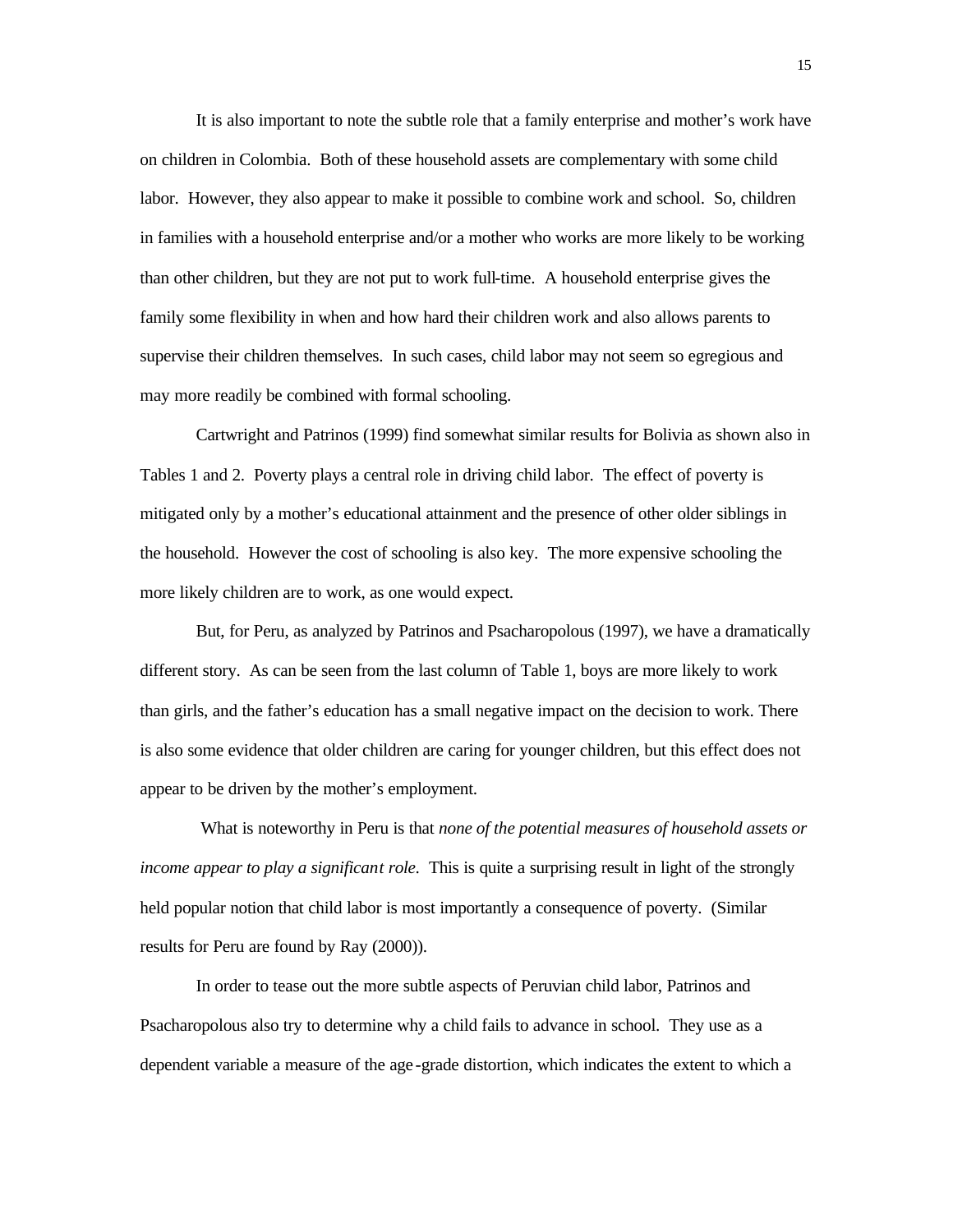child is failing to advance through school with his/her cohort. Results are reported in the last column of Table 2.

Neither family income *nor whether the child is employed* played a role in success in school. Neither of these variables is statistically significant in explaining the age-grade distortion. The only income or asset variable that does appear to be important is the number of rooms in the home. Children who fall behind in school have a large number of siblings who are also in school. Thus, child labor and educational attainment do not appear to be connected in Peru, with only one exception. Older Peruvian children are, in some cases, taken out of school to care for younger children. Otherwise, the type of work engaged in by Peruvian children does not appear to be a competitor with schooling for a child's time or intellectual energy. Consequently, it is not surprising that income and household asset variables play little role in driving the decision to work.

Patrinos and Psacharopoulos hypothesize the reason that Peruvian children can combine work and school without ill effect is that work makes it possible to afford to attend school. However, it is equally possible that these results point to the poor quality of school. Perhaps the value of schooling is so low that parents do not see school attendance in financial terms.

The role of poor school quality should not be understated. Peru provides a particularly striking example. The deficiencies in the facilities, supplies, teacher salaries, and training seriously undermine the value of the time that children spend in school. A third of all schools have only one teacher, a problem most common in rural areas. In rural Amazon, it is typically the case that there is only one teacher to handle 50-60 students in 4-6 different grades. The poorest schools may not have even the most fundamental educational supplies such as books. In rural areas, 83 percent of schools have no running water, electricity or indoor plumbing. Even in metropolitan Lima, only 60 percent of schools have electricity (Ministerio de Educacion, 1993).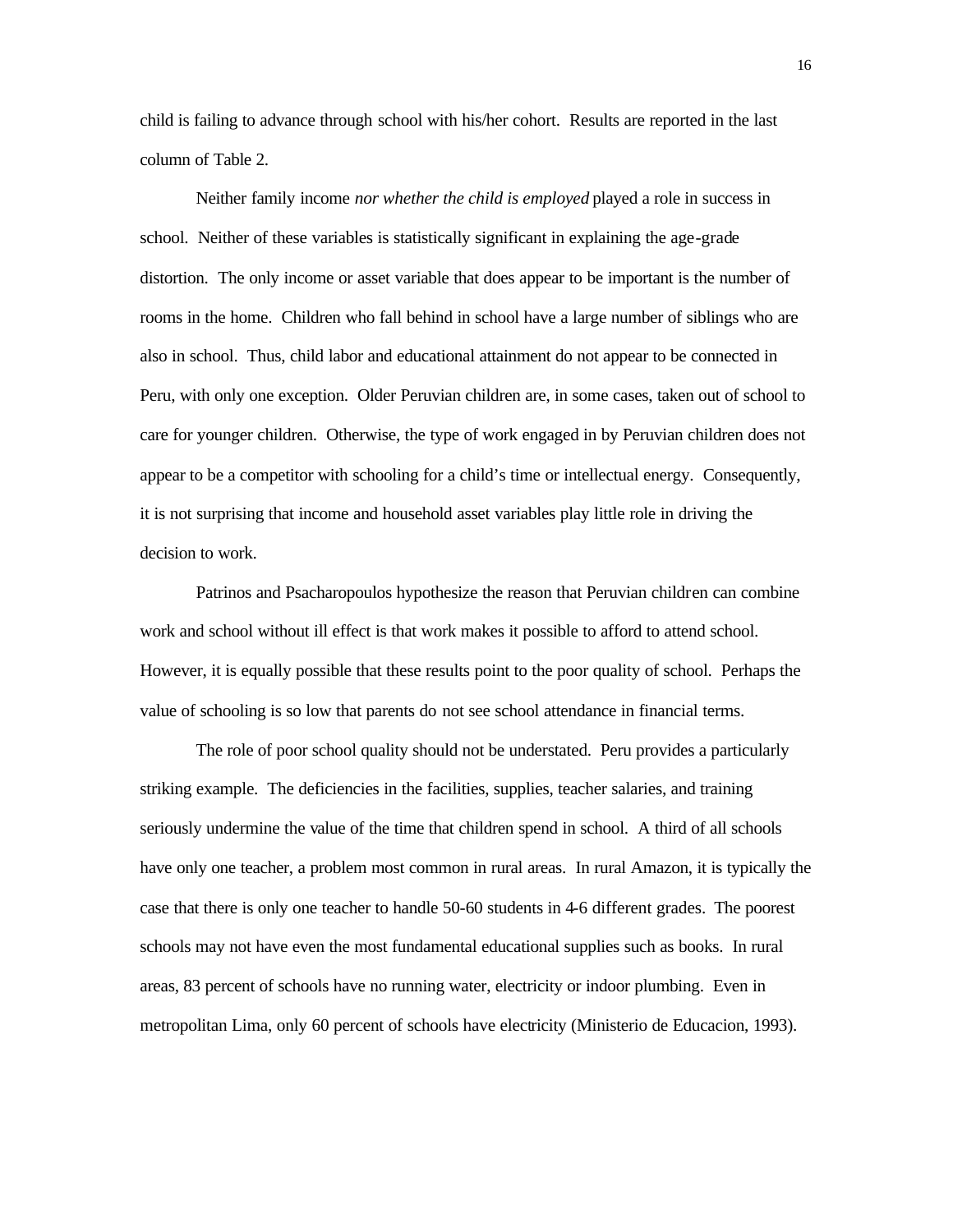Given the deficiencies in the public education system, some children work for the explicit purpose of earning the tuition for *private* education. For example, in Ecuador, one in ten working children studies in a private school.

It is also important to note that the weak impact of child labor on academic performance in Peru is not evident elsewhere. For example, Psacharopoulos (1997) finds that a working child in Bolivia is 10 percent more likely to fail a grade than an unemployed child. Similar results are obtained for Venezuela.

Turning to evidence from Africa, we find several differences, one of which is that the cultural attitudes toward gender, work and school vary across continents. Canagarajah and Coulombe (1998), analyzing the work and school choices in Ghana, find that girls are more likely to work than boys and less likely to attend school, as can be seen from the first column of Table 3. The differential rate is directly attributable to homework performed by girls. However, as with Peru, household income does not play a strongly positive role in whether children work. In fact, the correlation between income and child labor follows an inverted-U shape. Thus, child labor falls with income only in the upper range of the income distribution. This relationship is confirmed by Bhalotra and Heady (1998) and Levison (1991).

 We do see evidence that family assets influence school and work decisions. The presence of a *non-farm* family enterprise and older women in the household lower the probability of work for younger children. However, children are more likely to work if the parents are selfemployed farmers. Years of parental education and the presence of older siblings also lower the probability of work and raise the probability of some schooling.

Interestingly, school fees increase both the probability of work and the probability of school attendance. This strongly suggests both that children need to work to pay school fees, but that more expensive schools are higher quality.

Given the indication that household assets, as distinct from income, are playing a role in child labor decisions, it would be useful to have some more direct evidence from financial assets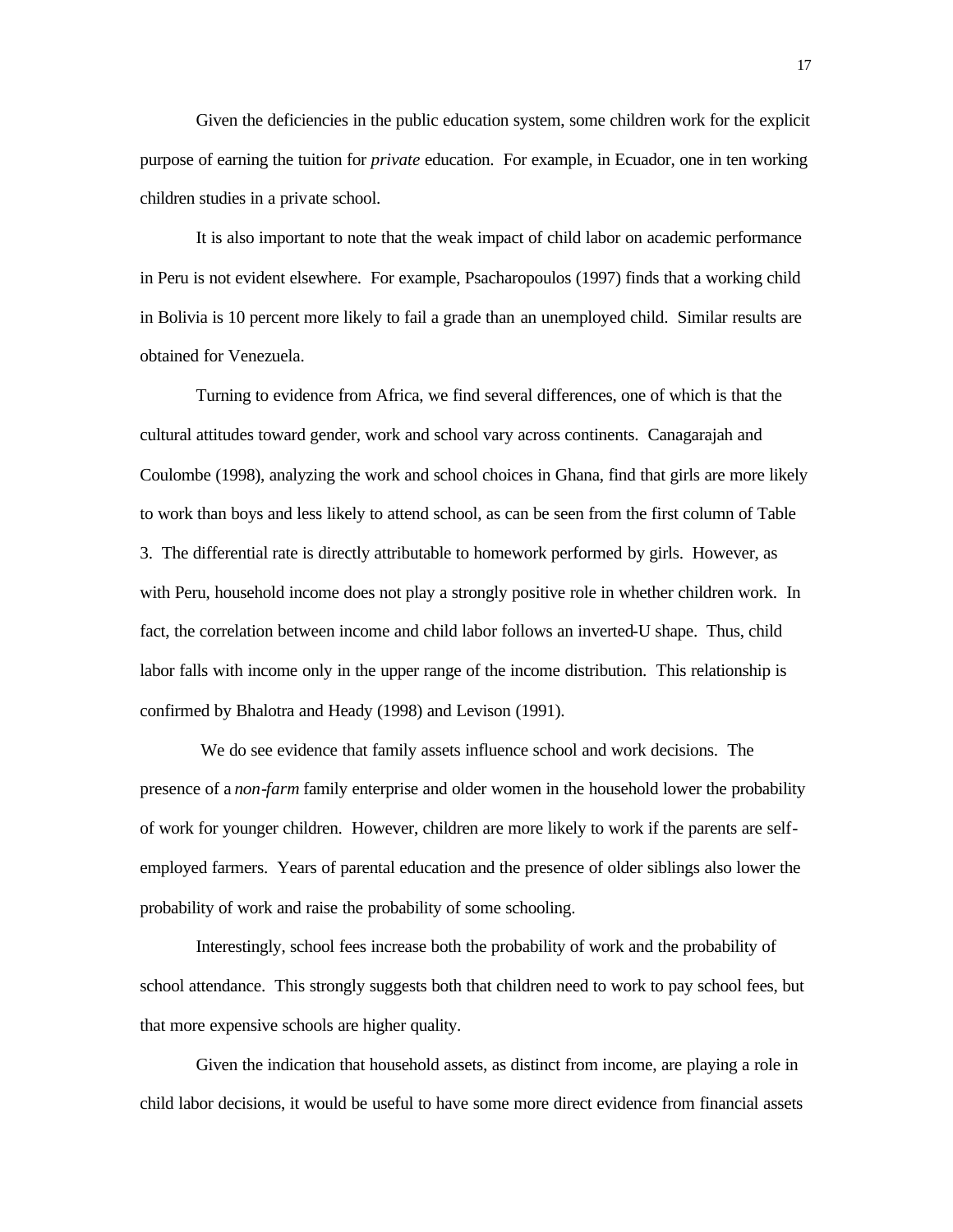rather than simply trying to draw inferences from the presence of human capital. Jensen and Nielsen (1997) include several asset measures in their study of schooling decisions in Zambia. Results are presented in the last column of Table 3. As in Ghana, girls are less likely to be in school than boys. This is particularly the case for girls who are married.

We also see some other familiar results. For example, educated fathers are more likely to school their children. Families with a wage-earner are also more likely to school their children. However, children in households with more than one family member working other than the child are considerably less likely to be in school.

Income, again, has a strong positive effect on schooling, as do financial assets and household capital. However, if the family holds its assets in the form of land, children are less likely to be in school. Land and child labor appear to be complementary inputs in Zambia. Note, though, that children in the rural sector and whose family members work in the agricultural sector are more likely to be in school. It may be that such families have more flexibility in combining agricultural work and schooling. However, Jensen and Nielsen also suggest that rural schools may be of higher quality than urban schools, thus making schooling a more attractive choice for agricultural families.

Much of the same character of child labor in Zambia is evident for Cote d'Ivoire, as well. Grootaert (1999) uses sequential probit and bivariate techniques to analyze the sequence of child labor decisions for children aged 7 to 17. Results for urban children are reported in the middle columns of Table 3. Grootaert first isolates the household characteristics for families that send their children to school only. Next, of those children who do some work, children are sorted between those who combine work and school and those who work only. Finally, of those who only work, children are divided between market/family enterprise workers and home-workers.

Several of the standard results are in evidence in Grootaert's estimates. Girls are 30 percent less likely to be in school full-time and are also less likely to combine work and school and less likely to work in the market than boys.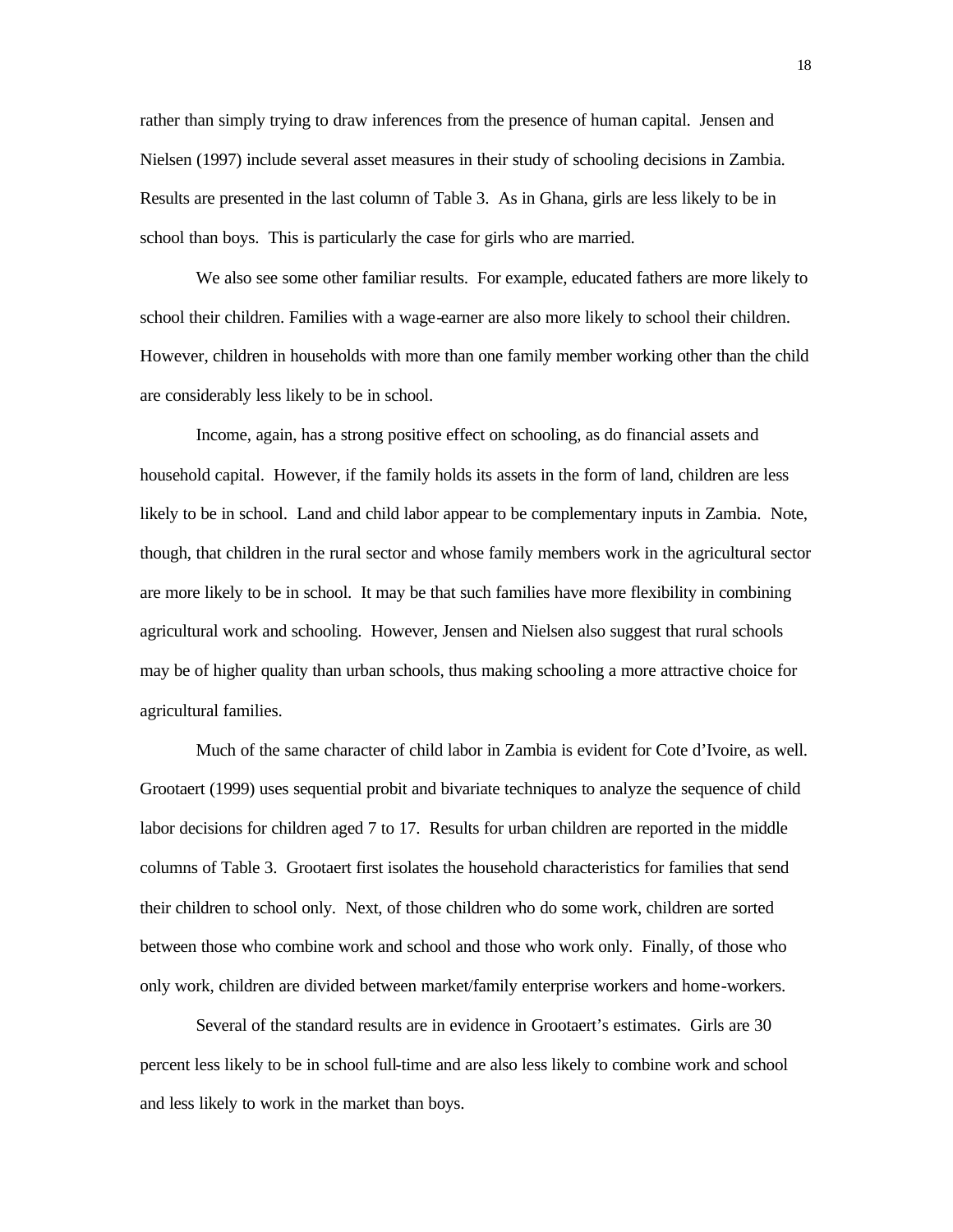Educated parents are more likely to send their children to school full-time or to combine work and school than to put children to work only. Each year of a father's education lowers the probability of dropping out of school by 1.8 percentage points, and each year of a mother's education lowers the probability of dropping out by 3.5 percentage points. In fact, parental education is more important than any other variable in deterring full-time employment by children. For rural children the impact is even more pronounced. (See original manuscript for rural results). Each ye ar of a father's education lowers the probability of dropping out by 7 percentage points and each year of a mother's education lowers the probability of dropping out by 3 percentage points. However, in both cases, the effect is weaker for girls than for boys.

Poor families are less likely to send their children to school or combine school with work. Urban families in the lowest income quintile are nearly 9 percent less likely to send their children to school full-time and over 12 percent less likely to have children combine school with work rather than drop out completely.

Grootaert argues that his results suggest a strong role for income in determining child labor. However, he does not enter income directly into the equation due to problems with endogeneity, preferring instead to rely on measures of household capital. Coulombe (1998), evaluating a similar data set, finds that income, corrected for endogeneity, plays only a small role. Each one percent increase in household income lowers the probability of child labor by 0.3 percent.

The impact of household assets on child work, once again, depends on the nature of those assets. In Cote d'Ivoire, the presence of a family enterprise lowers the probability of school only and the probability of a work-school combination. One possible explanation is that a family that decides to invest in a family enterprise is doing so with the expectation that the children will work in the family enterprise and thus will not need an education.

Grootaert suspects that the household enterprise is a proxy for poverty, as most household enterprises in Cote d'Ivoire are run by very poor families. However, some corroborating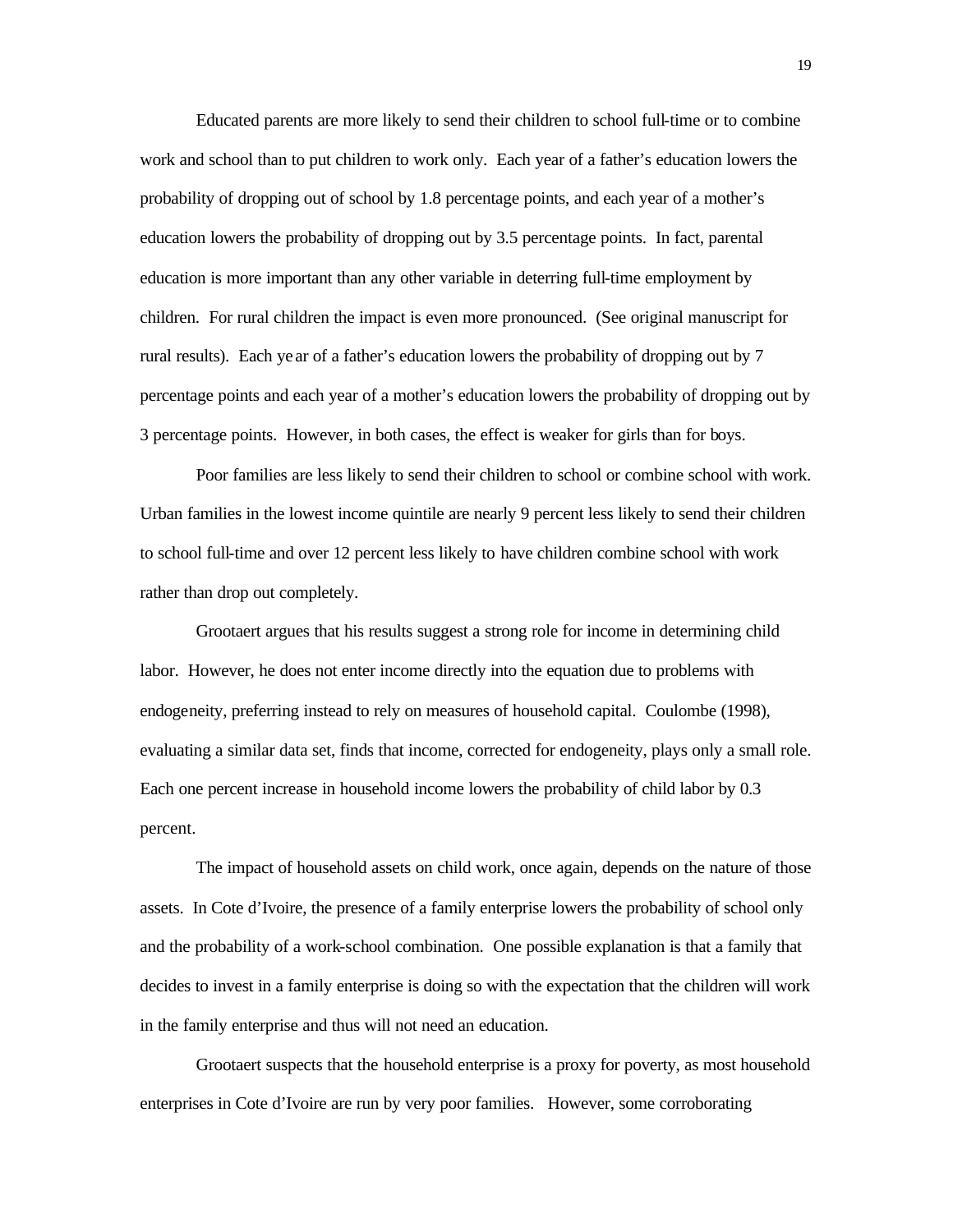evidence of the complementarity between child labor and household assets is offered by Coulombe (1998). In rural Cote d'Ivoire, the probability of working increases and the probability of school attendance decreases with the number of acres of land owned by the household.

The family enterprise also interacts in an unusual way with the work of mothers and daughters. In Cote d'Ivoire, it appears to be the case that mothers who work in a family enterprise draw their daughters in, working side-by-side both in the enterprise and in household production. Otherwise, unlike in some other studies, a working mother *increases* the probability of full-time schooling.

In Cote d'Ivoire we see another by now familiar result. The presence of other work-age children in the household increases the chances of schooling and lowers the probability of work at all stages of decision-making. The distance to school also plays a role for rural children. The absence of a school in the local community increases the probability of dropping out for rural children by 18 percentage points.

Several studies above have pointed to the importance of school quality as a determinant of child labor. However, few studies incorporate any measure of school quality. Dreze and Kingdon (2000), in their study of child labor in India, do not have measures of school quality, but they do have some indication of desirable school characteristics that might be correlated with school quality, such as whether the building's roof is waterproof. They also include evidence as to whether the community has made a commitment to building infrastructure, such as whether homes have electricity, piped water and phone service. The impacts of these variables on probability of enrollment for boys and girls are reported in the first two columns of Table 4. (Similar results are found for Pakistan by Ray (1998)).

Although factors such as school quality and village characteristics do not impact schooling decisions for boys, they are quite important for girls. In addition, the availability of a school-lunch program, which increases the short-term return to school attendance, and a positive attitude toward school attendance both increase the probability of school enrollment for girls.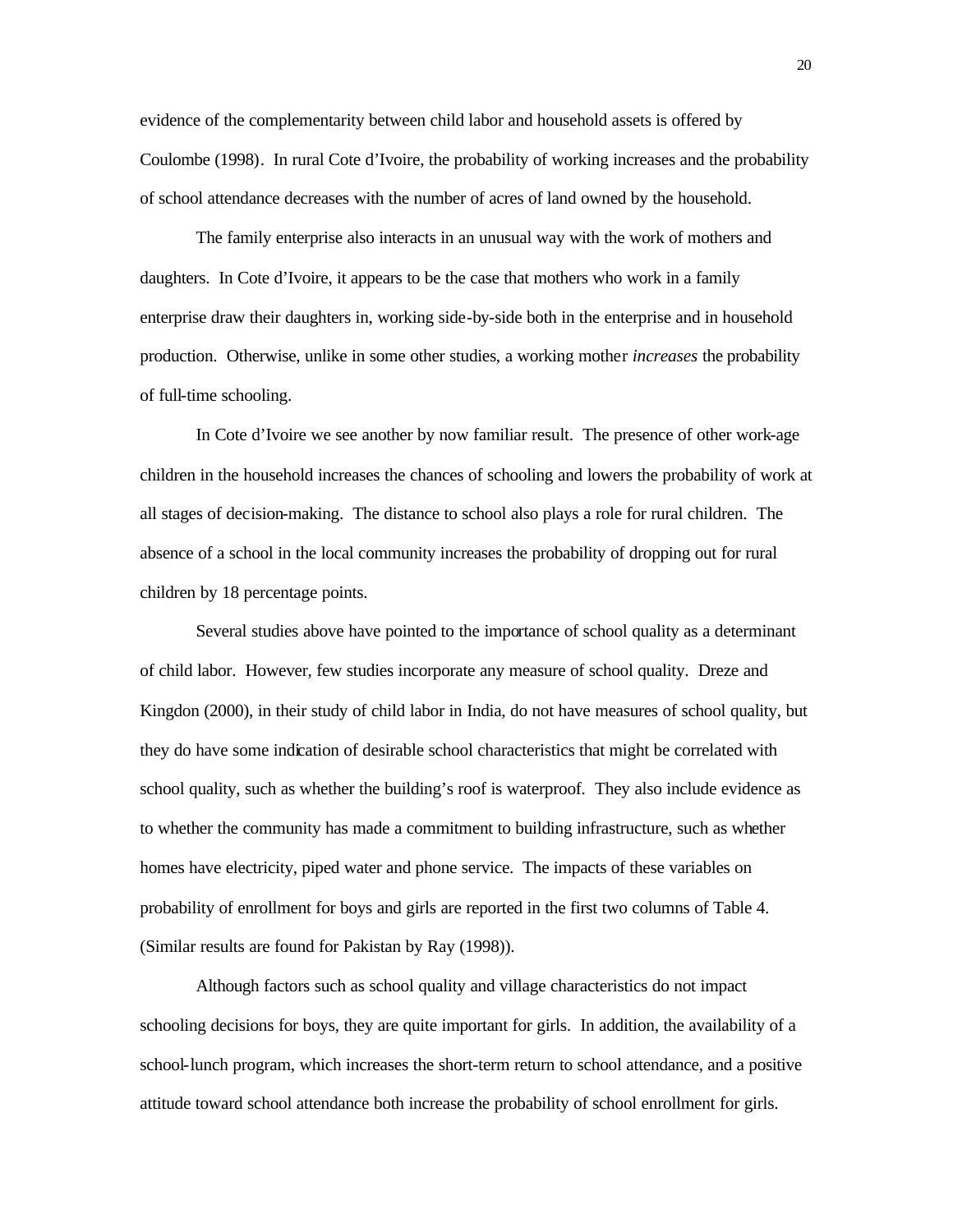Glewwe and Jacoby (1994), in their analysis of Zambia, also find an important role for school quality. For example, they find that repairing classrooms in schools that are unusable when it rains is more valuable than providing additional instructional material. Hanushek and Lavy (1994) find that Egyptian students attending higher quality schools tend to stay longer in school and complete more grades. Finally, San Martin (1996) finds that labor-force participation (LFP) rates for children aged 10-14 rise with the primary-school, student-teacher ratio across countries.

#### *The Demand for Child Labor*

Up to this point we have focused on the supply side of child labor. On the demand side, it is sometimes argued that the demand for children derives from their special characteristics that make them indispensable for production; the so-called "nimble fingers" argument. Some employers claim that only children with small fingers have the ability to make fine hand-knotted carpets, pick delicate jasmine flowers, or scramble through narrow tunnels. However, like the argument that children work because parents are selfish, analysts have lost interest in the "nimble fingers" hypothesis. It is almost certainly the case that if employers had to pay the true social cost of employing children, they would find technological innovations to replace child workers. In fact, Levison et al. (1996) and Anker and Barge (1998) find that children are not necessary for the Indian carpet industry. Both authors argue that it is more likely that children are attractive employees in spite of their low productivity because they are less aware of their rights and more willing to take orders, do monotonous work, and are less likely to steal.

We can draw other bits evidence on the demand side as well. For example, Parsons and Goldin (1989) note that the LFP rates for children did not vary across sectors, as would be expected if children had some special characteristics that made them particularly valuable to industry. First, a cross-state analysis of the U.S. 1900 Census of Population reveals that the LFP rates for males 10-15 was not significantly higher in manufacturing and mining than in

21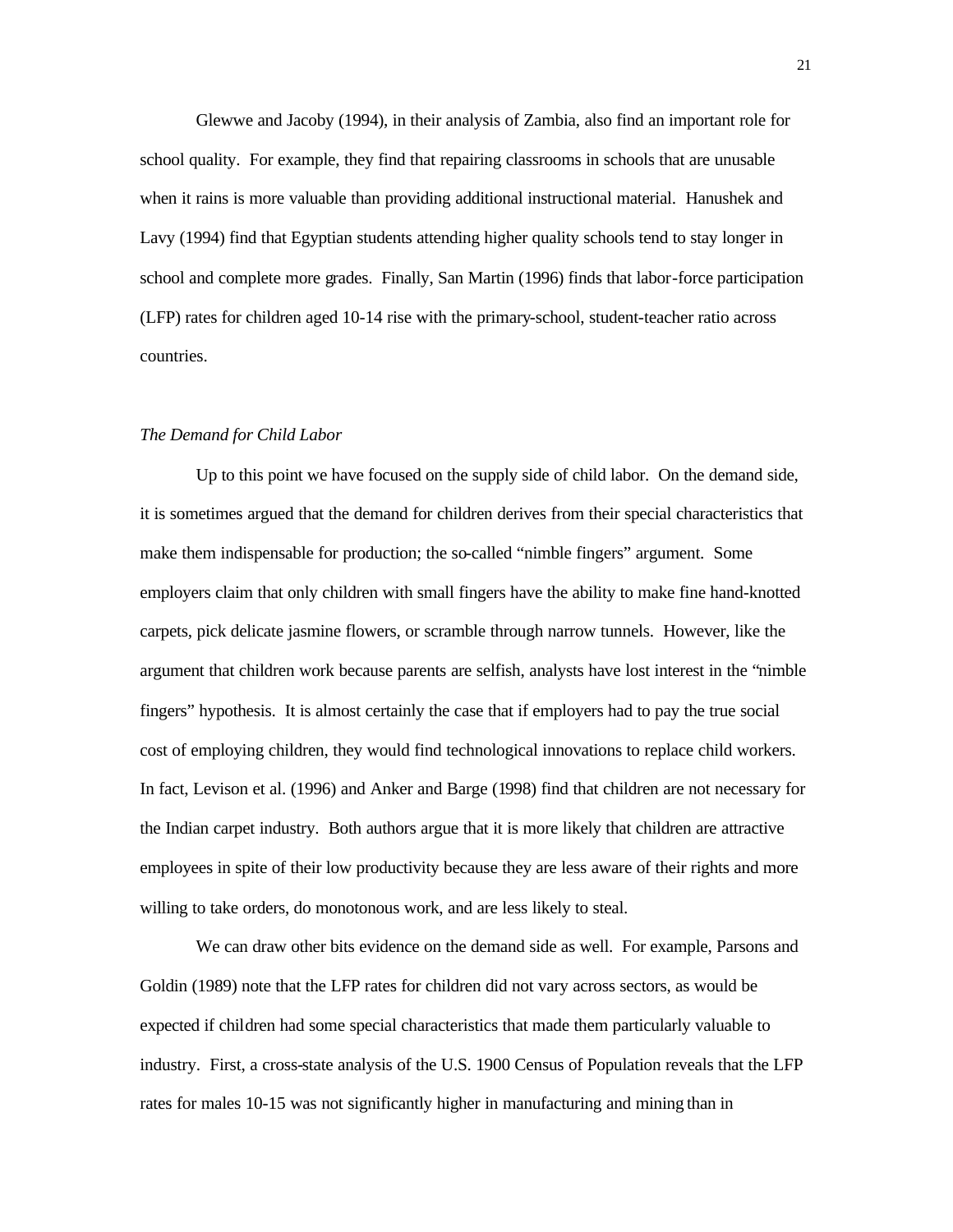agriculture, although, it should be noted that the LFP rate for girls aged 10-15 was higher in industry. However, those industries in which one would expect the special features of children to place them in high demand, such as textiles, boots and shoes, paper, and clothing, did not employ substantially more children than iron, steel, and mining. Rather, the industry in which a child was employed was overwhelmingly determined by the industry in which the parent was employed.

#### *Concluding Remarks on the Determinants of Child Labor*

1. Parental education plays a persistent and significant role in lowering the incidence of child labor, above and beyond the impact on family income. The results presented on this are quite robust, as reviewed by Strauss and Thomas (1995). In some cases, such as Cote d'Ivoire, the parent's level of education overwhelms all other family characteristics.

Several theoretical contributions on the determinants of child labor emphasize the importance of educating a single generation of parents and its long-term implications for decision-making for future generations. The theoretical mechanism draws attention to the impact that an education has on the parent's human capital and income. That is, educated parents earn enough income to afford to educate their own children.

However, the empirical evidence very strongly suggests that a parent's education affects future generations above and beyond the impact on household wealth. There are several possible explanations. For example, educated parents have a greater appreciation for the value of an education or uneducated parents may simply want to believe that the human-capital decisions made by their own parents were correct. In any event, cost-benefit analysis of programs that concentrate on educational attainment must look beyond the impact that an education has on a future parent's income stream and incorporate the implications for human-capital formation by subsequent generations.

2. Several studies point to the importance of school quality as an important determinant of schooling and work. However, school quality is virtually never measured directly in any of the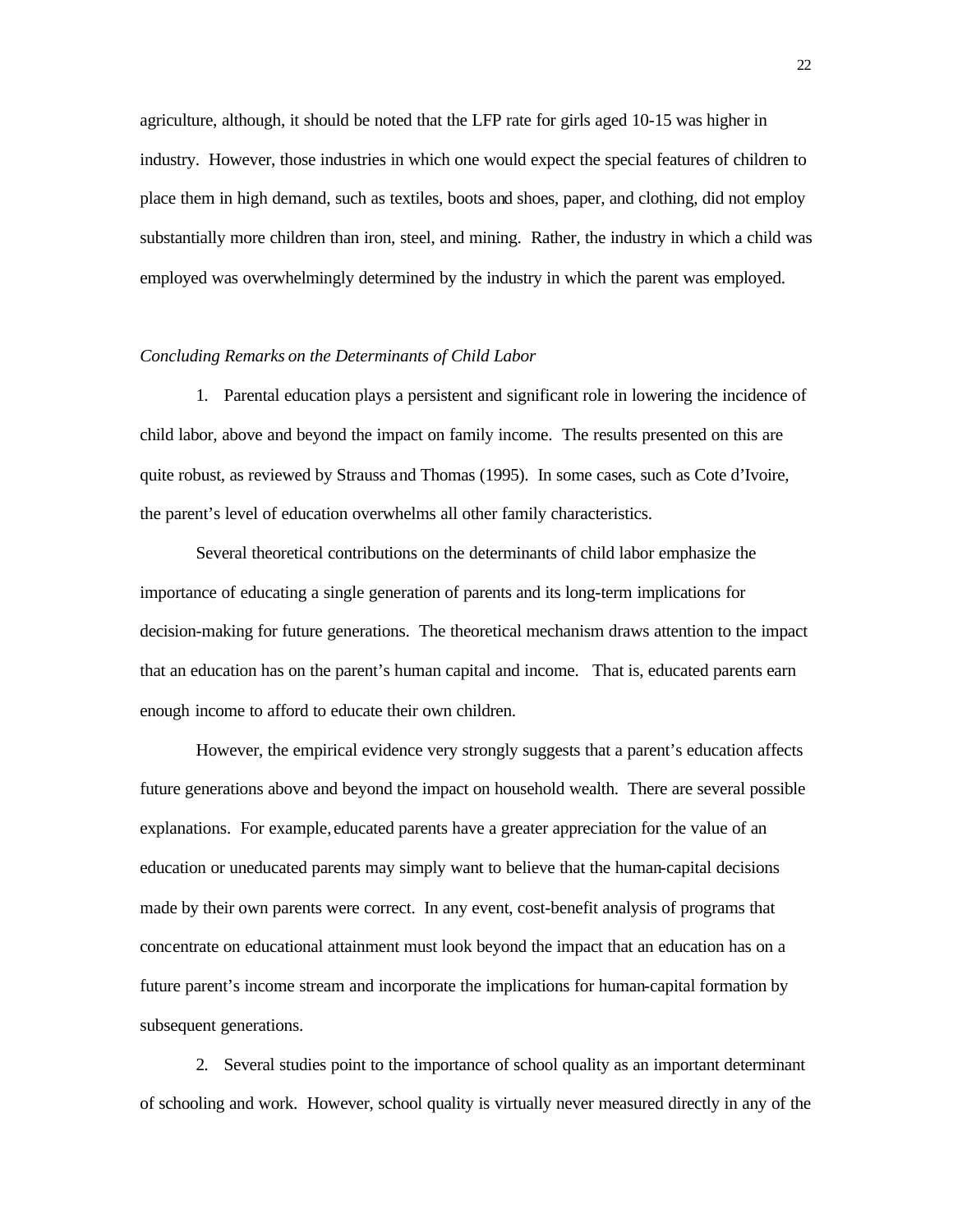studies discussed. It is quite possibly the case that when a family poised to move children out of the work force and into school fails to do so, the culprit is poor schools. Poor school quality is found to be weakly important in rural Ghana (Lavy, 1996) and very important for Africa generally (Bonnet, 1993). It should be noted though that even if poor school quality lowers the value of formal education, there is an abundance of empirical evidence across Latin America, Africa and Asia that the return to education is still quite high and more than offsets the foregone income of children in school.

3. The role of household income in determining child-labor decisions needs further study. Clearly, there is a very strong cross-country negative correlation between child labor and per capita GDP. However, the role of family income is not so predominant in explaining variations within a community. We did observe, for some but not all countries, that household expenditures play a central role in child labor decisions. This evidence suggests that there are some external effects across families that make it difficult to put children in school even as income rises or, equally, difficult to put children to work when income is critically low. In particular, none of the studies does a very good job of measuring school quality. The role of cost of schooling, when this is measured, suggests that it may be acting as a proxy for quality. In this case, parents who have the financial ability to forgo the income from the children may still not choose schooling if the quality of schools is very poor.

It is also the case that regional dummies and cultural characteristics such as religion or caste have some significance, suggesting a nontrivial role for cultural factors.

Finally, it is important to reconsider when economic theory tells us to expect poor parents to put their children to work. Recall that, as argued by Baland and Robinson, child labor is a device for transferring resources from the future into the present. Children who work do not invest in human capital that will make them more productive in the future. A family will choose to make this inter-temporal shift in household resources when current income is low *relative* to future income. Thus, it is not the absolute level of family income that matters for the child labor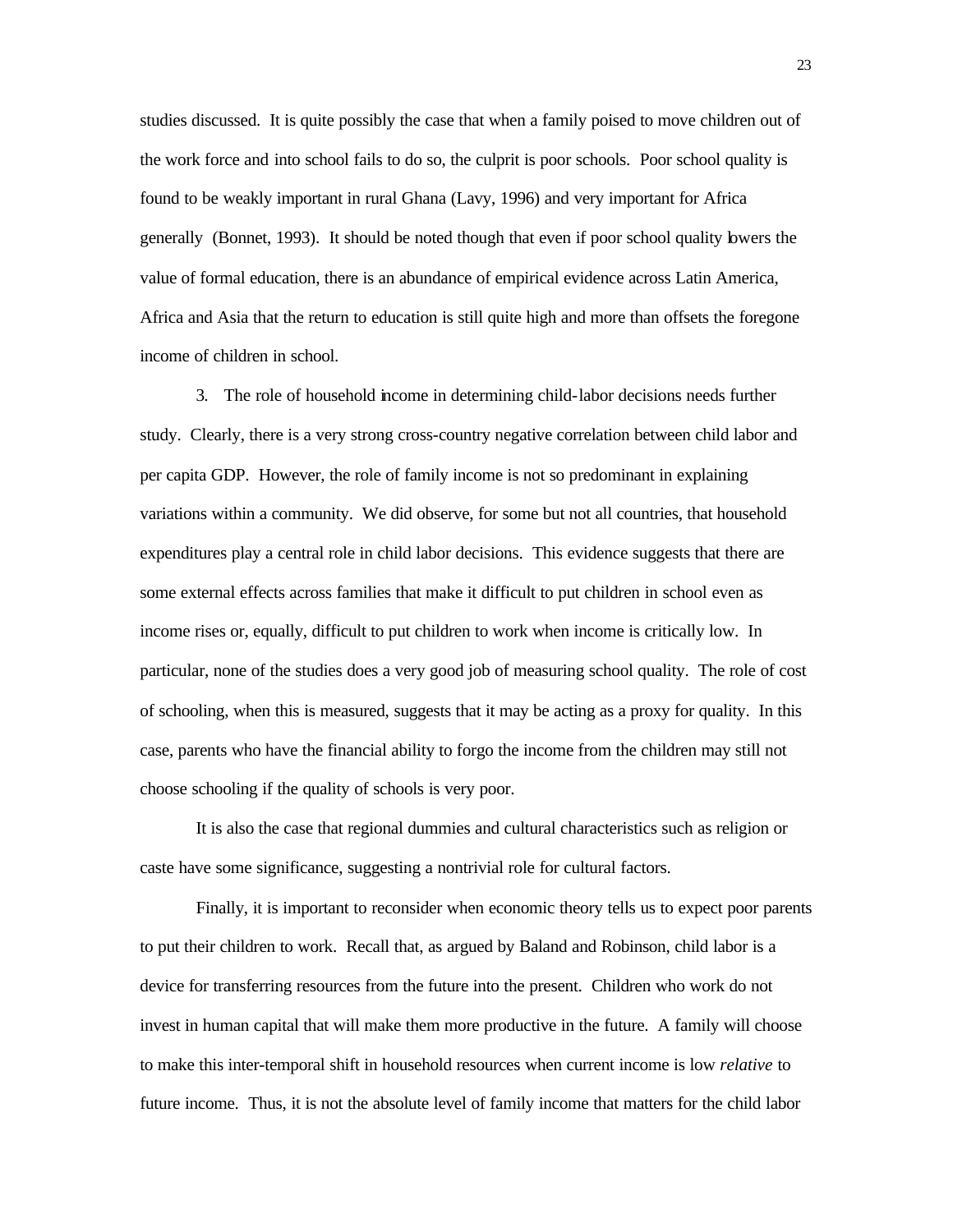decision but, rather, the current level *relative* to future income. There may be families that are quite poor and do not have any reason to expect any change in the future. Such families have no reason to attempt to consumption-smooth by putting their children to work.

4. Household assets play an important role in the child-labor decision. One might expect that the more assets a family has, the lower the probability of child labor. However, there are a number of assets that require a complementary input of labor, and families may expect to get that labor from their children. Tapping the human capital of mothers in the family also requires an increase in child-labor inputs in home production. Thus, a strategy of increasing access to capital markets may not always lower child labor, at least in the short run.

Nevertheless, the significant role of household assets lends some evidence to the possibility that incomplete credit markets give rise to inefficiently high levels of child labor. For example, the presence of older children in the home considerably reduces the probability of child labor. Note that there is a measurable impact *above and beyond* the contribution that older siblings make to family income. This is particularly the case for older brothers, who embody the greatest human capital. In addition, a parent's education reduces child labor for reasons other than the impact of education on the parent's productivity. It is possible that a parent's education is viewed as a marketable asset, or it may be a reflection of the informational externalities associated with the value of formal education.

What is not clear is why family assets matter. On the one hand, households with assets can more readily weather adverse events. That is, these assets provide the household with the ability to manage uncertainty and, as a consequence, child labor is not required for this purpose. However, families with assets may also have more access to capital markets or can, themselves, fund a child's education without a formal loan. That is, household assets help families transfer household income intertemporally.

In either case, expanding access to formal capital markets to families who otherwise lack collateral may lead to a reduction in LFP rates for children. However, it is also the case that

24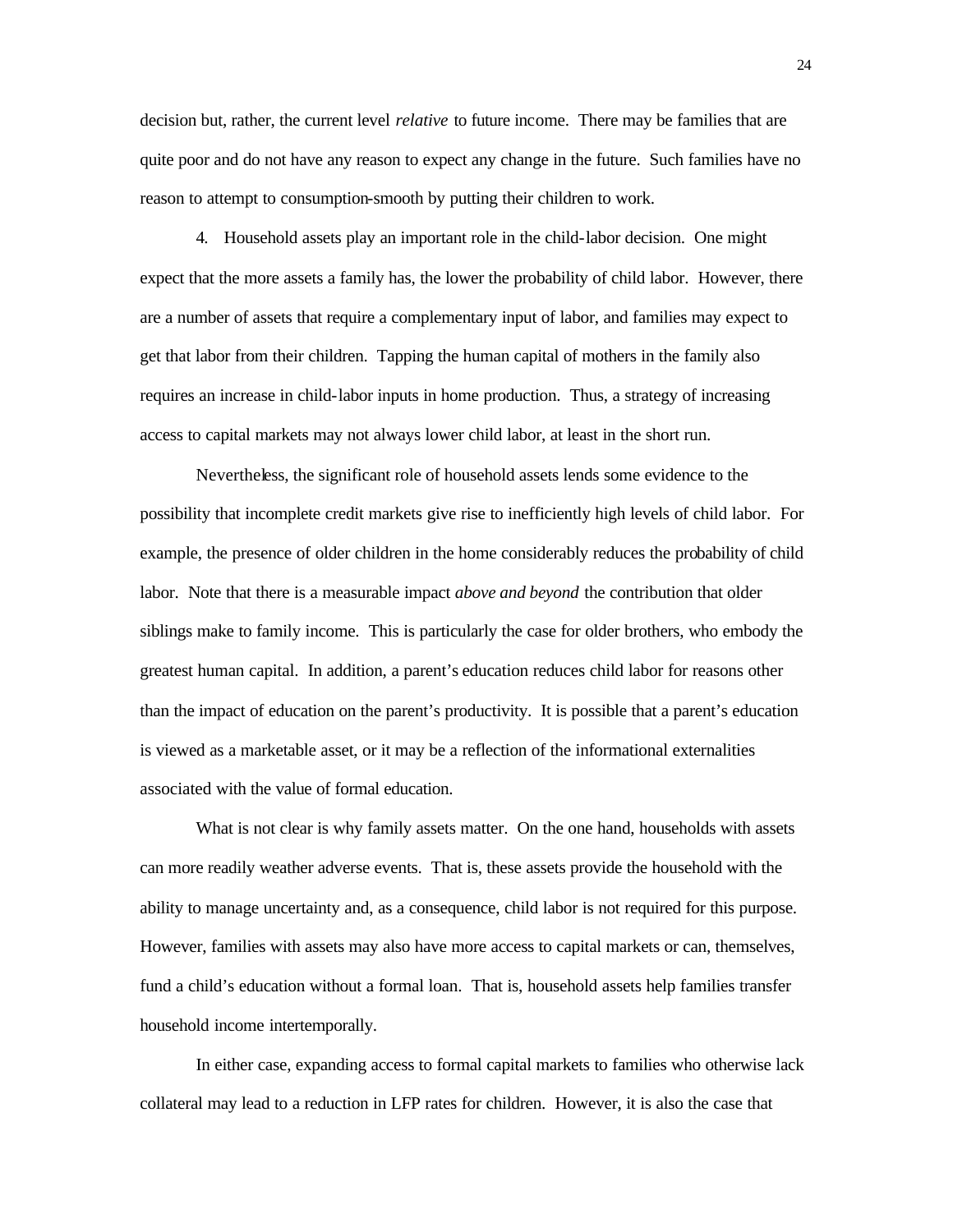placing constraints on household decision-making, such as mandatory schooling, may at least inhibit the family from turning to internal assets that can be accessed only if children work more. Providing working mothers with firm-level child care may also help reduce the reliance on older daughters to care for their younger siblings.

5. It is clear that older children are more likely to work than younger children. As children grow older and acquire skills, the opportunity cost of schooling rises. This is particularly the case for adolescent boys, who are increasingly able to perform physically demanding tasks as they approach maturity. Thus, it appears to be the case that it will be more challenging and costly from a policy point of view to induce older male children to remain in school.

6. The role of siblings in the household does not appear to be a major deterrent to schooling *once we control for other household characteristics*. The only exception is that there is some evidence that in some cases, mid-aged children are caring for younger siblings.

When evidence that older children are caring for younger children is combined with the fact that the presence of an older sibling in the house generally raises the probability of schooling, it is possible to make a case that parents are diversifying their human-capital investments in their child assets. The oldest children acquire human capital in the form of on-the-job training and the youngest children receive formal education. However, this interpretation of the evidence does not accord well with the other significant result: the presence of siblings in the same age range tends to *raise* the probability of school and lower the probability of work.

Rather it seems more natural to, first, view children in the middle age range, 10-14, as complements, sharing housework and schooling opportunities. Second, when we observe older children making schooling possible for their younger siblings, this is likely evidence that older siblings help relax the liquidity constraint in the presence of capital-market failure. Third, when we observe mid-aged children caring for younger siblings, it is to help the family make optimal use of the mother's human capital in the form of marketable skills. Thus, policies that focus on lowering fertility may not be particularly effective in reducing child labor.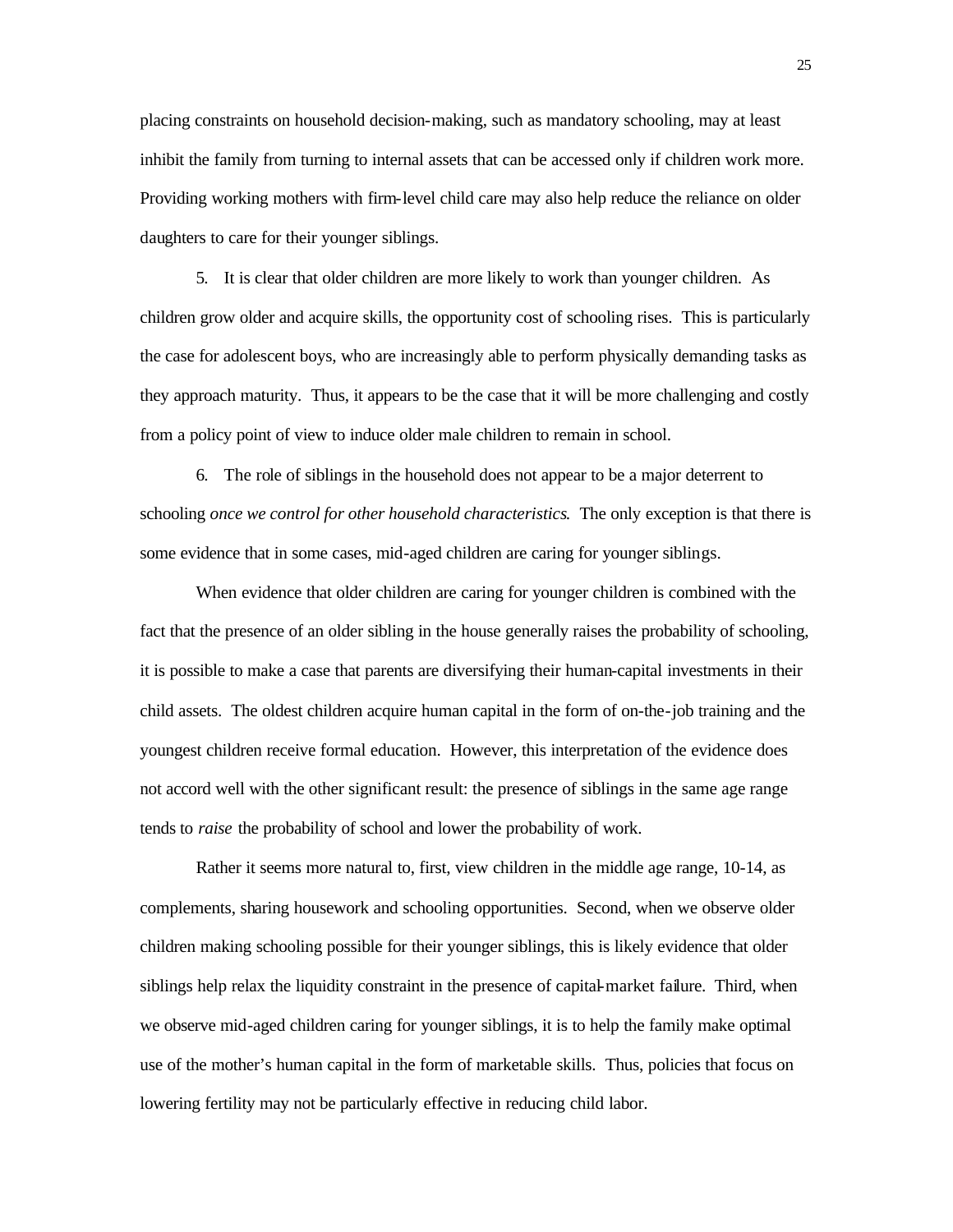To the extent that parents diversify their child assets, this appears to occur along gender lines. In Latin America, parents are more likely to engage in the formal schooling of their daughters whereas in Africa parents are more likely to school their sons.

7. Finally, we see little evidence that child labor is driven by the needs of industry. Children are far more likely to be working in a rural setting rather than an urban setting where factories are located. In addition, LFP rates rise with a child's age, strongly suggesting that the productivity of a child increases, the larger and stronger the child is. If child workers were valued for their small stature and tiny fingers, we should have observed the opposite. To the extent that child labor is a demand-side phenomenon, it appears to occur primarily within the household. Families with a household enterprise or a large tract of land tend to want to put their children to work. That is, the household's physical assets are most efficiently employed when the child's time is used as a complementary input.

#### **IV. Traditional Policies Targeting Child Labor and Education**

We now turn to an examination of some traditional strategies for reducing child labor and increasing school attendance. As discussed in Engerman (2001) in this colloquium, the initial strategies for circumscribing child labor in industrial England included limits on hazardous work, hours of work, minimum age of work, a prohibition against night work and minimum educational attainment for working children, and strategies to promote general economic growth.

#### *Promotion of Economic Growth*

Given the strong correlation between economic growth and the decline in child labor, some have argued that policies targeted explicitly on child labor are ill-conceived. There is certainly an abundance of evidence both that household income is an important determinant of whether and how much children work in developing countries, as well as a strong negative correlation between per capita GDP and income growth both across countries and across time.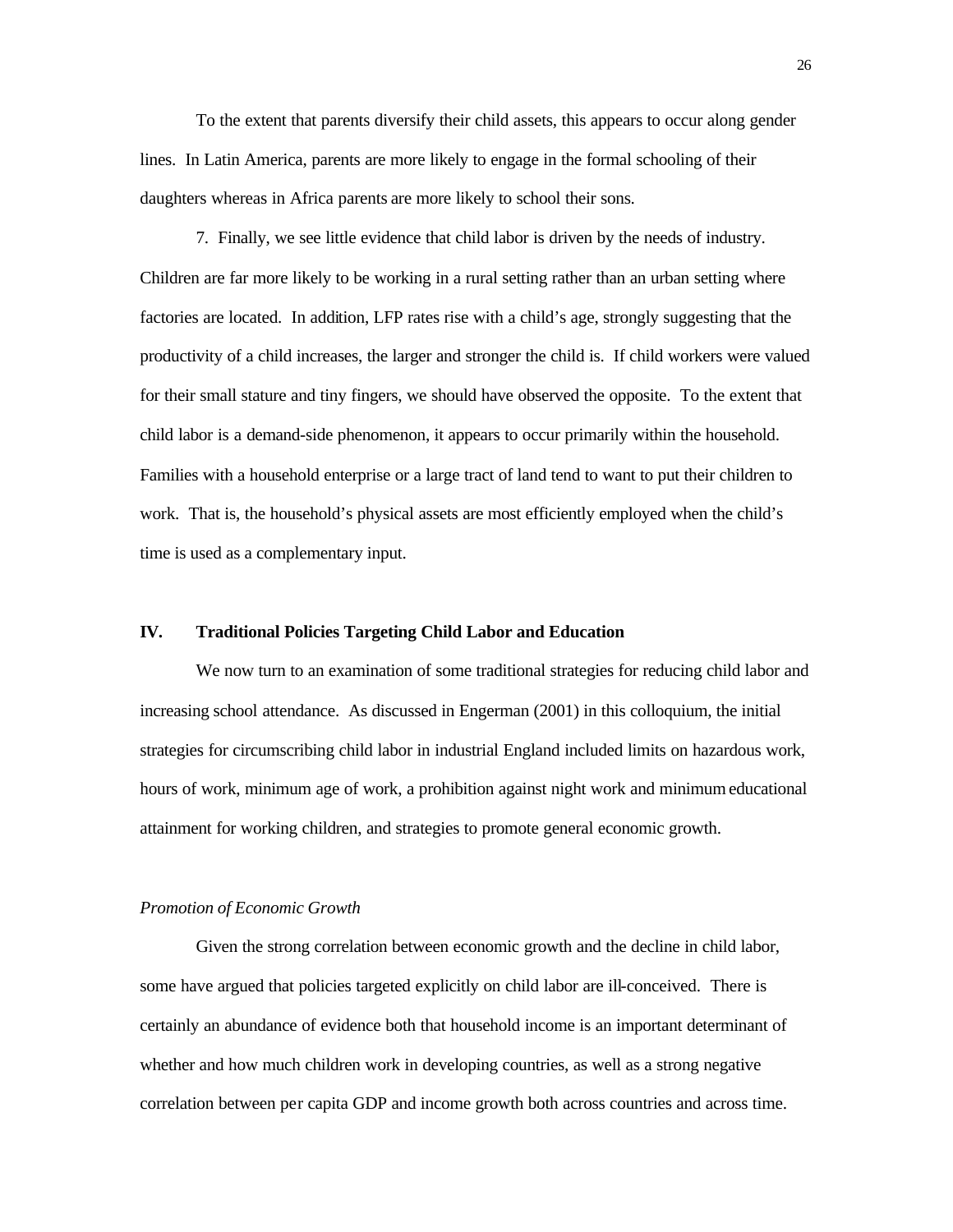However, while economic growth undoubtedly offers the greatest promise for helping children in the long run, the well-being of today's children and perhaps even economic growth itself may depend on getting children out of jobs and into schools today.

#### *Minimum Age and Compulsory Education*

In the international arena, child-labor practices are also regulated by ILO Convention 29 that calls for the abolition of forced labor and Convention 138 that provides for a minimum age of employment. According to the language of Convention 138, children should not enter the labor market before having completed compulsory education or having reached the age of 15. Additional provisions allow for light work beginning at age 13 and hazardous work beginning at age 18. Furthermore, developing countries may permit light work at the age of 12 and nonhazardous work at age 14. Indeed, regulating minimum age and compulsory education has become the most common strategy globally for limiting child labor. Typically, children are required to attend school until the age of between 14 and 16 and are permitted to begin working at the age of 14.

There are several theoretical justifications for compulsory schooling and minimum age of work laws. Certainly if there is evidence that parents are overly selfish when making decisions concerning investing in the human capital of their children or if there is an external effect of education of the sort argued by Grootaert and Kanbur (1995), then requiring parents to provide for more education than they would freely choose can be justified on both equity and efficiency grounds. We might also be able to justify constraining family choice if parents are making school/work decisions to diversify the human-capital investment in their children. It may be legitimate to prevent parents from schooling some of their children and putting others to work on equity grounds if on-the-job training is less valuable than formal schooling once the child grows to adulthood.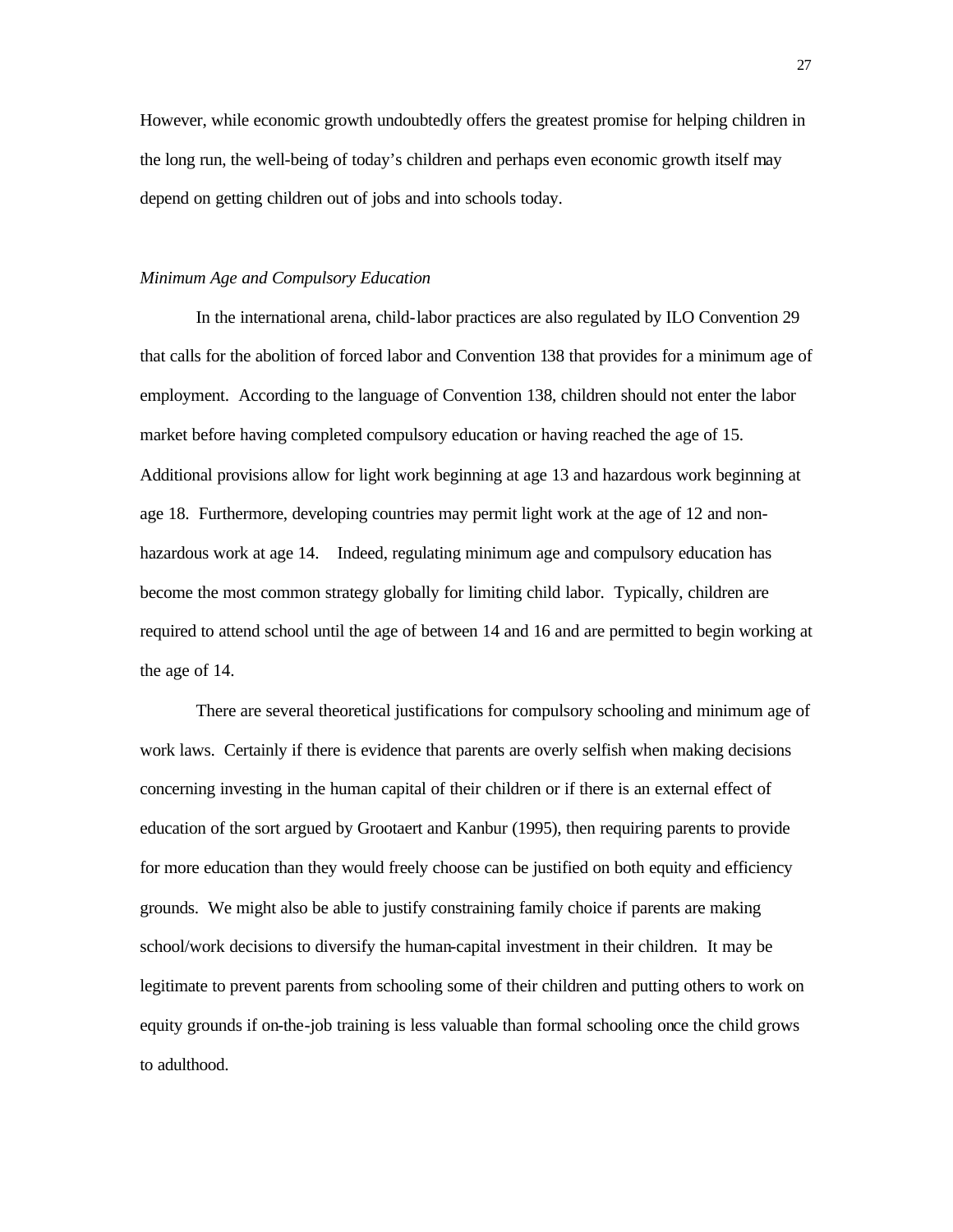In addition, Basu and Van's (1998) multiple -equilibrium argument in support of a ban on child labor can be implemented by establishing laws regulating minimum age of work with monitoring by examining school-attendance records. Finally, to the extent that labor standards in the international arena require countries to control child labor, presumably all countries attempting to be in compliance with international standards would pass and attempt to enforce compulsory schooling and minimum age-of-work laws.

Minimum age of employment and years of compulsory education are reported for a selection of countries in Table 5. We also report labor force participation rates for children covered by the legislation. Needless to say, many families in developing countries do not comply with the law. In Latin America, the LFP rate for children aged 5-14 is 17 percent even though in nearly all countries children are not legally permitted to work until the age of 14. A similar situation exists throughout Asia, in which the LFP rate for children aged 5-15 is 21 percent. In Africa, over 40 percent of 5-14 year olds are working even though the minimum age of employment is typically 14 years or even higher. Although these age ranges overlap somewhat with the ages of legal work, these numbers nonetheless indicate a good deal of illegal child employment.

Similarly, Krueger (1996) presents evidence from the 1990-91 waves of the World Values Survey<sup>2</sup> in which respondents are asked for the age at which they completed (or will complete) full-time education. His results are reported in Table 6 for individuals born between 1959 and 1974 for a select group of countries. These results clearly indicate that while compliance is the norm in high-income countries, compulsory-education laws have little discernible effect in low-income countries.

In the United Kingdom, the law was changed in 1947, raising the age from 14 to 15, and then again in 1973, raising the age from 15 to 16. For each cohort, the modal age at which

l

 $2$  The World Values Survey is undertaken by the European Values Systems Study Group.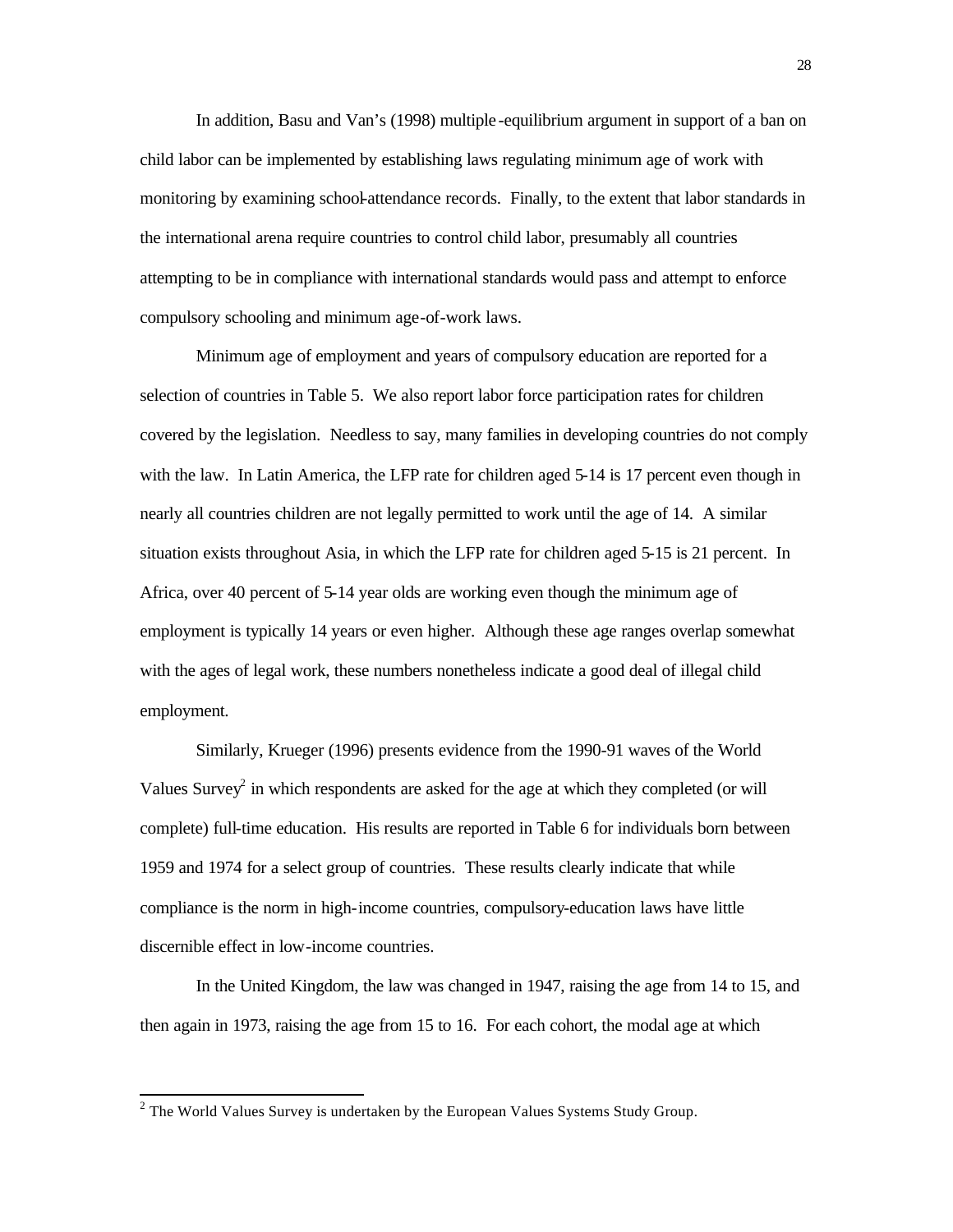children left school coincided with the legal requirement and no more than 5 percent of children left school before the legal age.

However, when the law is somehow inconsistent with the equilibrium level of education, there is little effect. For example, Brazil increased the compulsory school age from 11 to 14 in 1971. Yet 85 percent of children still left the work force before reaching the age of 14 whether or not they were covered by the revised regulation.

Furthermore, the evidence of compliance is corroborated with evidence from earnings, at least in the United States in the period 1960-1980. Angrist and Krueger (1991) and Harmon and Walker (1995) find that the earnings payoff to years of compulsory school is higher than for years of optional schooling.

Clearly, the casual empirical evidence does not suggest that laws regulating compulsory education and minimum age of work are very effective in controlling child labor in those settings in which child labor is problematic. In order to gain a sense of how laws regulating minimum age of work and compulsory education might operate in a developing country, it is instructive to analyze the effects of such laws during the period in which child labor was declining rapidly in industrialized countries.

Several studies look at the historical events surrounding the decline in child labor in Western Europe and North America throughout the  $19<sup>th</sup>$  and into the  $20<sup>th</sup>$  centuries. Scholliers (1995) studied child labor in Ghent, Belgium and concluded that the incidence of working children under the age of 12 declined substantially by the middle of the 19<sup>th</sup> century *without* legal intervention. Brown, Christiansen and Philips (1992) draw similar conclusions for the U.S. fruit and vegetable canning industry between 1880 and 1920. While legislation played some role, economic forces dominated the decision to remove children from this sector. By contrast, Bolin-Hort (1989) argues that legal restrictions played a substantial role in the removal of child workers from the cotton mills in Manchester, England.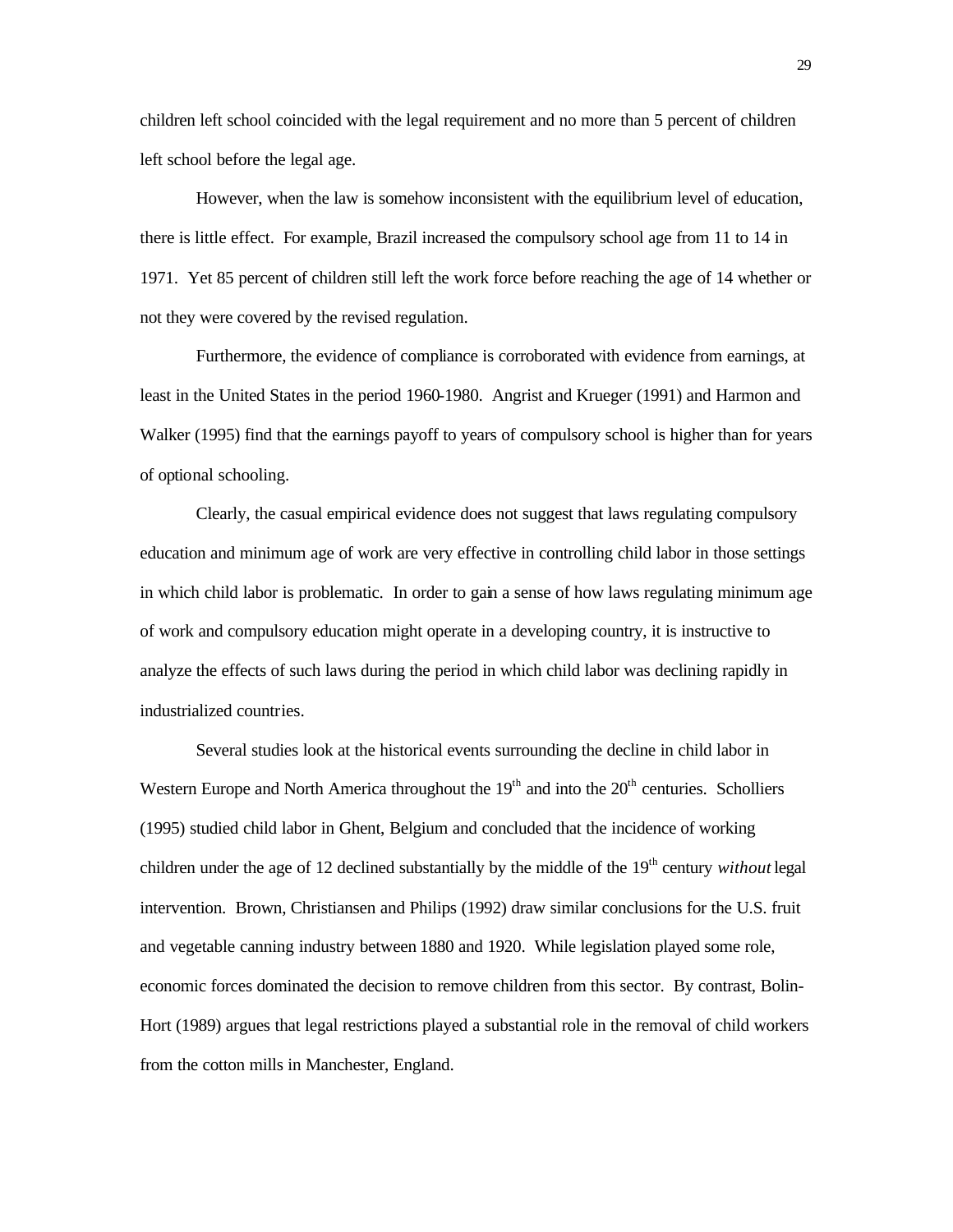Thus, it is useful to consider some of the more careful statistical analysis of the impact of laws regulating entrance to the labor market and compulsory schooling. Angrist and Krueger (1991) develop a "natural experiment" type statistical technique for evaluating the impact of compulsory schooling laws on school attendance. The 1960-1980 U.S. censuses collected information on the "quarter of birth" and "school attendance as of April 1." Angrist and Krueger argue that if compulsory school laws are effective, teenagers who are 16 years old as of April 1 and live in a state that requires students to remain in school only until they are 16 are less likely to be attending school at the time of the census than 16 year old teenagers who live in states with a mandatory school age of 17 or 18. They find a statistically significant effect of compulsory schooling laws for 1960 and 1970, thus supporting the hypothesis that laws affect schooling behavior.

Acemoglu and Angrist (1999) perform similar analysis on the same data looking for the impact of child labor laws on school attendance. They find, for example, that boys born in states that required 9 years of school before entering the work force spent 0.26 more years in school than boys born in states requiring 6 or fewer years of schooling.

The Angrist-Krueger technique was then applied to earlier periods in U.S. history. Margo and Finegan (1996) analyze the schooling choices of 14 year-olds reported in the1900 federal census. In this study, 14 year-olds are broken into two groups: (1) those teenagers who are already 14 at the beginning of the 1900 school year; and (2) those who are not yet 14 at the beginning of the school year. Margo and Finegan hypothesize that if mandatory school laws are effective, the younger 14 year-olds living in a state with a compulsory schooling law should be more likely to be in school than older 14 year-olds. However, no such difference should exist for 14 year-olds in states without compulsory schooling laws. Margo and Finegan find that compulsory school laws have a positive and statistically significant impact on the decision to obtain *some* schooling for younger 14 year-olds. However, the laws have no discernible effect on the probability of full-time school attendance.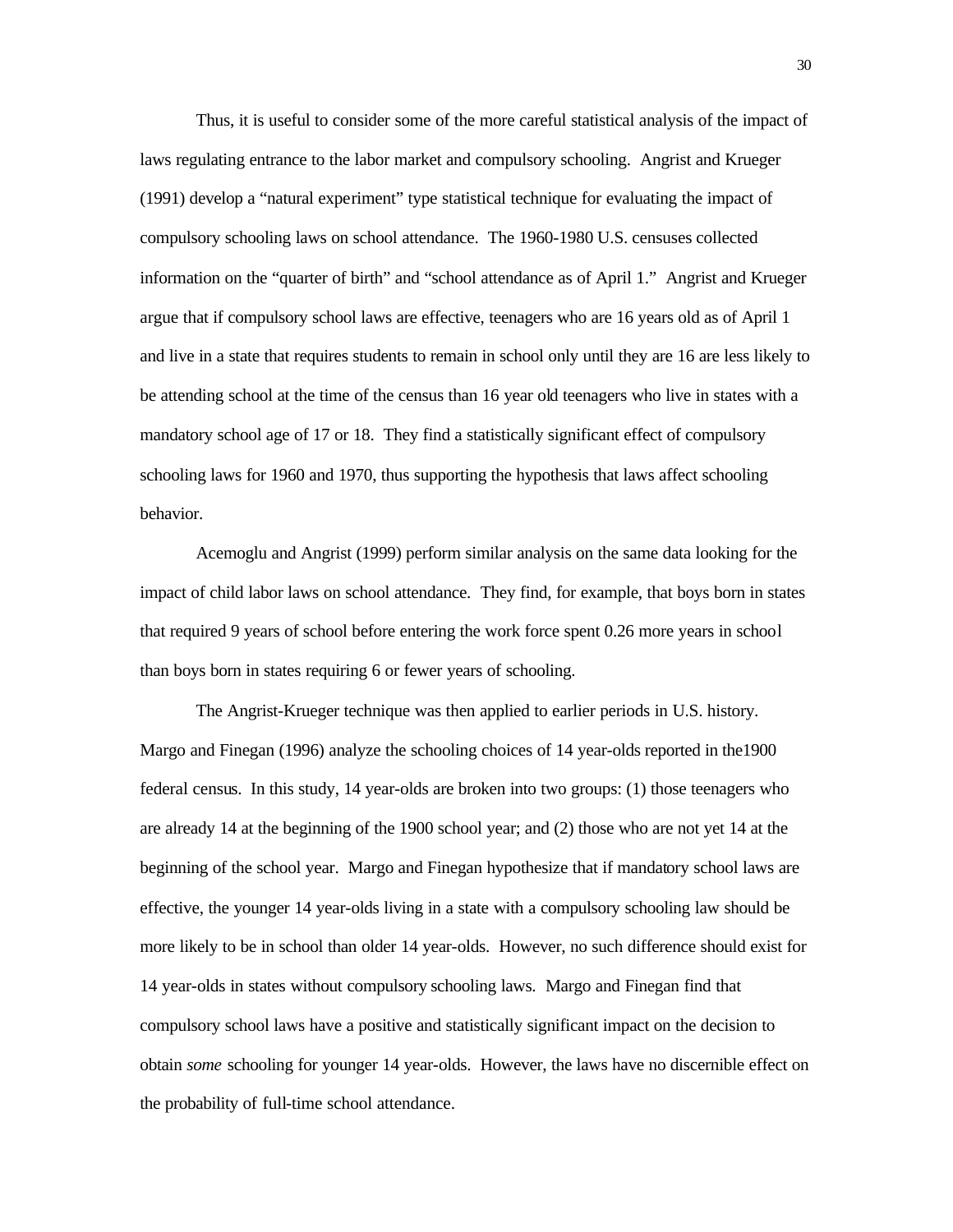They then consider the impact of compulsory school laws combined with laws that regulate the minimum age of work. The addition of child-labor restrictions is likely to have an additional effect on school attendance because child labor laws were more aggressively enforced than mandatory education laws at that time. In this case, the combination of laws has a statistically significant impact on school choice. Young 14 year-olds were 18 to 21 percent more likely to obtain *some* schooling if their access to the labor market was legally restricted. However, the laws did not significantly increase the probability of being in school *full-time*.

The statistical evidence presented here has been criticized, most notably by Moehling (1999). She argues that the laws mandating school attendance are, themselves, endogenous and tend to follow the decline in child labor rather than precipitate it. That is, cross-state differences in technology, immigration and real wages are driving both the change in educational attainment and the laws regulating school attendance. Thus, despite the fact that compulsory education laws, child labor laws and school attendance are correlated, it is not a causal relationship.

Moehling looks at occupation rates – the proportions of youth who identify some form of employment as their main use of time, as opposed to school. Then, in order to control for differences in the economic conditions across states that might be driving both the legislative process and schooling choice, she first looks at the difference in occupation rates for 13 and 14 year-olds in each state *prior* to the introduction of compulsory schooling laws. This gives a baseline against which to compare the difference in occupation rates for 13 and 14 year-olds after some states passed compulsory education laws. Moehling also included a number of other economic and demographic variables that have been shown to play a significant role in child labor decisions, as discussed above.

Moehling finds that the probability a 14 year-old boy would be working fell substantially between 1890 and 1900 in states with newly enacted compulsory education laws. However, she observes a statistically similar decline in labor force participation in states without such laws. Similarly, the labor force participation rates for 13 and 14 year-old girls in states that *did* pass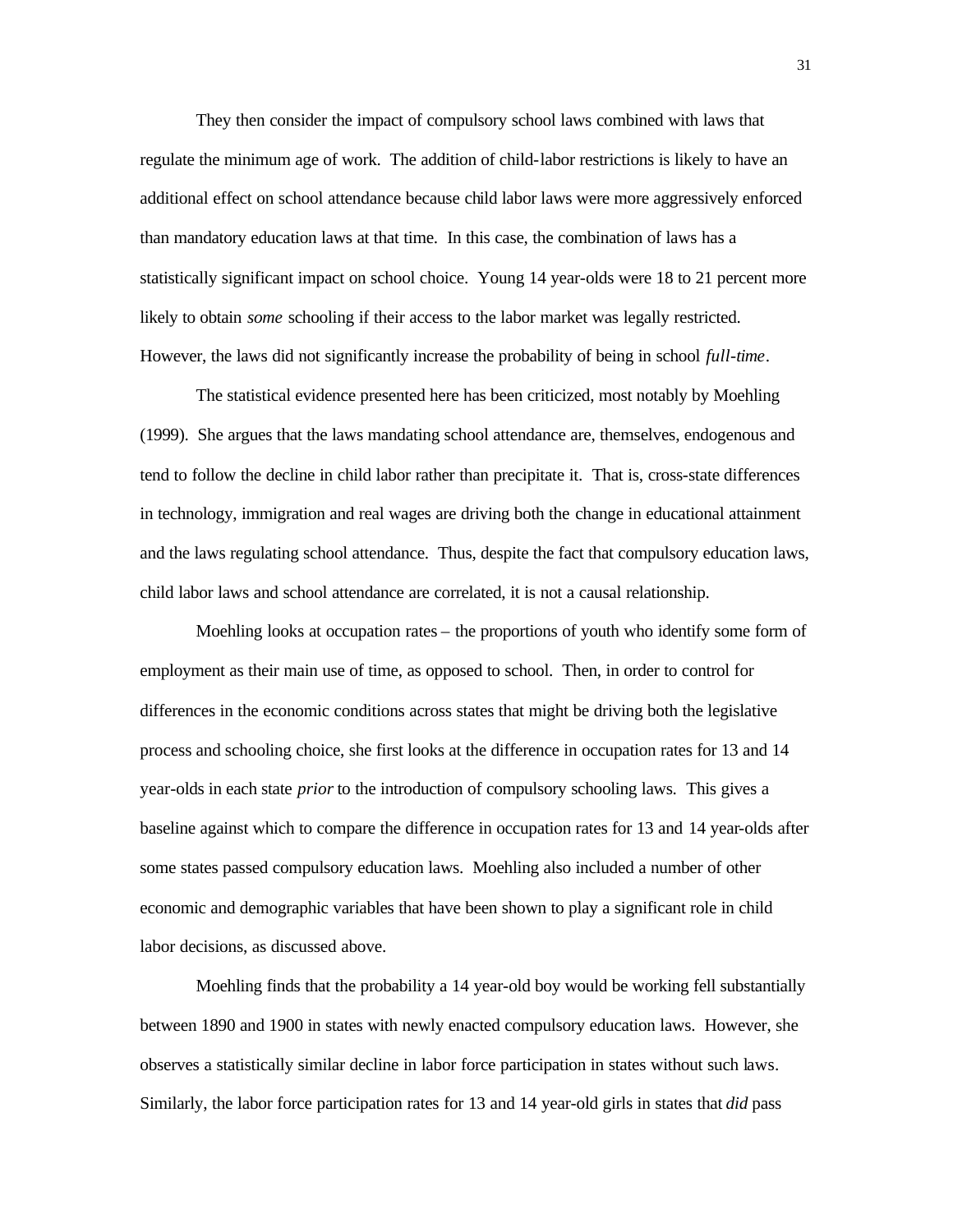compulsory education laws also fell between 1880 and 1990. By contrast, 13 and 14 year-old girls in states that *did not* pass compulsory education laws had *increased* labor-force participation (LFP) during the decade. Thus, for girls, there is a negative correlation between the passage of laws and the LFP rates for girls.

However, there is no differential effect on girls covered and not covered by the law. That is, the employment choices by 13 year-old girls covered by compulsory education laws is mirrored by 14 year-old girls in the same state not covered by the law*. From this, Moehling infers that the failure of some states to pass laws requiring 13 year old-girls to attend school, and the increase in the employment of 13 year-old girls in these same states, are being simultaneously driven by other economic factors.*

Moehling then goes on to consider Margo and Finegan's hypothesis that schooling is affected by the combination of child labor and compulsory education laws. Once again, the laws do not seem to be driving behavior. The only case in which 13 year-olds behave differently than 14 year-olds occurs for boys in states with no legislative change. In states with no laws regulating either compulsory education or minimum age of employment, the LFP rate for 14 year-old boys rose between 1890 and 1900, whereas the LFP rate for 13 year-old boys declined during the same period. Thus, the results are running precisely counter to the expectation that laws affect behavior!

In response to the rising LFP rates for girls in the last decade of the  $19<sup>th</sup>$  century, there was a burst of legislative activity shortly after 1900. In 1900, 24 states had laws regulating minimum age of employment. By 1910, 43 states had such laws. Perhaps more importantly, by 1909, 34 states had enacted legislation providing for inspectors assigned to enforce child labor laws.

Moehling then applied her statistical technique to the 1900 and 1910 censuses. In this case, the estimated effect of legal restrictions on school attendance, at least, appears to be positive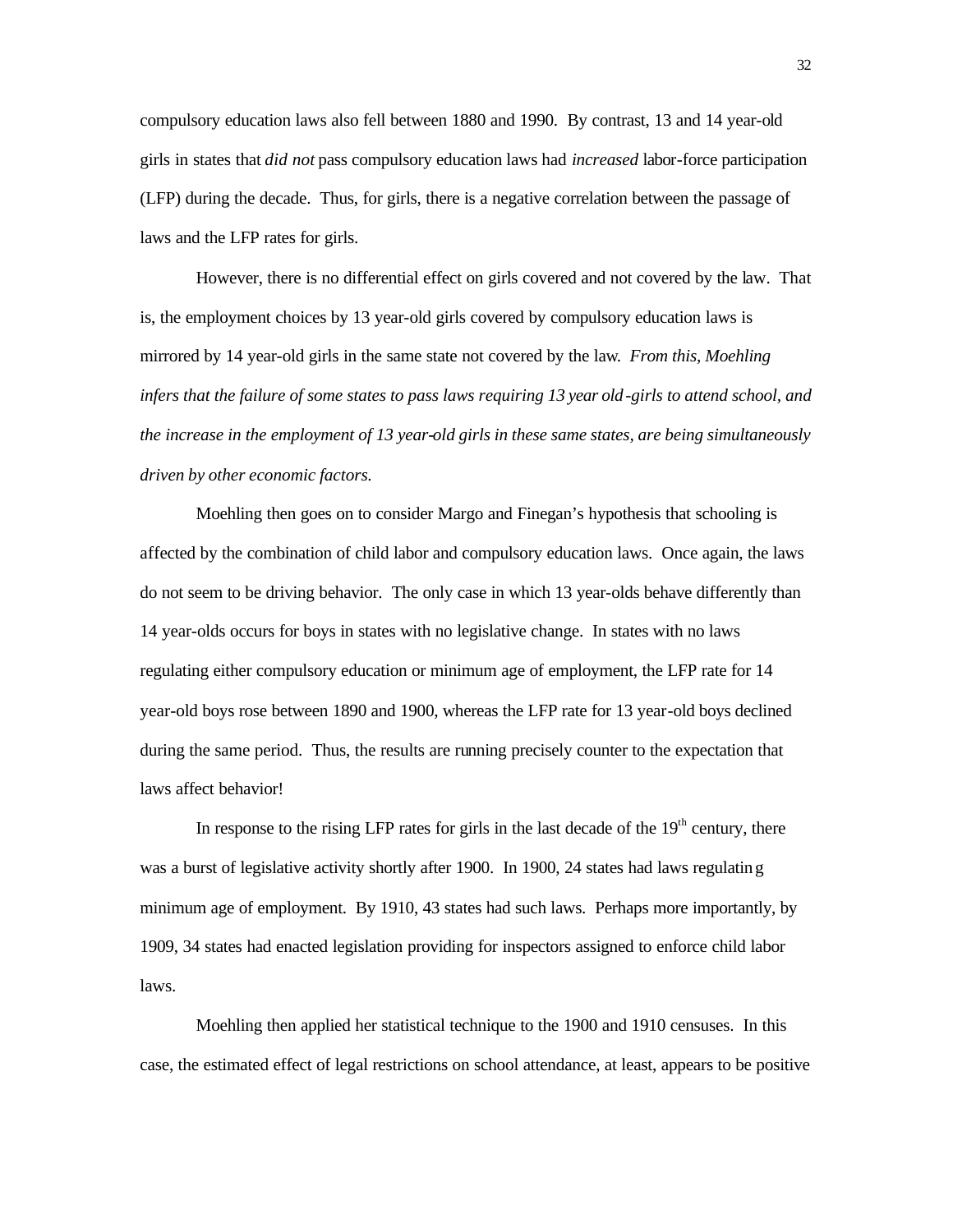but statistically insignificant for some groups. However, the impact is small relative to the timeseries change.

What can we conclude from this evidence? First, the more carefully executed the statistical analysis, the weaker is the evident effect of legal restrictions on child schooling and labor decisions. Second, it does appear that for carefully crafted laws, such as those enacted in the last quarter of the  $20<sup>th</sup>$  century in England, there is some impact of legislation on behavior at the margin. However, when the age limits specified by the laws are substantially at odds with optimizing decisions by households, they have little effect. For example, the laws written in the United States around 1900 tended to specify 14 years as the cut-off between schooling and work. However, Moehling's evidence clearly suggests that 14 years of age was not viewed as a significant work-school boundary for many U.S. households at that time. Similarly, recently enacted laws regulating work in Brazil have had no effect on household decisions. Thus mandatory school laws and minimum age of employment are at best, a complement to other policies designed to alter the family's perception of the appropriate age at which children should begin working.

Finally, the results of Margo and Finegan on the one hand, and Moehling, on the other, are not as inconsistent as they may at first seem. Margo and Finegan focus on the 1900 census because it not only asks whether a child views school as the main occupation but also whether the child is in school at all. Moehling, by contrast, looks at several decades of data and, so, is only able consider whether the laws are affecting a child's perception as to whether school is the main occupation. Neither study finds an impact of compulsory schooling laws or child-labor laws on the child's perception of his/her main occupation. That is, neither study finds that the legal restrictions increase the probability of full-time schooling.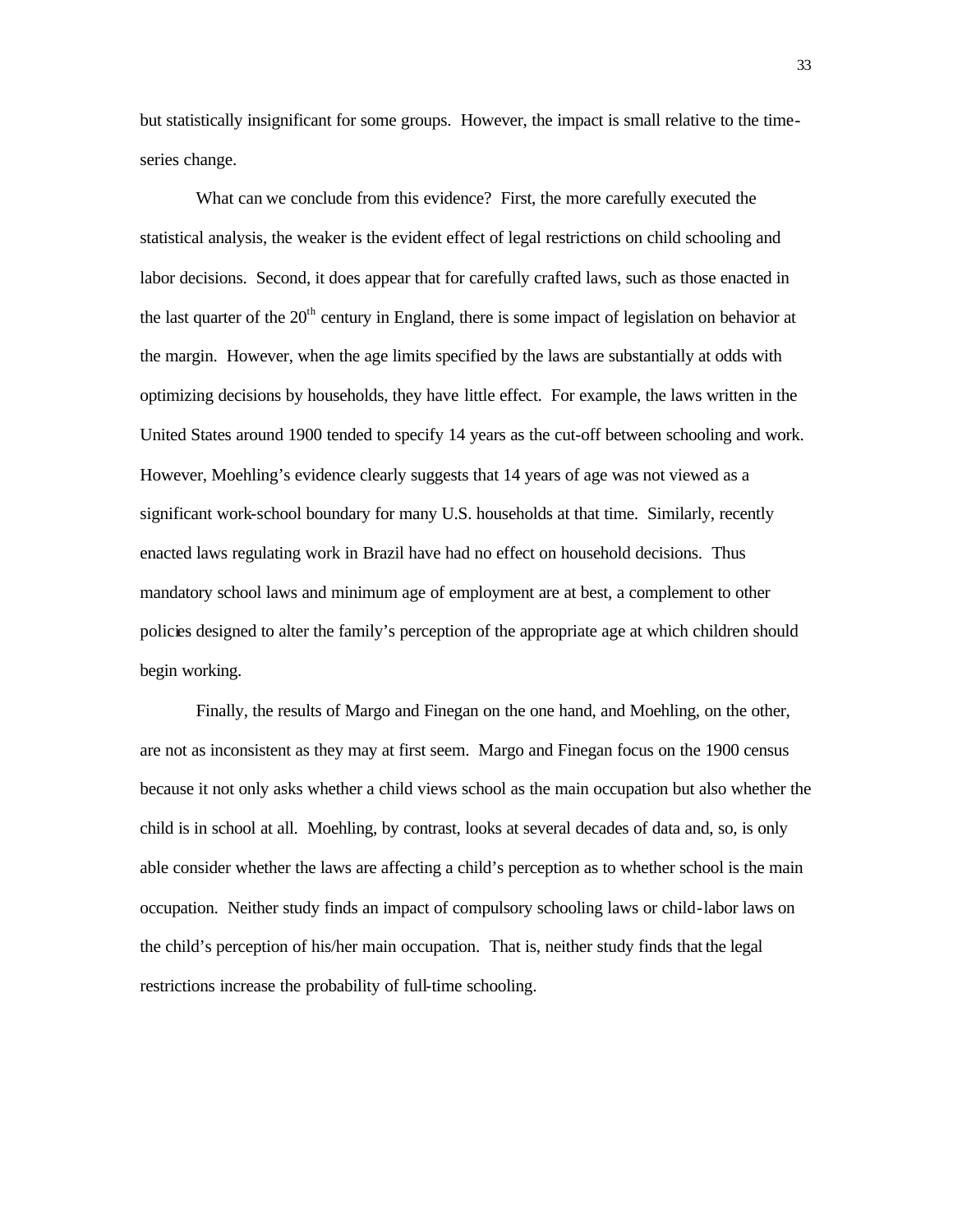## **V. Recent Policy Initiatives in the Addressing Child Labor**

Although the empirical results discussed in Section III are by no means conclusive, they are certainly suggestive of the types of policies that might be effective in reducing the incidence of child labor. We turn now to consider some of the policy initiatives that have recently been undertaken in some developing countries.

Recently, several governments have implemented a range of positive strategies designed to improve compliance. For a more thorough description see U.S. DOL (1998) and World Bank (2001), from which much of this section draws. See also Anker and Melkas (1996) for an overview of programs relying on economic incentives, worldwide. The programs include improvements in educational infrastructure, programs targeted at children who have fallen or are likely to fall behind in school, financial incentives and sector-specific programs. We discuss some of these below.

## *Educational Infrastructure*

Increased spending on books, supplies, buildings, and teacher training have been pursued by several governments. Brazil has been one of the most aggressive in this regard. Beginning in 1997, the *Livro Didactico* project has provided \$142.5 million for textbooks. The TV program *TV Escola* is targeted at raising the skill levels of teachers in rural areas. The program also includes the distribution of kits that contain instructional materials. Funds have also been made available to raise the wages of extremely low paid teachers and to build and improve public school facilities.

The Mexican government also uses telecommunications to improve education quality for rural communities. By virtue of the Telesecundaria program, rural seventh, eighth and ninth graders can view educational programs broadcast by the Mexican Ministry of Education. The central government provides a teacher, television set, satellite dish, decoder, instructional material and books for qualified schools.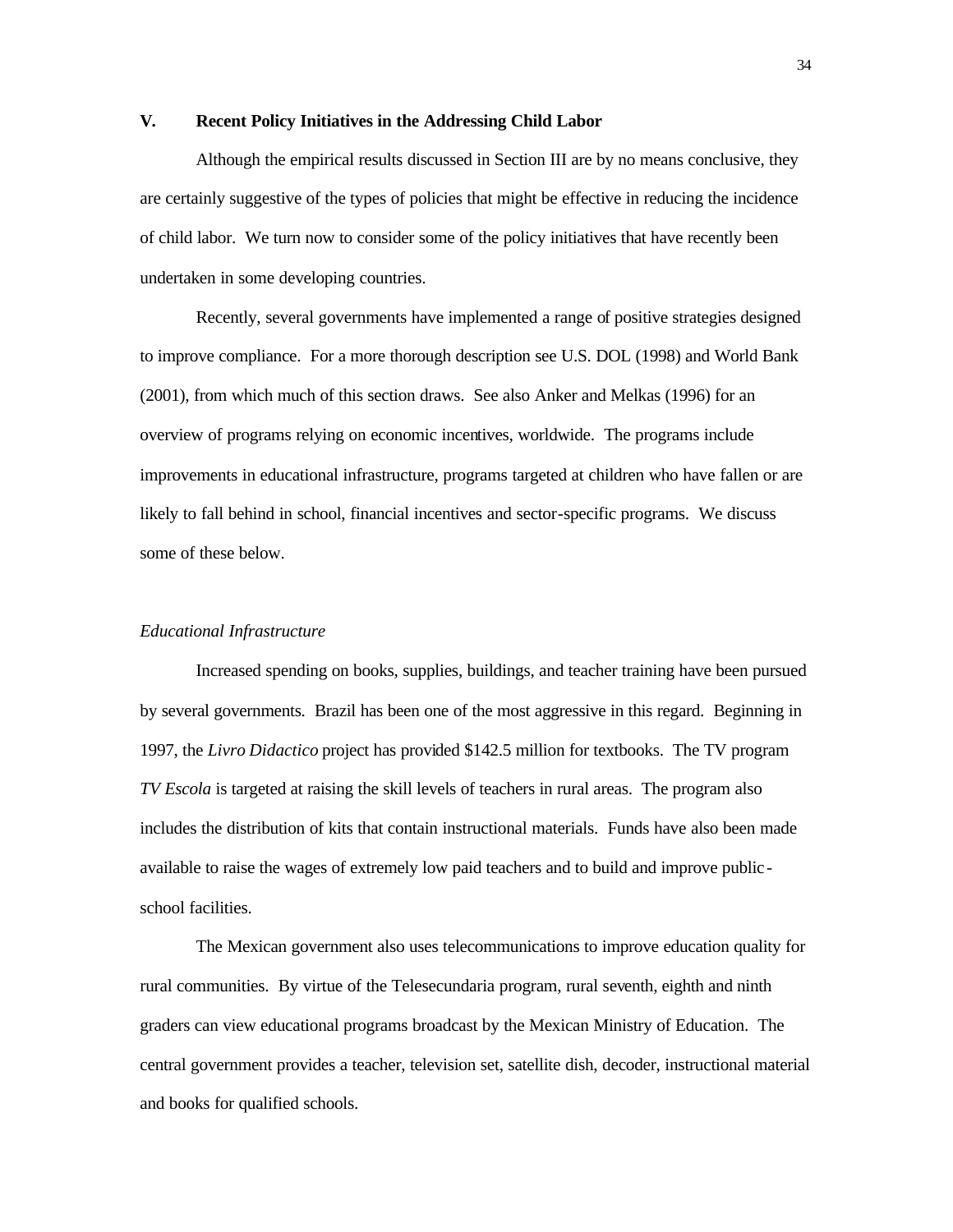Some poorer countries have had to rely on the one-room schoolhouse model in order to extend educational opportunities to all children. For example, The Ministry of Education in Egypt built 8,500 new one-classroom schools in rural communities during the mid-1990s and increased investment in teacher training. Similarly, the government of the Philippines established 1880 "incomplete" elementary schools, along with 900 elementary schools, thereby halving the proportion of *barangays* (political divisions of municipa lities or cities) without a primary school.

The Turkish Ministry of Education has built 670 new primary schools and appointed 1,930 new teachers in order to implement a new compulsory school law requiring eight years of schooling. Nevertheless, many communities in Turkey still lack most of the items essential to a school, such as chalk, blackboards, teachers, books, etc.

### *Remedial Teaching and Flexible Schedules*

Working children, given the competing work and school demands on their time, are particularly likely to fail to complete each grade with their cohort. Some empirical evidence discussed above suggests that greater flexibility in school schedules would help working children remain in school. Nicaragua's remedial education program, *Extra Edad,* targets older children who have failed to complete the primary grades by the age of 14. Classes are offered after work in order to allow the child to continue to earn an income while pursuing an elementary education. Guatemala has also introduced a strategy of flexible schedules to keep working children in school. Classes begin after market work is completed and students make up missed schoolwork with independent study. Children of migrant workers are also offered a more flexible school calendar, allowing students to resume school attendance as soon as they are able. Mexico provides flexibility by allowing the children of migrants to attend school in whichever district they happen to be currently residing. Peru offers classes in three shifts throughout the day. This school schedule allows each student to combine work and school in a manner consistent with the requirements of the employer. Lapu-Lapu City in the Philippines offers a work-study program in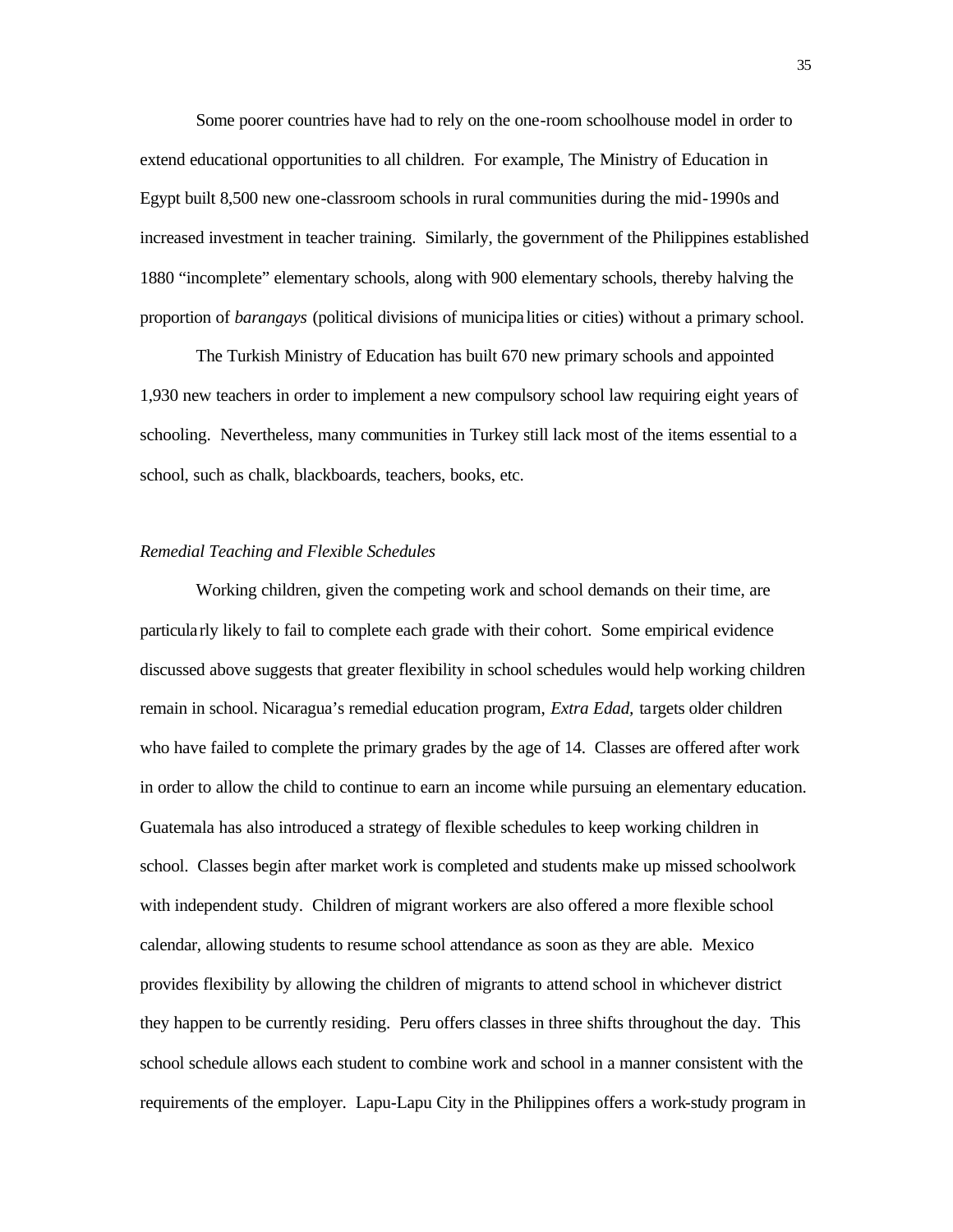which children attend school in the morning and then report for work in the afternoon. Child workers are directed toward less dangerous work and monitoring of working conditions is intensified in hazardous occupations such as firecracker assembly.

The state of Andhra Pradesh in India launched a program in 1997 targeting children who have left school or were never enrolled with two-month school camps. Typically eligible children are bonded child laborers, domestic servants and those from lower castes. Camps are comprised of 100 children and 5 teachers each. The pilot program was particularly successful as a stepping-stone to formal education. Of those children enrolled in the first year of the program, 74 percent subsequently enrolled in formal school. The Andhra Pradesh program is particularly attractive in light of the fact that 60 percent of children aged five to 14 never attend school.

## *Financial Incentives*

Governments rely on a wide array of financial incentives either to make school more attractive or even to make school attendance feasible for families. Among the most popular are school meal programs. Such aid programs are distinctive because they tie the aid to school attendance. Brazil launched *Marenda Escolar* in 1997, spending \$453.4 million on breakfast and lunch. Urban Brazilian families who are likely to put their children to work also receive food baskets from the Foundation of Childhood and Adolescence. Like food distributed at school, the food baskets are contingent on school attendance. Mexico provides approximately 4 million breakfasts a day to poor children attending school. All Egyptian children are also given one meal/day in school. Similarly, the government of South Africa provides meals for five million children who attend school.

While food aid may make school more attractive, it may not be a sufficiently strong incentive to induce families to give up the income earned by children. As a consequence, some governments have instituted cash stipends or in-kind gifts for children attending schools. For example, the poor families in Bangladesh receive 15 to 20 kg of wheat per month if their children

36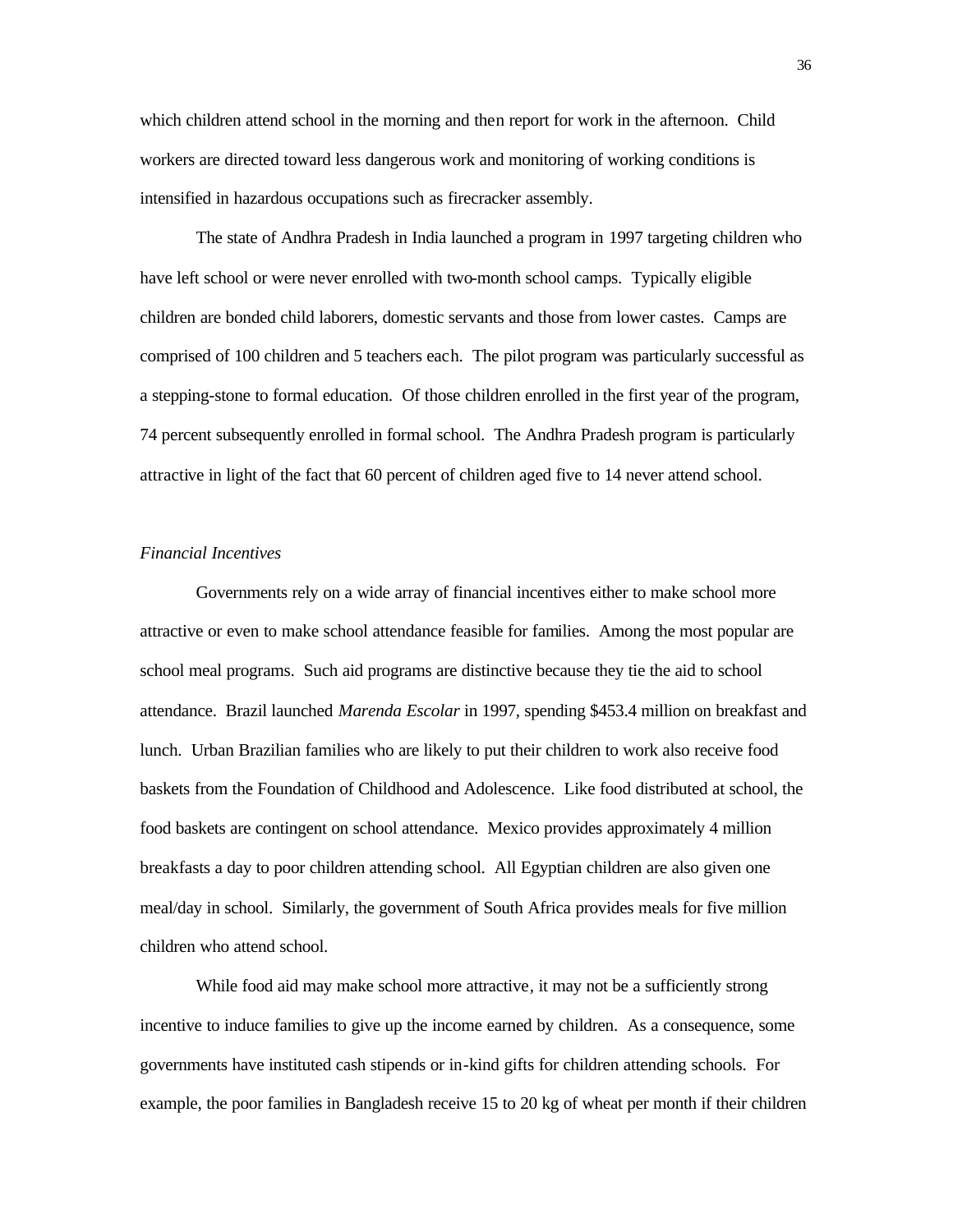are attending school. In 1996, the program reached 1.14 million families. ILO-IPEC (1998a) finds that the program has a significant impact on enrollment, attendance and drop-out rates.

In Brazil, *Bolsa Escola* pays a monthly stipend to each family with an unemployed adult in the Federal District that keeps all of its children aged 7 to 14 attending school. In addition, the program makes a deposit equivalent to one month's salary into a savings account after each year of completed school through the eleventh grade. Funds are forfeited if the child fails to advance to the next grade.

Mexico introduced a similar, though not identical, program in 1997. The Program for Education, Health and Nutrition (PROGRESA) targets over 2.5 million families whose children are not attending school. The program pays a bimonthly stipend to the families of children who maintain an 85 percent attendance record. The stipend ranges from \$7 to \$63, depending on the age and gender of the child. The program also provides families with funds to purchase school materials and supplies, a basic package of primary health-care services, and food supplements for children and mothers. The health-care provisions of the program are tied to routine visits to medical facilities.

Although the Mexican and Brazilian programs appear similar, some key aspects are likely to make the Mexican program more effective at lowering child labor. The Brazilian subsidy to families with an unemployed adult has features that repair some of the effects of capital-market failure. In the absence of the program, families without access to capital markets are forced to turn to the labor of their children in order to survive periods of economic adversity, such as an unemployed adult. Thus, this program must be seen primarily as a program to deter child labor that occurs as a form of family insurance against income uncertainty. Children who work as a consequence of poverty proper may not be affected.

The educational savings account is even more deceptive. The family can access the account only after the child has successfully completed eleven years of education. Therefore, the savings account cannot serve as collateral for education loans, nor can the family access the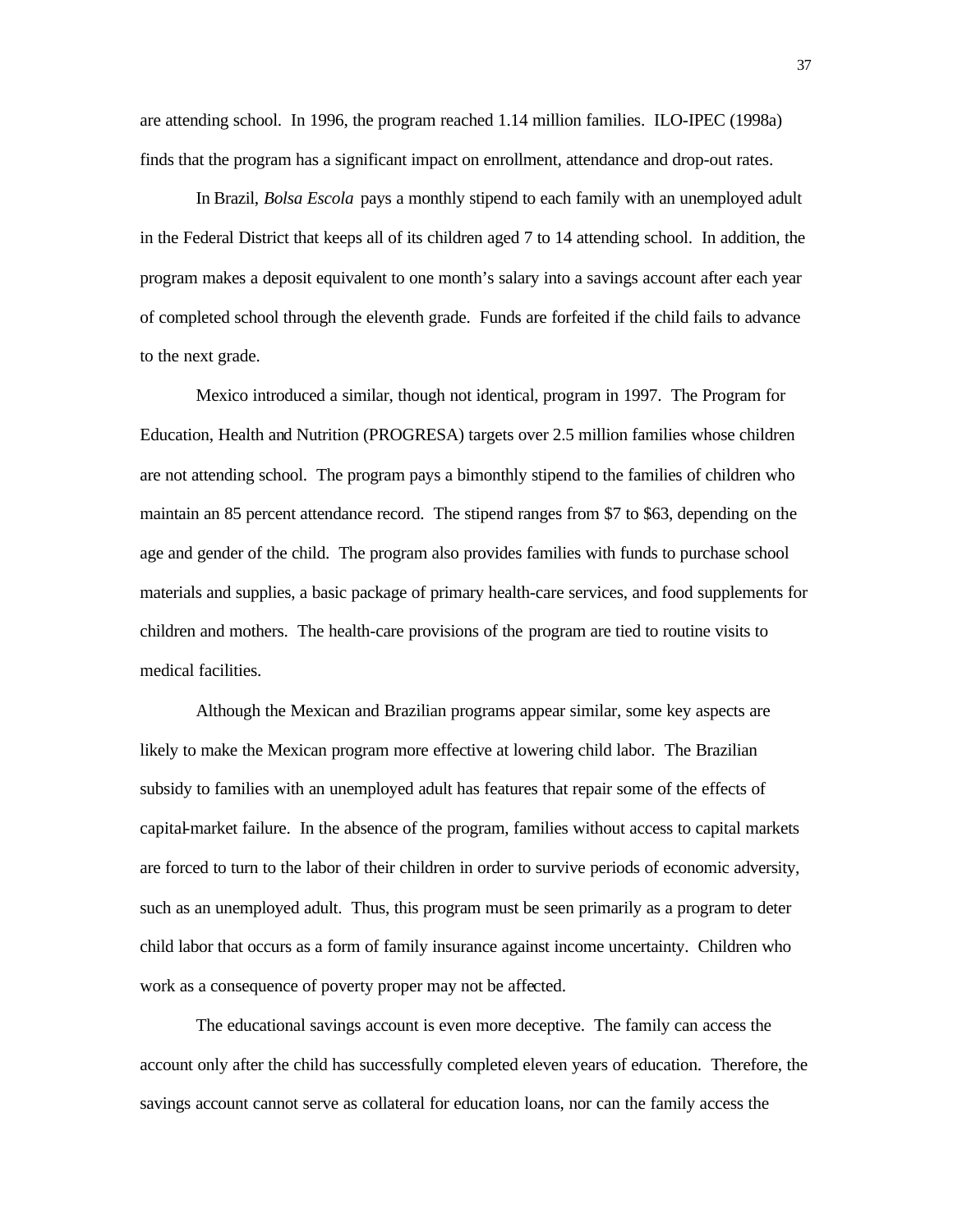account to pay ongoing expenses. In addition, the child cannot pre-commit to surrender the proceeds to repay their parents even if the parent could access the capital markets on behalf of the child. As a consequence, none of the problems with capital market failure are remedied with the Brazilian savings-account program.

The only impact the loan has is to raise the present discounted value of an education relative to current income. The increased return to education may affect the calculus in a family that is able to borrow in order attend school, but it cannot help families without access to capital markets.

By contrast, the Mexican program buys out the labor contract of the child from the parent. Participating children receive a stipend that partially replaces the income the child could earn by working in exchange for school attendance. Thus, all of the problems with capital-market failure and their implications for inefficient child work are sidestepped. Issues of collateral and intra-family bargaining are no longer relevant. Nor do policy-makers need to be concerned that providing access to capital markets will lead families to purchase assets that they intend to combine with the labor of their children.

Subsidy programs that replace the child's income boast some of the highest success rates. Between 1995 and 1996, the official dropout rate in the Brazilian Federal District fell from 11 percent to 0.4 percent, although the extent to which this should be attributed to any particular program is unknown. Similarly remarkable success is reported for the Brazilian Child Labor Eradication Program (PETI). Begun in 1996, PETI targets nearly 900,000 Brazilian children aged 7 to 14 working in the most harmful conditions in rural areas. Under the program, mothers in families earning half the minimum wage per capita receive a monthly stipend equal to US\$13.50 per month for each child attending school and after-school programs full-time. Children in school also receive three meals per day. An equal amount of money per child in the program is paid to the local municipality to finance salaries, materials and meals. In return, the municipality must pay 10 percent of the cost of the schools' infrastructure. Monitoring of school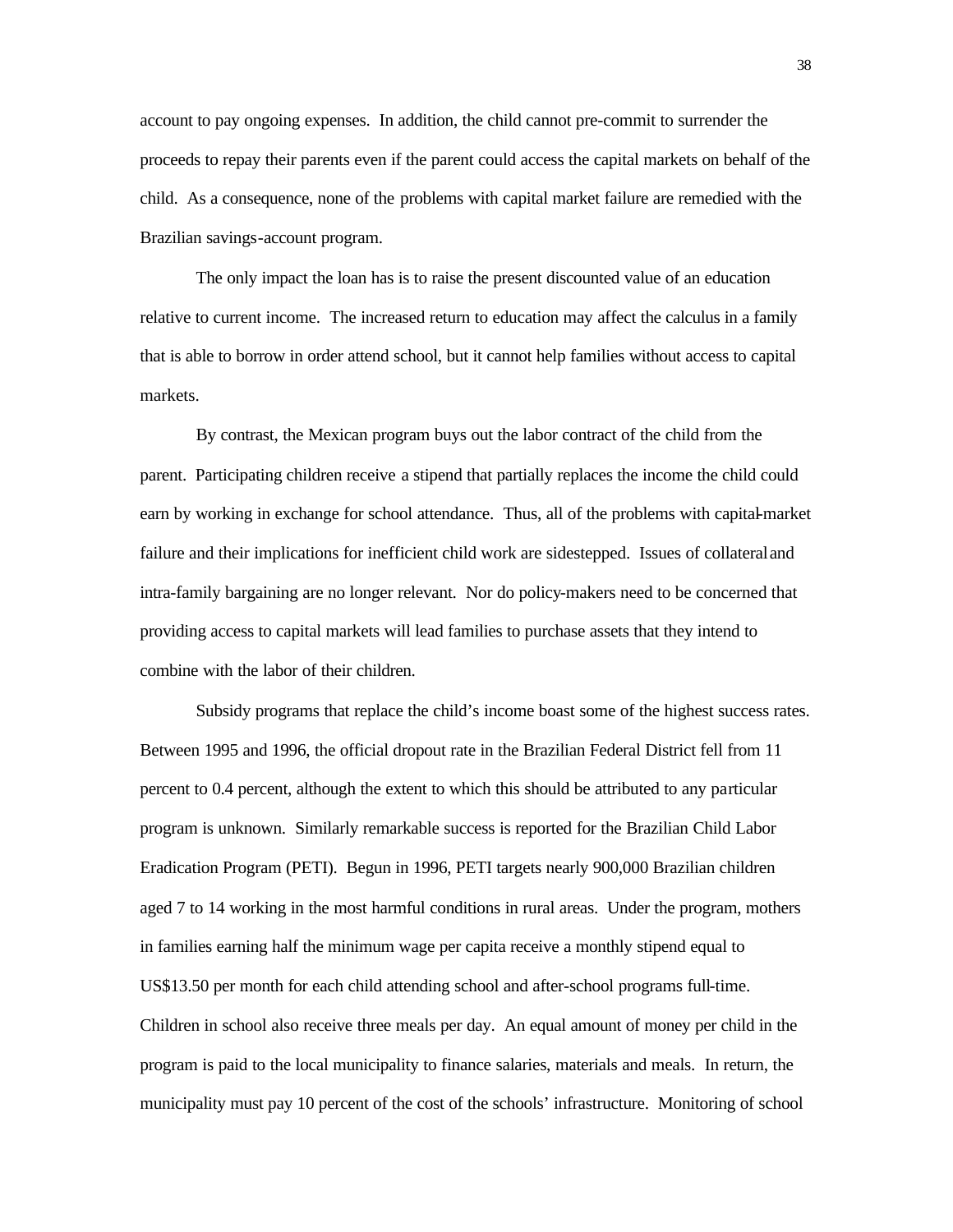attendance is undertaken by teachers. The total cost of the program through 2006 is estimated to be on the order of \$2 billion.

Anecdotal evidence suggests that PETI is profoundly successful. The town of Conceicao do Coite, a Brazilian sisal-producing community located in Bahia, provides a striking example. Children working in sisal harvesting are commonly permanently injured by both the sharp sisal stalks and the tools used for cutting. Evaluation of PETI undertaken by UNICEF suggests that child labor in Conceicao do Coite has been virtually eliminated.

One of the distinctive features of the PETI program is that it combines stipends to families that replace the child's earnings with financial support to develop and fund educational opportunities, all of which are embedded in a vigorously active local community committed to eradicating child labor. In addition, PETI, like Bolsa Escola, is a means-tested program targeting the very poor. Finally, the educational subsidy is quite large in comparison to the family's income. Although the size of the benefit and the income cut-off have varied over the life of the program, the educational subsidy has in some cases been equal to the income earned by the parents.

However, it is difficult to judge the quality of the reported evidence. The teacher's report on school attendance is required to receive the subsidy and also serves as the basis for schoolattendance statistics. Teachers may have an incentive to misreport, either because of bribes or concern for the welfare of the child.

Both Brazil and Mexico have designed additional income-support programs targeted at specific sectors. The Mexican government targets children working in the fruit and vegetable sector in the northeastern state of Sinaloa. Aid is paid in the form of food packages worth about 30 percent of an adult's monthly salary. As with the income supplement, families are required to demonstrate a substantial school-attendance record of their children. Local growers are required to contribute 30 percent of the cost of the food. Growers may also construct and furnish local schools. In such cases, the government provides teachers and supplies.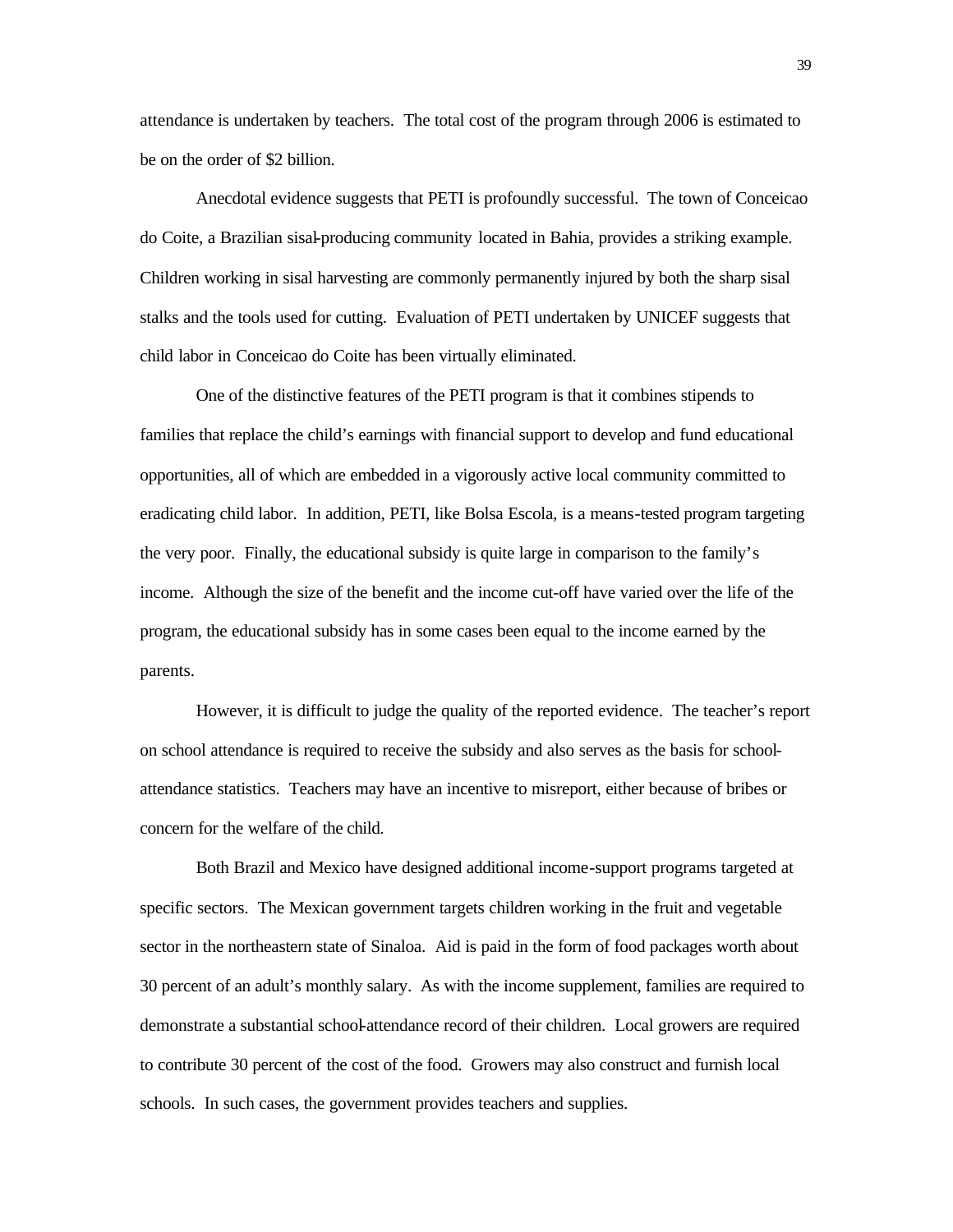The ILO's International Program on the Elimination of Child Labor (IPEC) furnished seed funding to start a program sponsored by the Union of Rural Workers in Retirolandia in Brazil to provide families with assets that they could use to support their children in school rather than send them to work. The *Goat-to-School* program provides each eligible family with a goat and information on tending and rearing goats. Beneficiary families are required to use the milk to feed their children and to repay the program in goats without interest. This unique program provides families with the assets they need to find safer alternative employment for their children that does not interfere with schooling.

The *Goats-to-School* program is not very significant, however, in terms of the number of children covered. Between 1996, when the program was begun, and 1998, 60 goats were distributed to 30 families affecting 100 children. The incentives and constraints built into the program are quite sensitive and responsive to the evidence currently available as to why children work and in what occupations. Clearly the program provides familie s with an asset that produces an income stream that the family can rely on rather than on the labor services of their children. That is, poor families are able to acquire capital that allows them to fund current education for their children, thus eliminating inefficient child labor associated with incomplete capital markets. In addition, the loan can be repaid through the efforts of the children tending the goats since the loan is repaid simply by returning one baby goat to the program for each adult goat received. Thus, the intra-family bargaining problem that arises because children cannot pre-commit to repay loans taken out on their behalf is eliminated because the children, through their efforts tending the animals, are able to repay the loan on their own.

Furthermore, the children tend the goats, thereby continuing to make some current contribution to the family. However, the times at which the goats need tending do not conflict with schooling, thus providing each child with sufficient flexibility in their work schedule to combine school and work. Nor is the work so onerous that the children are too exhausted to complete their schoolwork. Finally, receiving the benefit is contingent upon school attendance.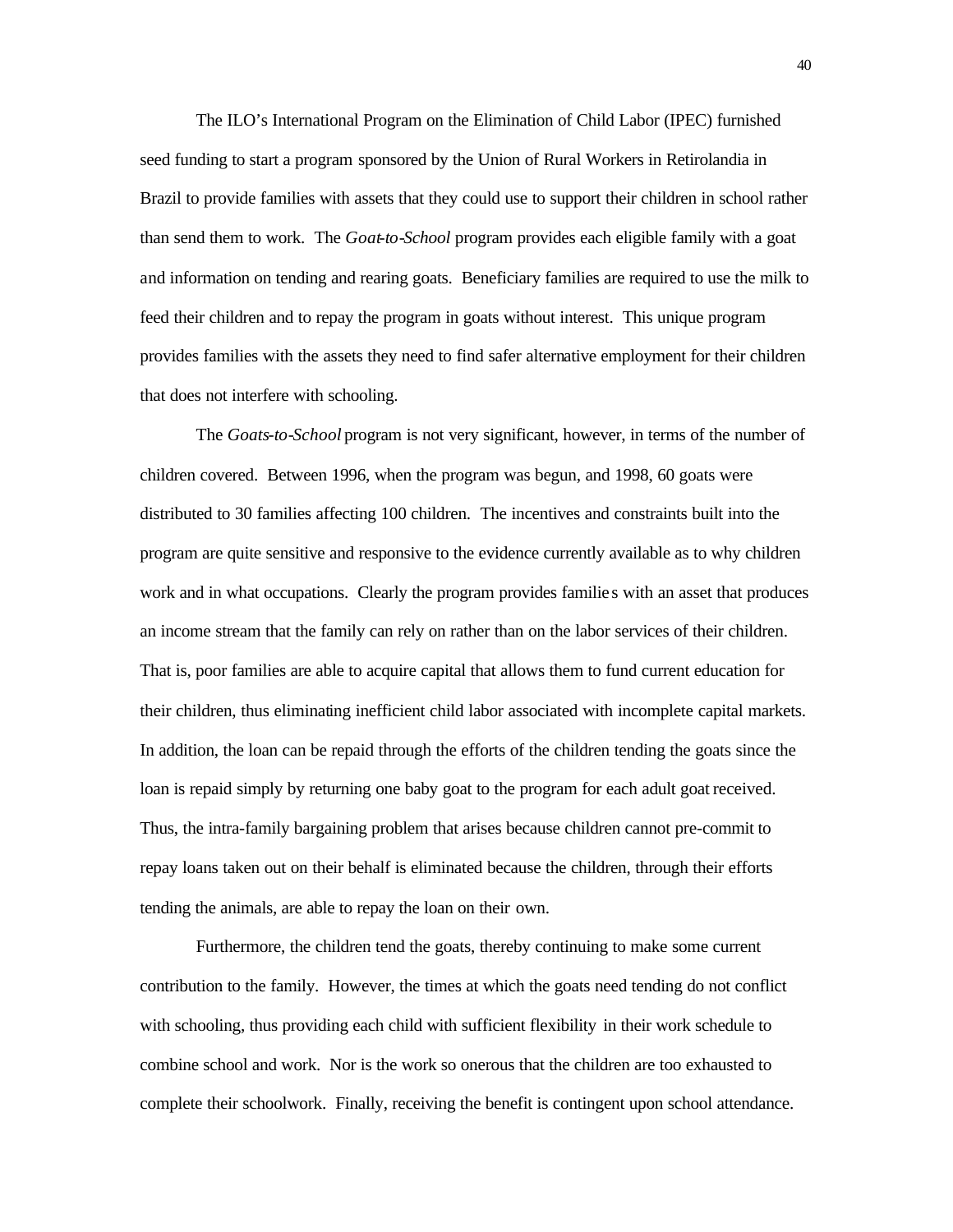As a consequence, the program provides a strong incentive to substitute education for work even if the family is far from the income level that would place them near the work-school margin. Thus, it is not necessary to wait until income reaches some critical level at which parents start withdrawing children from school and the implicit subsidy does not have to be so large as to raise income to the poverty line to be effective.

To the extent that *Goats-to-School* has a design weakness, it is the absence of time consistency. Families receive the asset based on a commitment to place their children in school. However, there is no mechanism for enforcing ongoing compliance other than the social pressure that might be brought to bear by the union implementing the program. The income subsidies described above that make a payment only after the teacher certifies attendance may prove to be more effective in lowering the level of child labor for a given level of expenditure.

Another interesting feature of the *Goats-to-School* program is that it is self-sustaining. Animals repaid become assets for new families entering the program. Although IPEC provided the original funding, the program is now self-financing.

Some programs that provide financial support are specifically targeted at replacing the contribution that the working children make to household income. Others are targeted at helping families defray the cost of education. For example, the Egyptian government pays a grant equal in value to about US\$4.17 to cover uniforms, books and supplies for families earning less than about US\$29.41 per month.

### *Programs to Reduce Child Labor in Targeted Sectors*

Conditions for working children in some sectors are sufficiently hazardous that programs have been tailored to the specifics of the relevant sector. Cultural factors may be sufficiently complex that simply relying on financial incentives may be ineffective. Examples include the Vale dos Sinos Project initiated in 1996 to reduce the employment of children in the Brazilian footwear industry and the HABITAT project initiated in 1998 to reduce child labor in the stone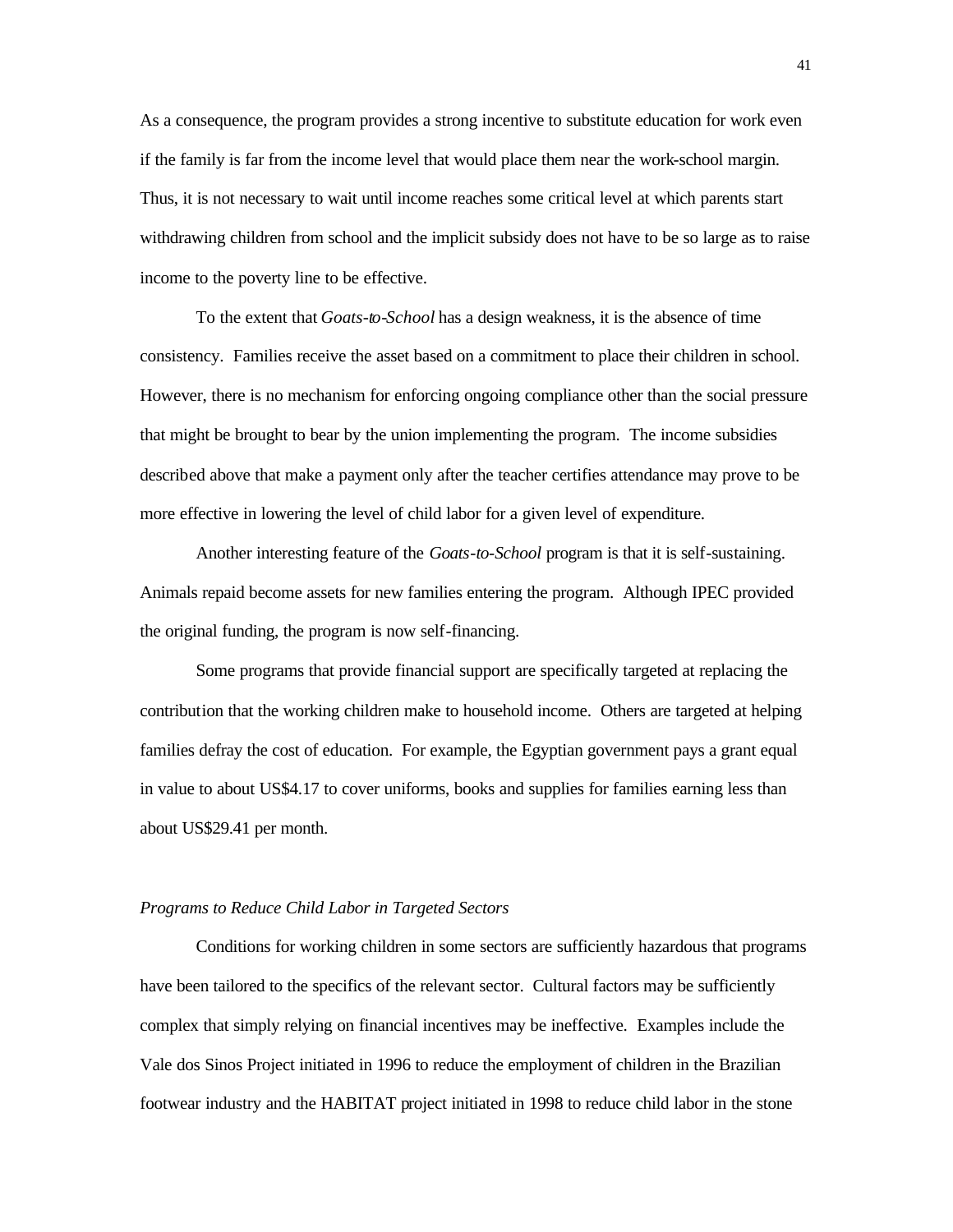quarries of Guatemala. Both projects have a public -education component designed to sensitize parents, employers and the community to the risks to children employed in these sectors. Program objectives also include improved working conditions, medical services and flexible school options. The government of Peru has also targeted children who work turning bricks in the Huachipa brick fields outside of Lima. In addition to mentoring and tutoring young children, the program provides health care and small business loans to start a family enterprise.

Providing alternative employment opportunities has also been used as a strategy to draw children out of the quarries of Carabayllo, Peru. Mothers who agree to keep their children out of work receive financial and other help in establishing a micro-enterprise making plastic bags. Families are provided with equipment, raw materials and technical advice on beginning the business.

A similar program has been developed in Turkey. It is a common practice in the mountain villages of the Duragan district of Sinop to auction off male children aged nine to 15 to help during the harvest season on the farms of affluent families. The Development Foundation of Turkey has launched a program to train families in small-scale agricultural projects, such as beekeeping and turkey-breeding, that allows the child to work productively while remaining at home. Children can, in some cases, earn more in these newly-created family enterprises than as rented labor.

Several programs are targeted at raising awareness of the negative effects of work on children. For example, the African Network for the Prevention and Protection Against Child Abuse and Neglect on the tobacco and tea plantations in Tanzania uses drama and theatre to mobilize communities and educate. Teachers report increased attendance and some employers have begun to provide financial help to schools for the purchase of supplies and school meals.

Children who have been formerly bonded frequently perform poorly in a formal education setting. In Nepal, rehabilitation is undertaken by the Informal Sector Service Center,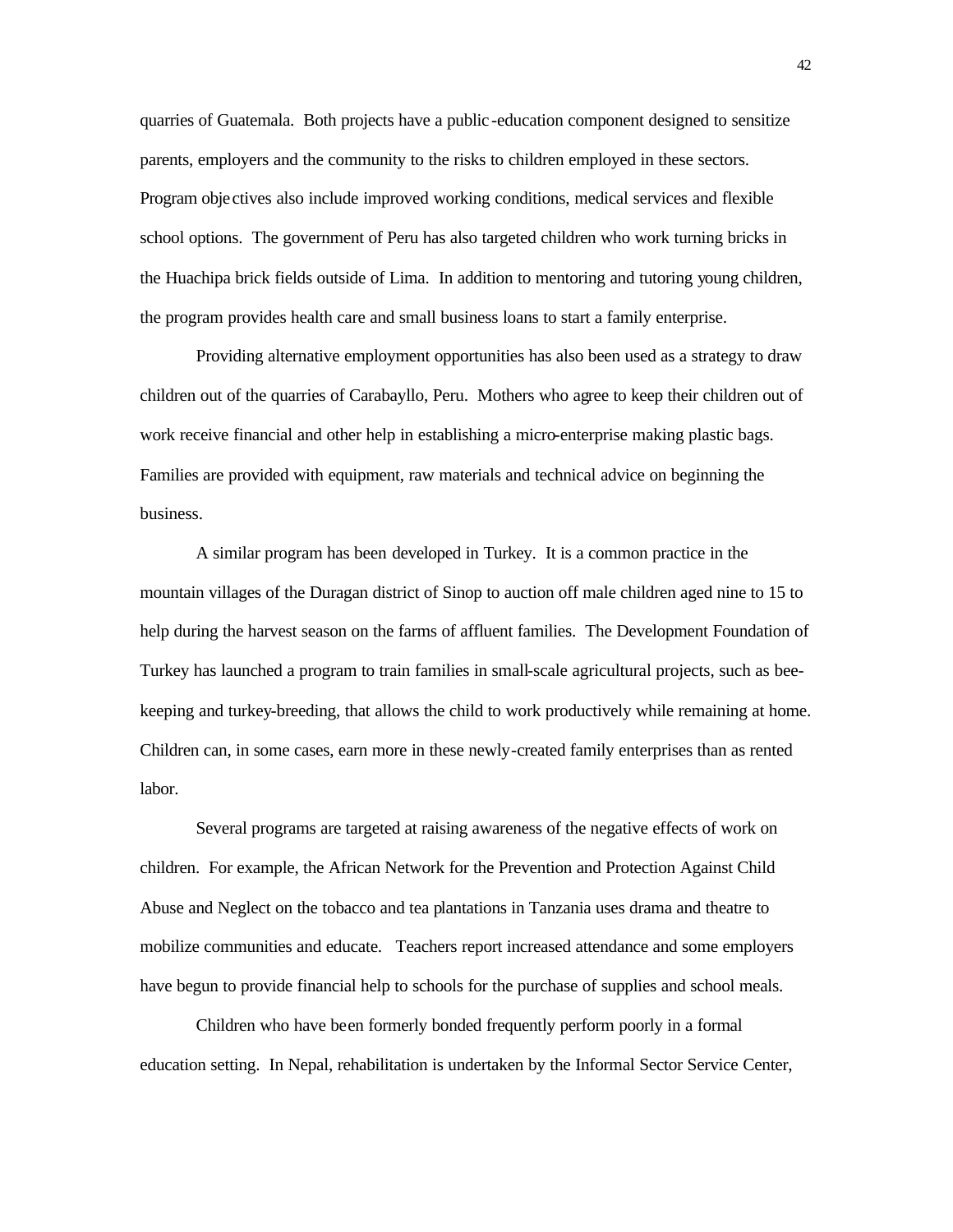providing nine months of remedial training in language and arithmetic. Children are then channeled into elementary schools.

Several communities have reached formal agreements with employers to not employ children and to return currently employed children to school. For example, the Bangladesh Garment Manufacturers Association (BGMEA) signed a Memorandum of Understanding in 1995, which provides for removing children currently working if they can be placed in school. In addition, no under-age children should be newly employed. Children presenting themselves for employment shall be directed to NGO-run schools where they can receive a monthly stipend equal in value to about US\$6.88 for attending school.

The program appears to have been fairly successful. In 1995, 10,546 children were working in BGMEA factories. About 43 percent of member factories employed children. This figure fell to 32 percent in 1997 and 13 percent in 1998 (ILO-IPEC, 1998).

Several U.S. importers of soccer balls have signed the Partners' Agreement to Eliminate Child Labor in the Soccer Ball Industry in Sialkot, Pakistan. The program aims to provide children removed from employment and their younger siblings with informal education, alternative income-generating opportunities, formal schooling and awareness training for parents.

The weakness of this program occurs in the monitoring component. It is commonly the case in Sialkot for women and their children to stitch soccer balls in between other household chores. In order to prevent families from putting their children to work stitching soccer balls, work has been moved from homes to stitching centers. However, as has been noted in a previous section, mothers who work outside of the home place their daughters at risk for full-time homework. However, when mothers work in a household enterprise, such as soccer ball stitching, daughters can more readily combine home-work with schooling. As a consequence, this program has the potential to undermine the efforts that Pakistani families are making to educate their daughters.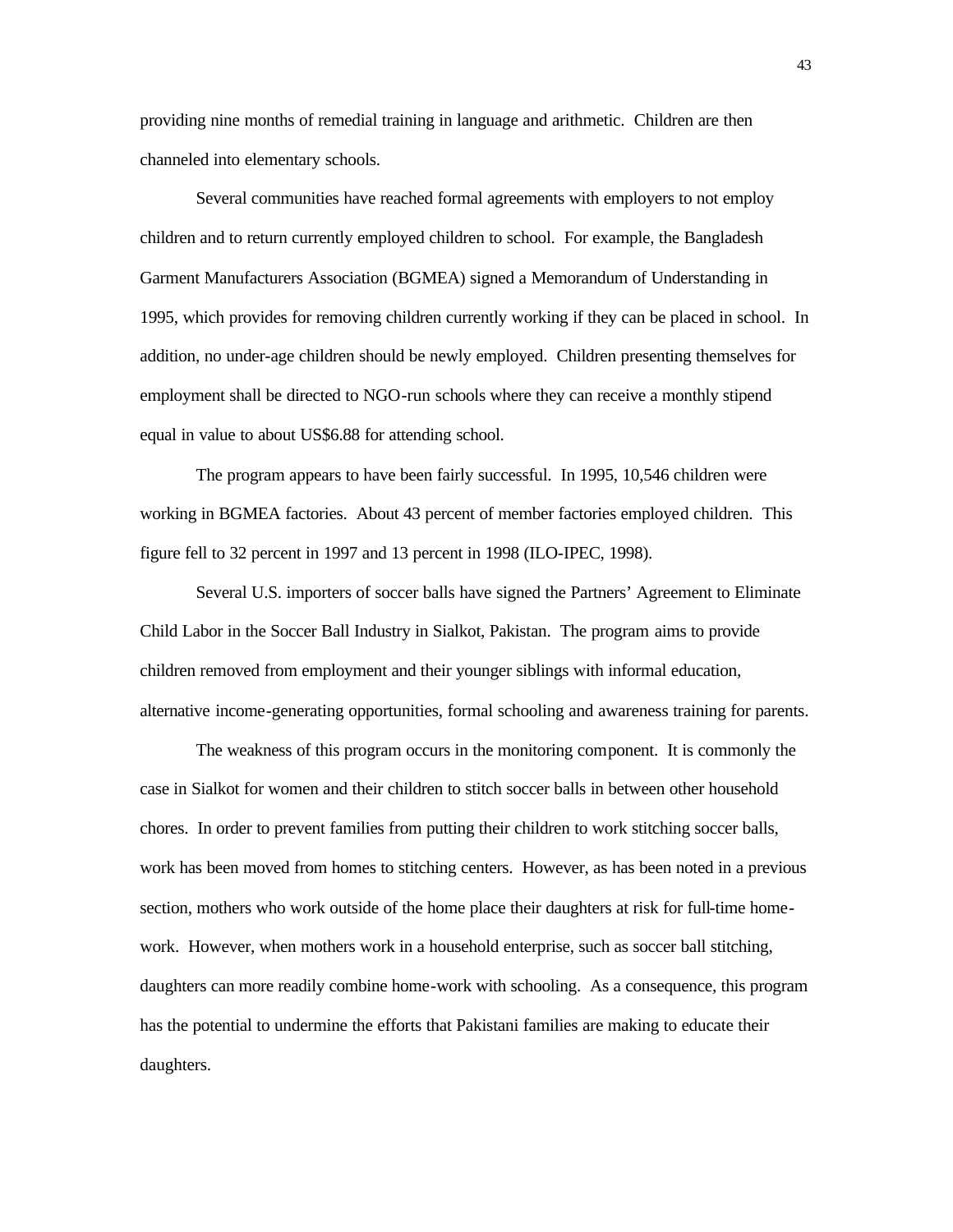A rescue and rehabilitation program was initiated in 1995 by the National Society for Protection of Environment and Children in the Nepalese carpet industry. The program attempts to provide informal education for children removed from work but also conducts classes for children in the carpet factories. Children removed from work are either returned to their family or placed in youth hostels where they receive other skills training.

#### *Empirical Evidence on Program Effectiveness*

Although programs that provide incentives to replace work with schooling seem like they ought to be effective, there is very little careful empirical analysis of these programs. Anker and Melkas (1996) surveyed administrators of 68 income-replacement and substitution activities in Africa, Asia, and Latin America. Respondents generally thought that their programs were effective. However, the authors doubted the value of such self-reporting and noted that none of the programs had evaluated the impact on the incidence of child labor either short-term or longterm.

Nevertheless, the survey provided some useful insights.

- 1. A package of school-based incentives, remedial education, income-generating activities for families, and awareness training for parents is more effective than any one of these components individually.
- 2. School-lunch programs themselves do not provide a sufficient incentive to draw children out of work and into school. As a consequence of the low financial value of the meal combined with the poor quality of schools, school-lunch programs do not generally alter the parents' calculation of the value of school relative to work. Children covered by the survey typically contributed 20-25% of the family's income, an amount that is far in excess of the value of a single mid-day meal.
- 3. Many respondents were concerned that cash grants could be misused and so preferred aid in-kind. However, it is also the case that cash provides families with flexibility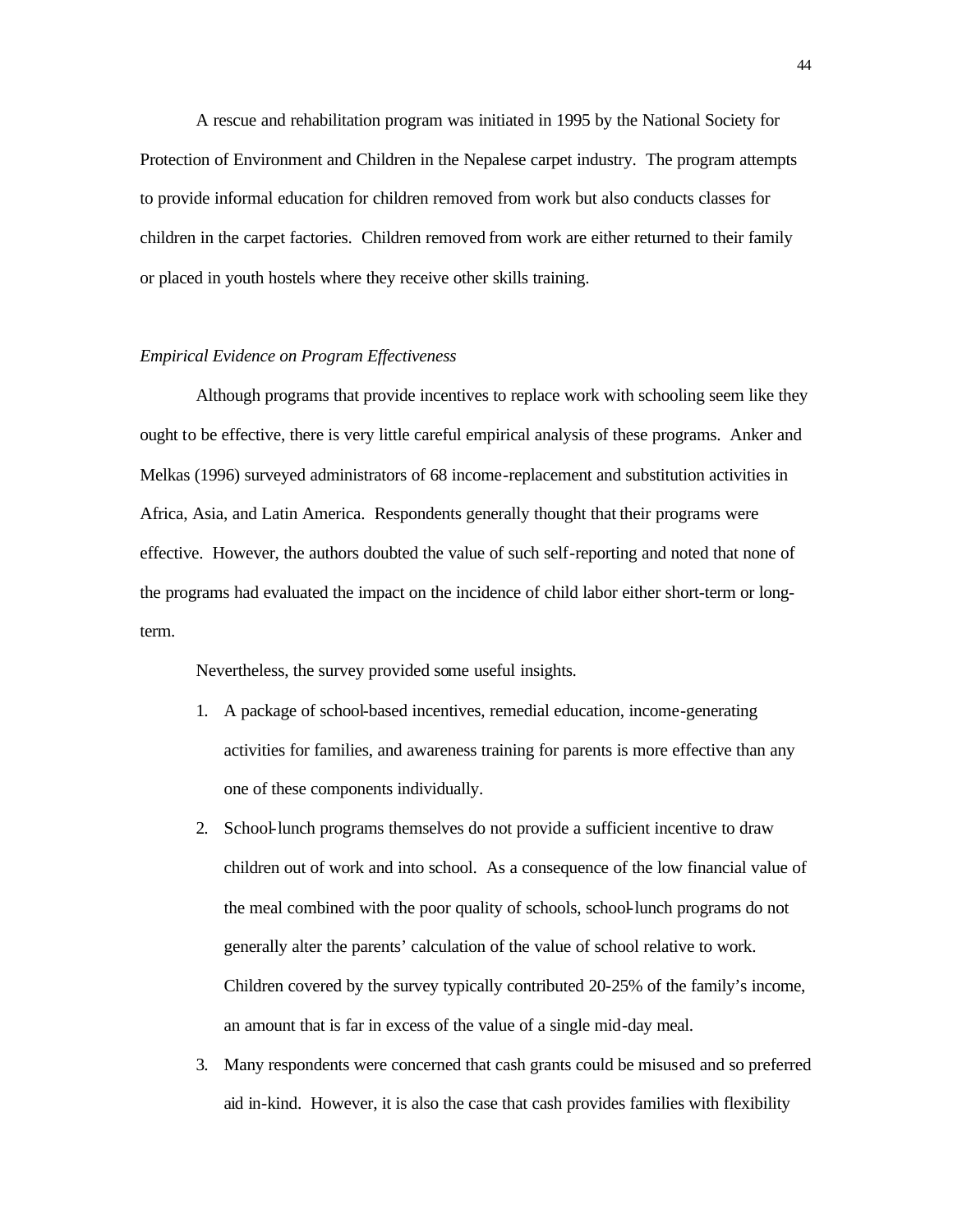that is sometimes essential to the effectiveness of the program. Most respondents preferred programs that had elements of both.

- 4. Programs that provided apprenticeships, school-work combinations, or "safe work" alternatives and other informal education were particularly effective in helping children leave dangerous or onerous occupations. This is partly a reflection of the very poor quality of schools that families frequently regard as irrelevant to their situation.
- 5. Several respondents raised concern with dependency and the role that incentives might play in luring children into work in order to qualify for benefits.

Although the survey evidence cited above is of some value, some programs have been carefully evaluated using statistical techniques. Ravaillion and Wodon (1999) evaluate the Foodfor-Education (FFE) program in rural Bangladesh. Participating households receive a food ration of rice as long as their children attend school. In 1995-96, 2.2 million Bangladeshi children benefited from the FFE program. The national government targets economically underdeveloped areas for benefits. Local community groups then select participants based on idiosyncratic local information. Children are required to maintain an 85% attendance rate. Monitoring and food distribution are handled by each school's headmaster.

Based on the 1995-96 Household Expenditure Survey undertaken by the Bangladesh Bureau of Statistics, the typical participating household received 114 kg of rice per year. Using information on the local cost of rice, average family size, and local wages, Ravaillion and Wodon calculate that the FFE stipend is the equivalent of 13 percent of the average monthly earnings of boys and 20 percent of that for girls.

Ravaillion and Wodon estimate the determinants of the probability of work and school. A working child is one who regarded work as his/her "normal activity" in the previous week. The level of education is measured by the reported educational status for children 5 to 16 who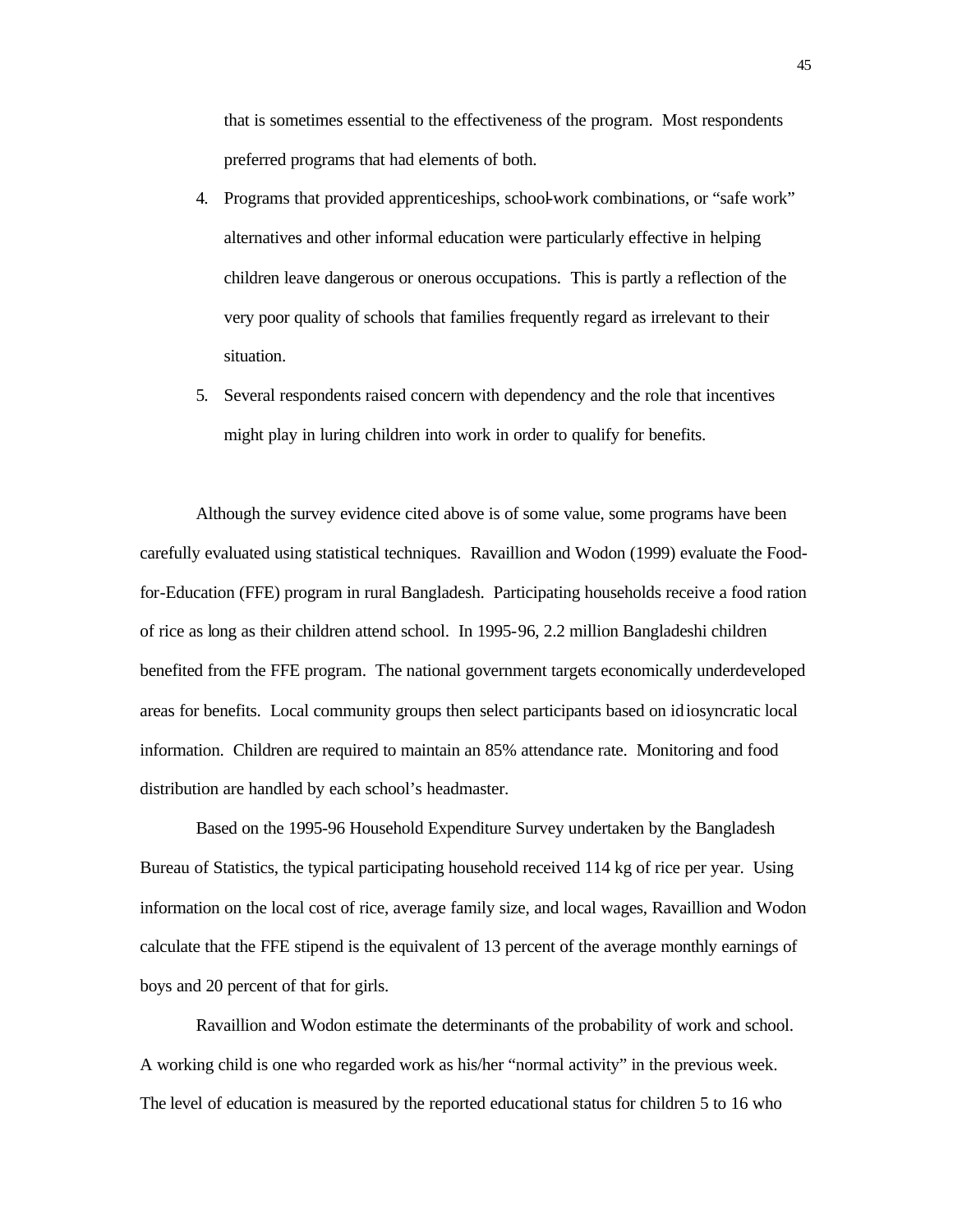have not completed primary school. Explanatory variables include distance to school, the type of school, school-quality variables, parental education, community religion, household demographics, land ownership, the child's age, and the size of the FFE stipend.

Ravaillon and Wodon find that the stipend has a strong and statistically significant impact on both the probability of work and the probability of schooling. In particular, they find that a FFE stipend of 100 kilos of rice increases the probability that a boy will be in school by 17 percent and that a girl will be in school by 16 percent. Thus, there is some evidence from household survey data that corroborates the enrollment data provided by school administrators on the impact of education subsidies on school attendance.

However, the impact on child labor is much smaller. An extra 100 kg of rice lowers the probability of working as the main activity by 4 percent for boys and only 2 percent for girls. Therefore, of the children newly in school, only a quarter of the boys and one-eighth of the girls are switching from work as the primary activity to school as the primary activity.

Of course, it may be the case that some children newly in school were formerly working only part-time, in which case the subsidy has had a positive impact on school attendance. Thus, the subsidy appears primarily to increase school attendance at the expense of the child's leisure rather than work. These results strongly suggest that school quality or a failure to appreciate the value of school, rather than each family's need for their child's income, are deterring formal schooling. By contrast, for those children who are making a financial contribution to the family, a stipend that replaces less than 20 percent of the child's earnings is not sufficient to alter the family's calculation of the value of school relative to work.

Children nevertheless benefit from the program. On average, the total impact of the subsidy raises family income. The average loss in child wages as a consequence of the subsidy is only 19 percent of the average value of the subsidy. Furthermore, Wodon (1999) finds that completing primary school in rural Bangladesh increases per capita consumption by nine percent.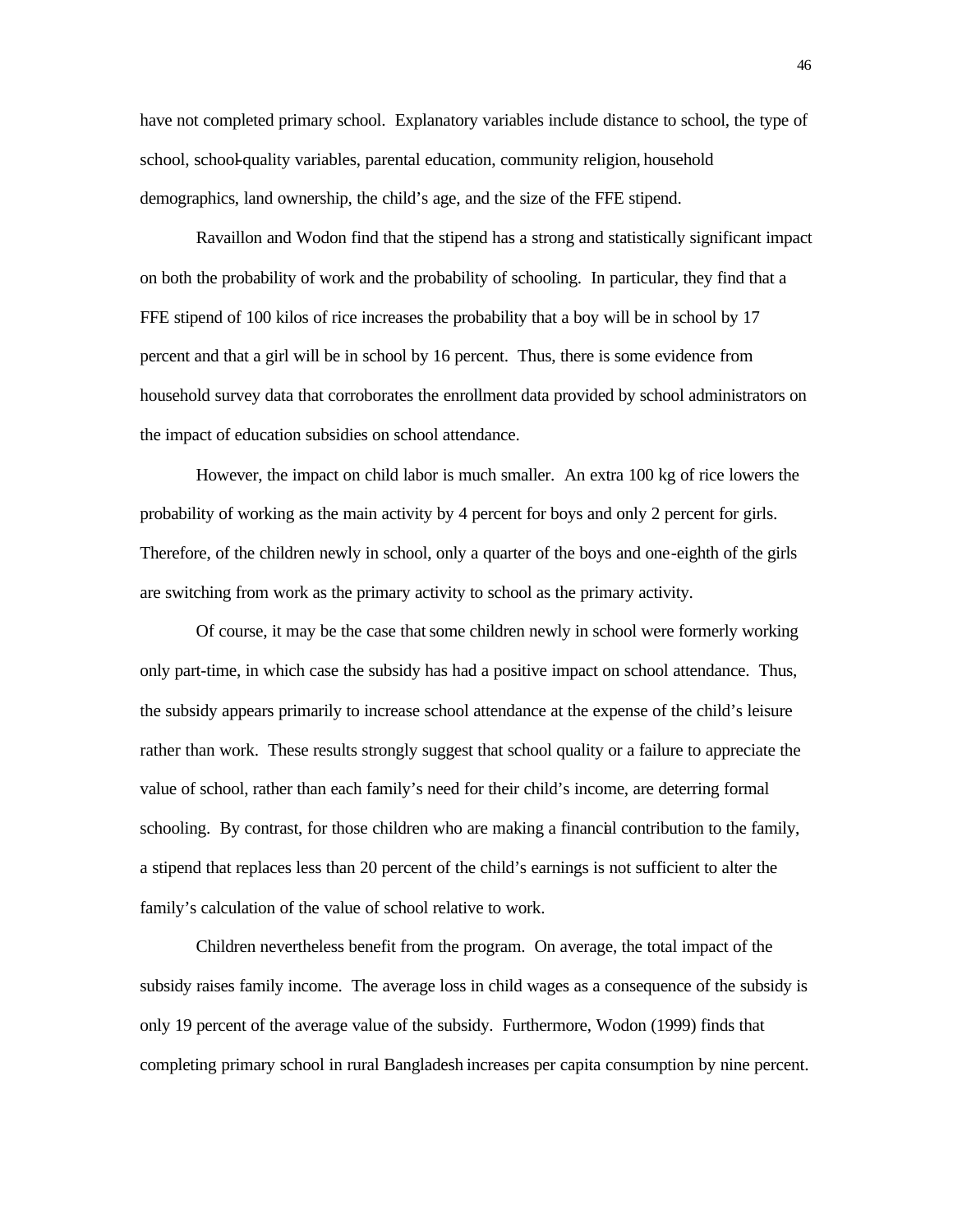Nevertheless, these results point more to school quality, an under-appreciation of the value of education, or direct school costs as the most important deterrents to schooling, rather than poverty and child labor.

Similar evidence has emerged for Thailand. Tzannatos (1996) finds that Thai children under the age of 12 do not initially leave school in order to work. Rather the direct cost of schooling, such as uniforms and supplies, relative to its value deters parents from keeping children in school. Uneducated Thai children do not begin to enter the labor force until they are 12 to 15 years old.

The importance of the physical presence of school buildings in a community in raising each family's perception of the value of education is further supported by Duflo (2000). Between 1973 and 1978, the Indonesian Government built over 61,000 primary schools at a cost of US\$5 billion. She finds that children aged 2 to 6 in 1974 received 0.12 to 0.19 more years of schooling for each school constructed per 1,000 children. Duflo also finds a measurable impact on wages. Each school built per 1,000 children also raised wages by 1.5 to 2.7 percent.

PROGRESA, a school subsidy program operated in Mexico, was specifically implemented with the purpose of providing data that can be used to rigorously analyze the program's effectiveness. Design and implementation of the analysis was executed by the International Food Policy Research Institute (IFPRI, 2000). At the inception of the program in 1997, households in seven states<sup>3</sup> were randomly assigned to control and treatment groups. Of the 506 communities initially targeted, 320 were designated for treatment and 186 as control communities.

Before the program was implemented, PROGRESA surveyed rural households in the targeted states in order to determine their socio-economic status. Employing the program's selection criteria, 78 percent of households were deemed eligible for benefits. Households were then surveyed in March 1998 before benefits were received and then again in October 1998, June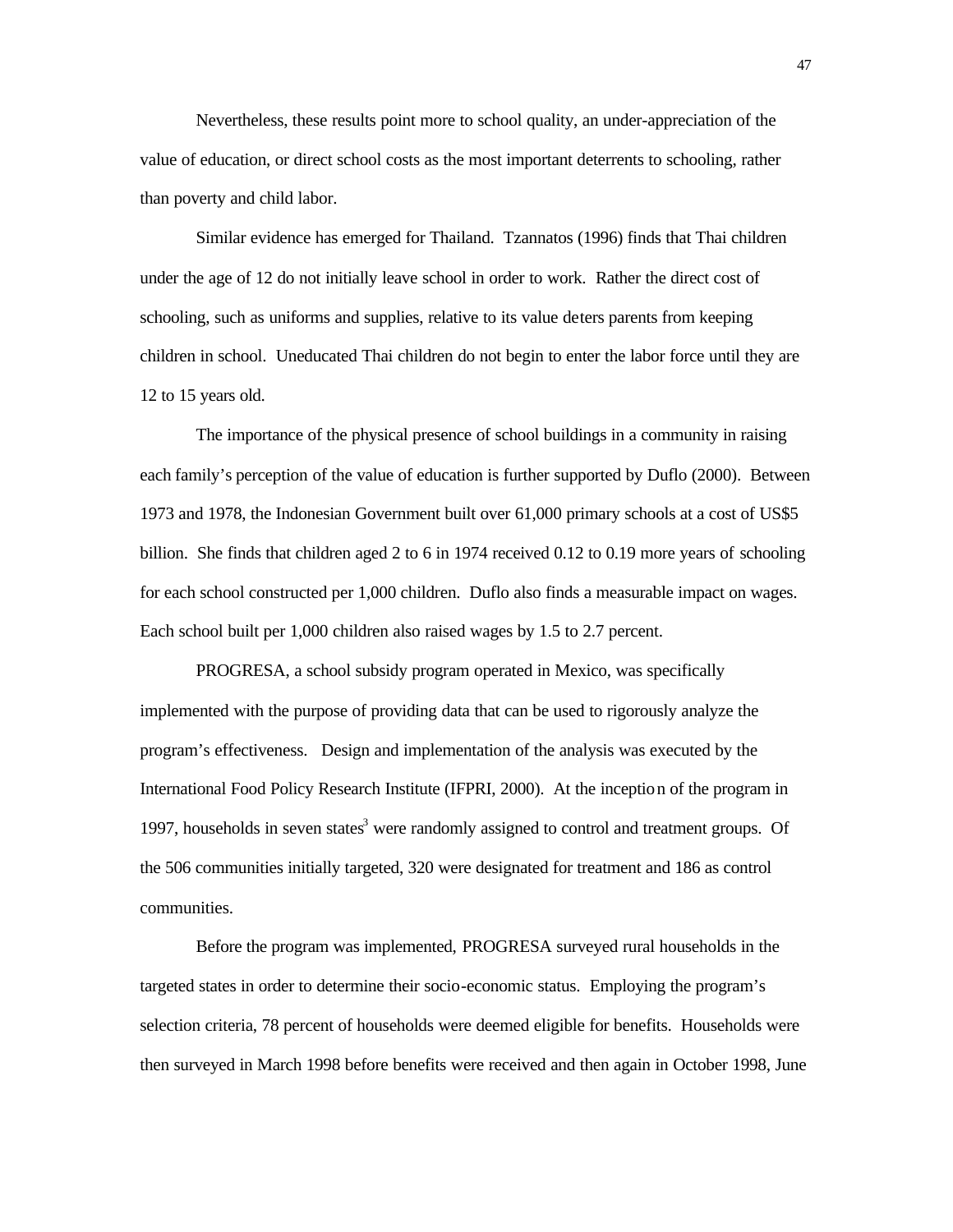1999 and November 1999. Families were queried on their family background, assets brought to marriage, schooling, health status, parental attitudes, aspirations for their children, food and nonfood consumption, and time allocation for all household members and self-employment activities. Schools provided supplemental survey evidence on student achievement test scores.

In Mexico, completion of primary school is fairly comprehensive. The enrollment rate for primary school is about 93 percent. However, rural children typically leave school after completing the sixth grade, at which point the national enrollment rate drops to 55 percent. A second decline in enrollment occurs at the tenth grade at which point only 58 percent of those qualified to continue do so.

Benefits under the program are paid to the mother every two months. The size of the stipend varies with the age of the child and the child's gender, with higher stipends for girls. In addition, financial aid for school supplies is paid twice each year.

Enrollment rates for treatment and control groups were then compared, controlling for family and community factors. The impact of the program was found to be positive and statistically significant. At the primary level, at which enrollment rates are already 90 to 94 percent, PROGRESA stipends increase attendance for boys by between 0.74 to 1.07 percent and for girls by 0.96 to 1.45 percentage points.

The impact on secondary enrollment, however, is much more distinctive. Prior to the beginning of the program, the enrollment rate in secondary school was 67 percent for girls and 73 percent for boys. Considering children in grades one through nine, the PROGRESA subsidy increased the enrollment rate for girls by between 7.2 to 9.3 percentage points and by 3.5 to 5.8 percentage points for boys, as found by Schultz (2001). These preliminary results suggest that PROGRESA will increase overall educational attainment for poor rural children in Mexico by about ten percent, thereby raising adult income by eight percent.

l

<sup>&</sup>lt;sup>3</sup> Guerrero, Hidlago, Michocacan, Puebla, Queretero, San Luis Potosi, and Veracruz.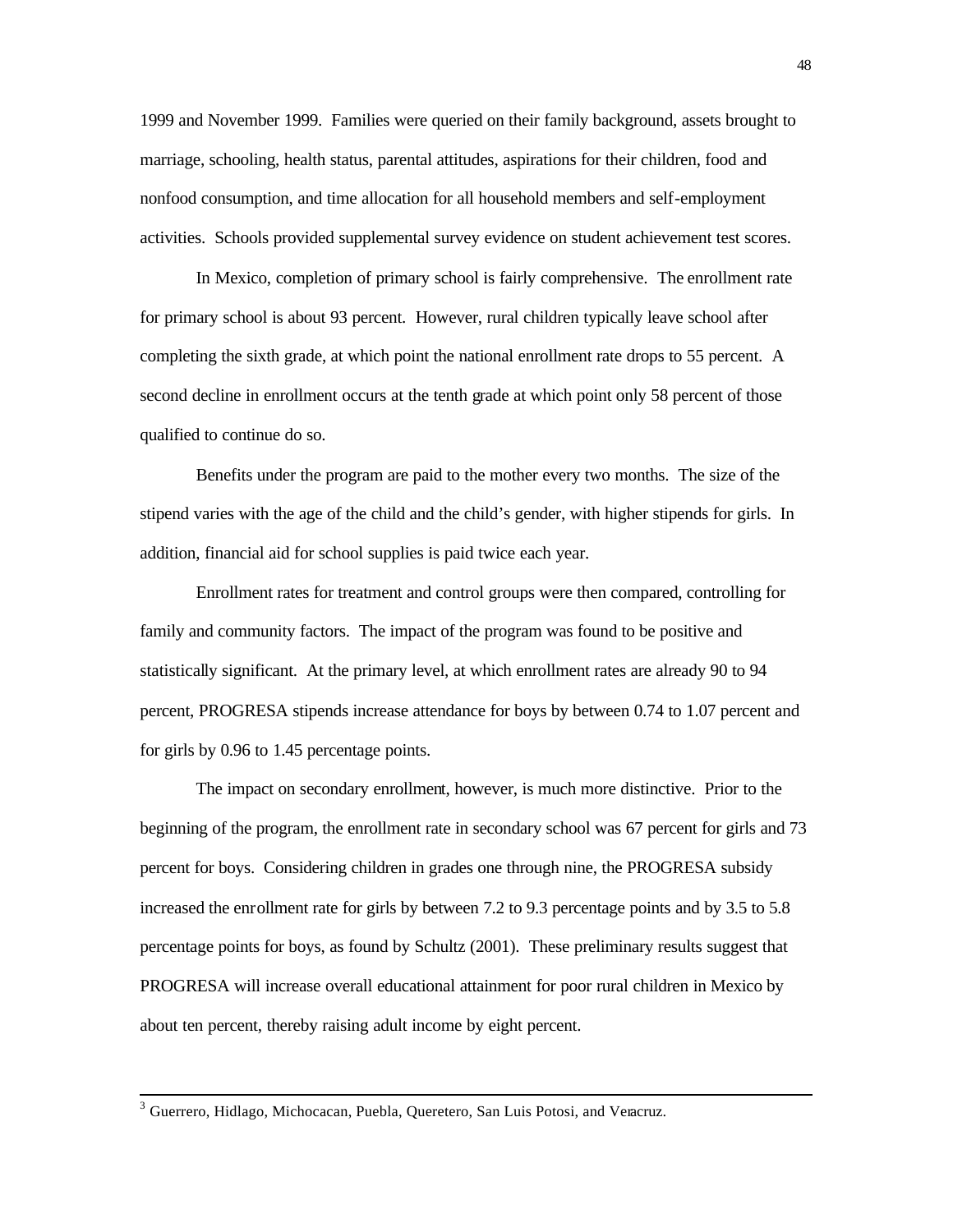The impact of PROGRESA is largest for children making the transition to junior secondary school. Enrollment rates for girls of this age receiving the education subsidy are 20 percent higher for girls and 10 percent higher for boys as compared to the control group.

As a byproduct of the empirical analysis, which examined other determinants of child labor, the study also produced estimates of the effect of increasing the density of schools. In the sample, 12 percent of children travel more than four kilometers to a junior secondary school. If enough schools were built so that all children traveled less than four kilometers to their junior secondary school, secondary-school enrollment for boys would rise by less than one-half of one percent and enrollment for girls would rise by about one-third of one percent.

While PROGRESA has a substantial impact on most indicators of child welfare including food consumption, physical stature, illness, school attendance and future income, the impact on child labor is disappointing. There is only a modest decline in labor force participation rates for children in the program, falling primarily on unpaid activities (Parker and Skoufias, 2000). Neither do enrolled children in the program spend more time on schoolwork at home nor exhibit higher achievement test scores than similar children who do not receive the stipend.

The efforts being made on behalf of children in the programs reviewed here are impressive and encouraging, even if the results are sometimes mixed. For the most, however, little has been done to compare the benefits from these programs to their costs. An exception is Schultz (2001), who calculates the rate of return on the resources put into the PROGRESA program. He finds a rate of return of 8% that is above and beyond both the role of the program in reducing current poverty and any consumption benefits from education.

# **VI. Labor Standards Initiatives in the International Arena**

In the international arena, it is commonly argued that countries with poor labor practices with regard to children should be sanctioned in some manner. Advocates are generally motivated either by concern for the impact of low cost child labor on wages in industrialized countries or by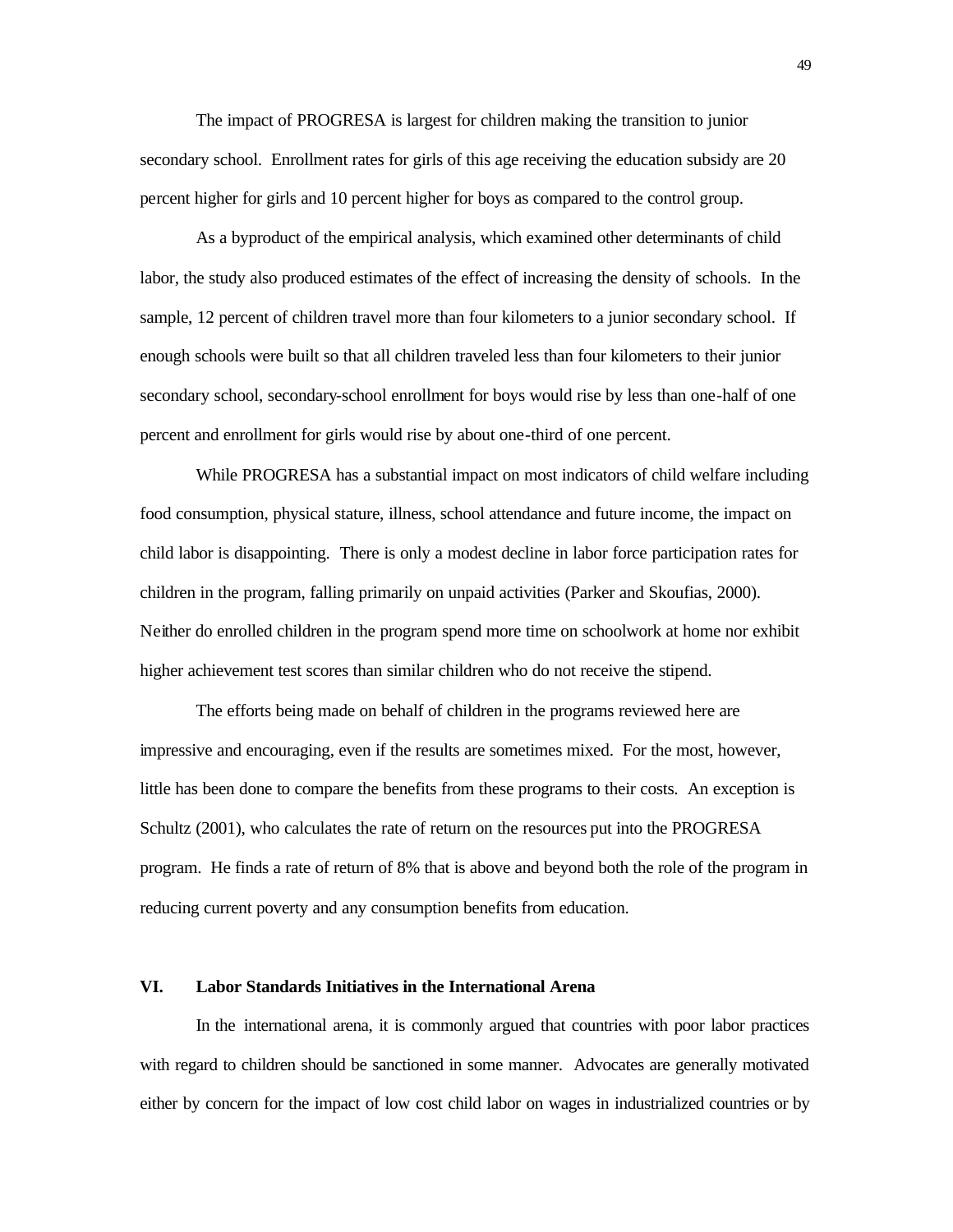humanitarian concern for exploited children. We turn first to empirical evidence as to whether child labor practices affect export performance or comparative advantage. We then turn to the impact that trade policies are likely to have on the welfare of children.

### *Do National Labor Standards Alter Exports, Competitiveness or Comparative Advantage?*

It is arguably the case that child labor may lower the wages of unskilled workers in industrialized countries. A large volume of cheaply produced, unskilled-labor intensive exports made possible with labor of children may have the effect of depressing the demand for such goods produced in industrialized countries and, thereby, lower the wages of unskilled workers. To the extent that child labor practices in developing countries have implications for industrialized country workers, industrialized countries may seek reform or redress.

In order to determine whether child labor practices affect trade performance, several researchers have examined a simple correlation between the existence and/or observance of corelabor standards and various measures of trade performance. For example, Mah (1997) analyzes the trade performance of 45 developing countries and finds that each country's export share of GDP is strongly negatively correlated with rights to nondiscrimination, negatively correlated with freedomof-association rights and weakly negatively correlated with the right to organize and collective bargaining.

However, such a correlation can have many reasons, and to gauge the marginal contribution of core labor standards, one must compare each country's trade performance against a baseline expectation as to what such a country should be trading given its factor endowments and other determinants of trade. Rodrik (1996) provides an excellent example of how such analysis can be undertaken.

He first considers the impact of core-labor standards on labor costs per worker in manufacturing. He does this by calculating a regression using labor cost as the dependent variable and per capita income and various measures of labor standards as the independent variables. In this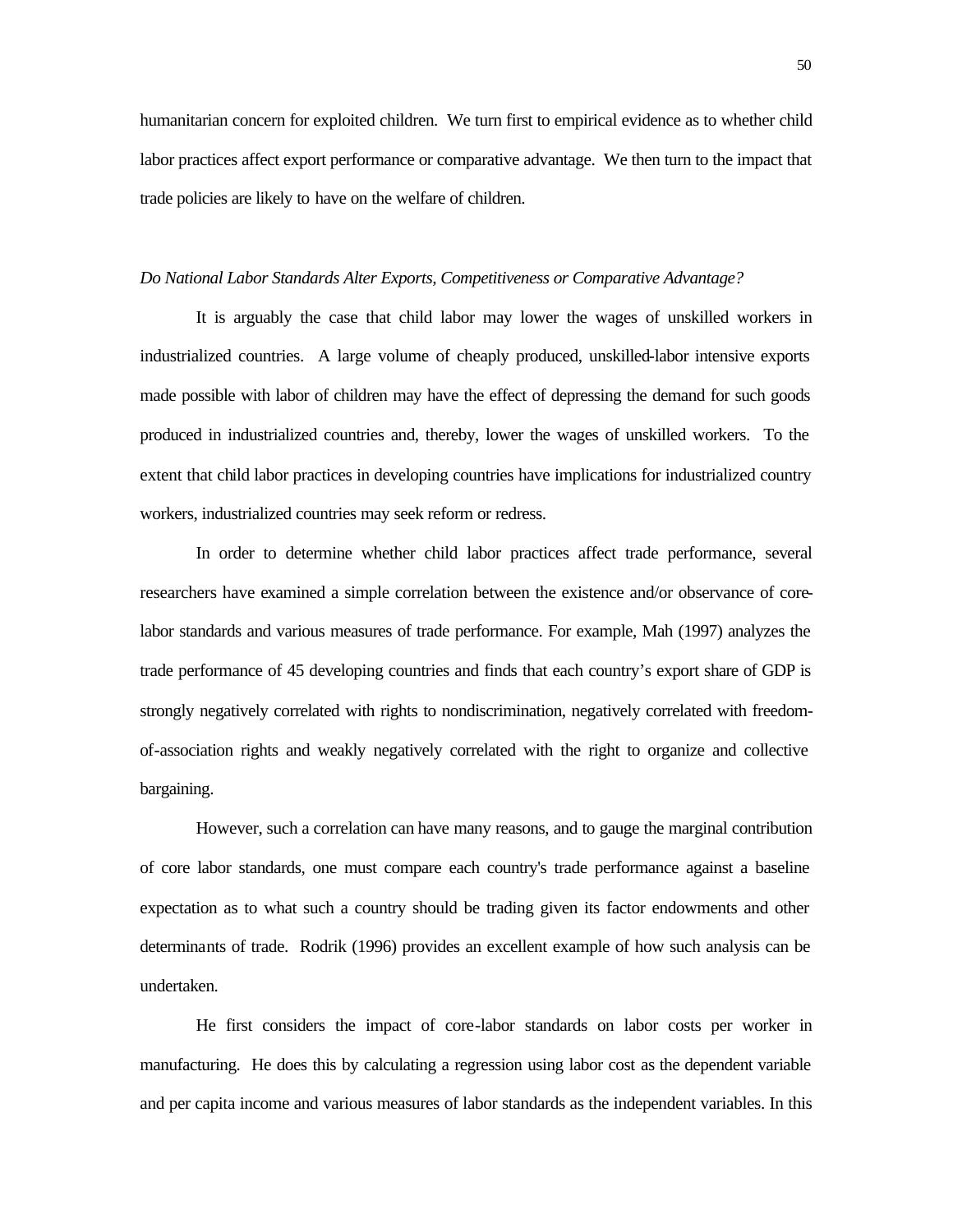framework, per capita income is being used as a proxy for productivity in the economy. Labor standards are measured in a variety of ways: total number of ILO conventions ratified; number of ILO conventions ratified pertaining to labor standards; Freedom House indicators of civil liberties and political rights; statutory hours worked; days of paid annual leave; the unionization rate; and an indicator of child labor.

 Rodrik finds that for the period 1985-1988, labor costs are overwhelmingly determined by labor productivity. However, the number of ILO conventions ratified, Freedom House indicators of democracy and the index of child labor are large and statistically significant, with laws regulating child labor playing a particularly important role in statistically explaining labor costs.

Rodrik then turns to the determinants of comparative advantage in labor-intensive goods. He uses the fraction of textiles and clothing exports in total exports as a proxy for measuring comparative advantage in labor-intensive goods. As a theoretical matter, comparative advantage is primarily determined by factor endowments. Therefore, the comparative advantage variable is regressed on the independent variables of population-to-land ratio (a measure of the labor endowment), average years of schooling in the population over 25 (a measure of the stock of human capital) and the labor standards variables. The population and human capital variables have the expected signs and are statistically significant. However, generally the labor standards variables, while having the expected sign, are not statistically significant. The lone exception is statutory hours worked. The longer the workweek, the stronger is the comparative advantage in textiles and clothing.

Overall, the link from low labor standards in low-income countries to the wage of unskilled workers in industrialized countries is not especially strong. Child labor practices in developing countries are, at best, a secondary factor in determining comparative advantage and trade performance.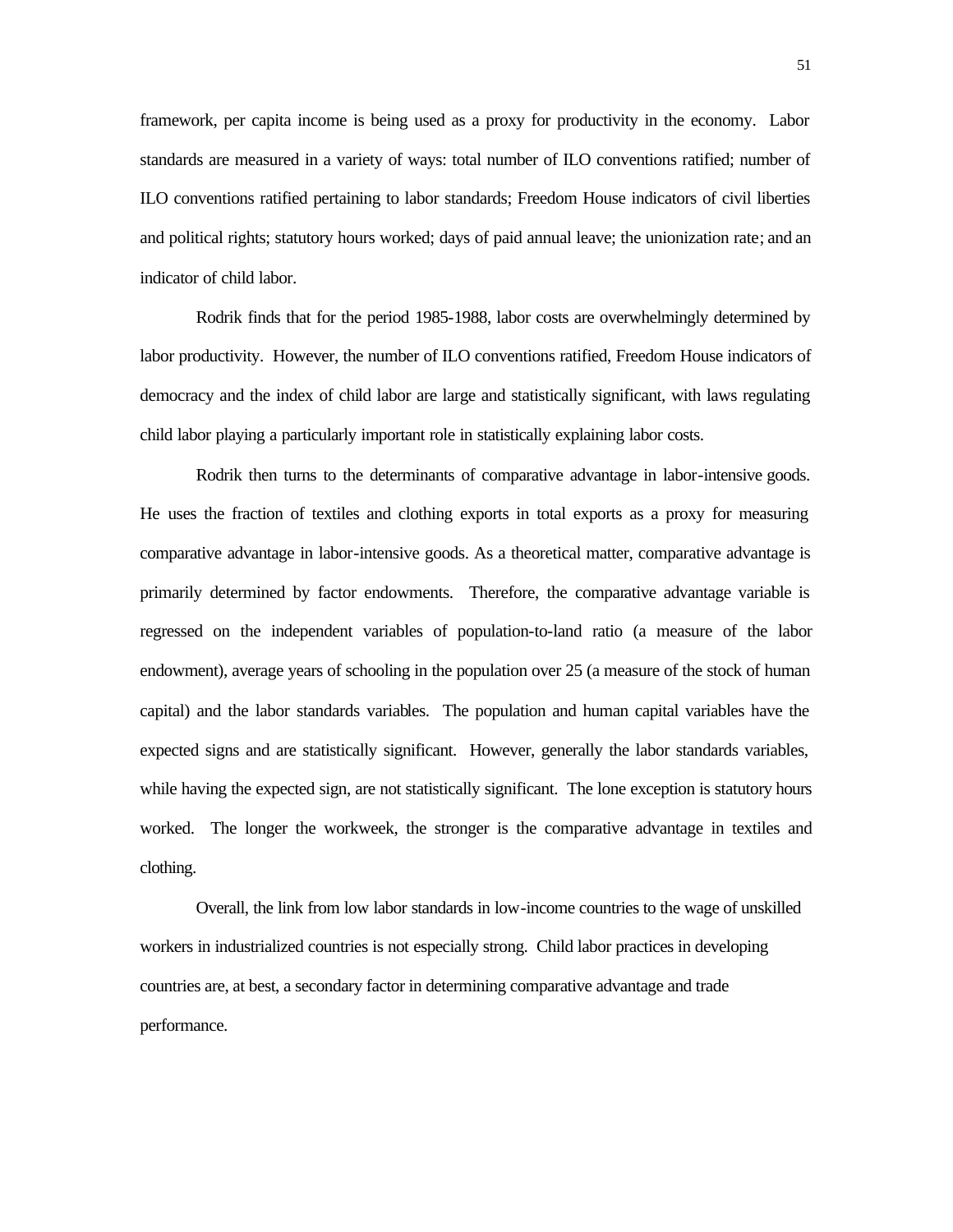# *Labor Protections and Humanitarian Concerns*

While there may be some legitimate concern with the impact of labor practices on industrial country workers, we may be equally motivated by humanitarian concerns for children. However, while it is undoubtedly the case that voters in high-income countries are genuinely concerned with the welfare of foreign children, it is not at all clear that these concerns can be constructively addressed by applying trade disciplines. To understand the role that trade policy might play in mediating humanitarian concerns with the process of production, it is important to distinguish between two different forms in which these moral concerns might manifest themselves.

First, moral distaste may be a private good. For example, a consumer might prefer not to consume goods produced by children or under poor working conditions. In this case, consumers ought to have an opportunity to avoid goods produced in this manner, provided that they are willing to pay the additional cost of production. In some cases, this might be accomplished by attaching a product label detailing the conditions under which the good was produced (Freeman, 1994). But if moral distaste is also a public good, consumers preferring that their fellow citizens also refrain from such consumption, then one can make a case that countries that wish to do so should be allowed to state a broad definition of immoral working conditions and, acting as a country, refuse to import such goods.

However, this particular moral stance focuses only on alleviating the bad feeling that consumers may have knowing they have consumed a good produced under unpleasant circumstances. The welfare of the foreign workers themselves is not necessarily at issue. But if consumers in high-income countries can exhaust their moral commitments simply by avoiding consumption of goods produced in ways that they dislike contemplating, without regard for the welfare of the children involved, then the humanitarian argument begins to lose some of its moral gravity.<sup>4</sup> If, by contrast, humanitarian and moral concerns focus on the welfare of the children

l

<sup>&</sup>lt;sup>4</sup>Product labeling does sometimes include provisions for improving the well-being of children who are displaced from jobs as a result. For more on this see Brown et al. 2001.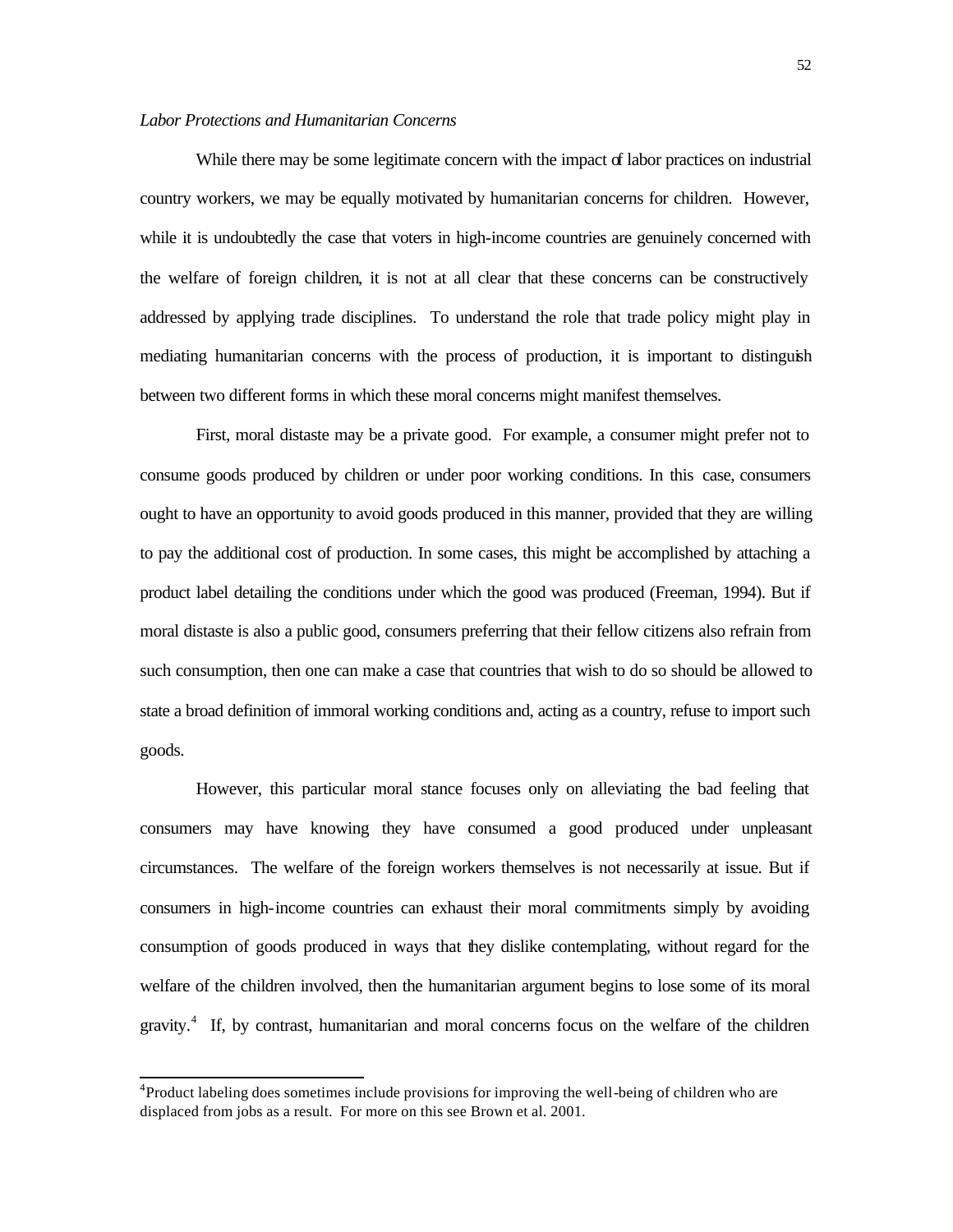themselves, rather than on the discomfort of the consumer, then the ability of trade sanctions to address these concerns is highly limited.

In fact, trade sanctions in the face of weak child protections are as likely or even more likely to harm children as they are to improve conditions. Maskus (1997) provides a detailed discussion of this point. Consider the problem of child labor in the case of a small open economy in which the export sector is adult labor-intensive, the import sector is capital-intensive, and a nontraded intermediate input to the export sector is produced using child labor. The child's labor supply is increasing in the child's wage and decreasing in the adult wage. The marginal child worker is the youngest, since the opportunity cost in terms of foregone education falls as the child ages. In this setting, a foreign tax imposed on goods produced by children can lead to the social optimum in the sense of internalizing the external effect of child work on the well-being of western consumers. Those children no longer working who receive an education may also be better off, although the fact that they or their parents chose for them to work before makes this questionable. However, if, as a consequence of the tax, the newly unemployed children live in a household with lower income, less nutrition, and otherwise diminished life alternatives, the trade sanction has probably been counterproductive. Children who continue to work after the imposition of the tax are definitely worse off, since the firms who employ children have to pay a tax. In a small open economy, a tax must lower the after-tax wage of the working child.

One might wonder whether trade sanctions could be effective in the multiple -equilibrium context of Basu and Van (1998), moving a country from a low-wage equilibrium to a high-wage equilibrium that could then be sustained without the sanctions. Leaving aside the daunting empirical question of how one could ever be sure that such multiple equilibria were present, Basu (1999) is explict in rejecting this as a basis for trade sanctions, arguing only that coordinated enforcement of labor standards across countries might be appropriate. In fact, trade sanctions tend to reduce the demand for labor in poor countries, not increase it, and if anything this would move a country to a lower equilibrium, not a higher one.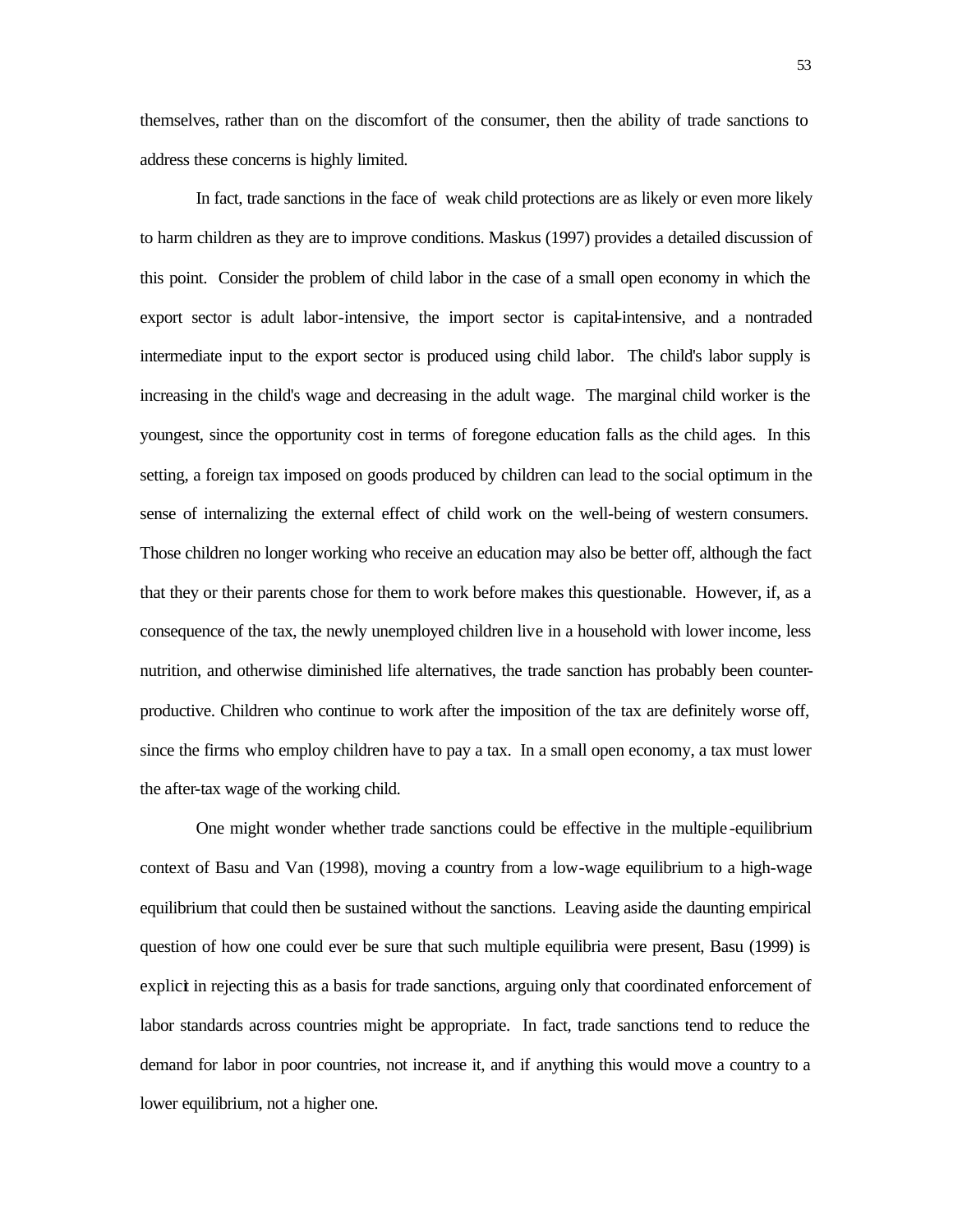The threat of sanctions will be particularly ineffective if the targeted country simply lacks the resources to respond to the threat. For example, Rogers and Swinnerton (1999) estimate that if GDP per worker falls below \$5,020, families are so poor that they cannot survive without contributions to family income from children. Thus, no matter how intense the demand for a reduction in child labor, child labor practices will continue.

Furthermore, trade sanctions do little to address the underlying market failure that gives rise to offending child labor practices. For example, as discussed above, capital market failure arguably lies at the heart of the most egregious forms of child labor exploitation. If parents had access to capital markets, they would school their children while transferring wealth from the future to the present by borrowing against their own future income or the future income of their children. However, lacking collateral and facing other capital market pathologies, the only device that parents have available to them is to put their children to work. The end result, of course, is inadequate human capital formation.

# VII. **Conclusions**

Concern for the welfare of working children has taken on a new importance in the international arena over the last decade. While some participants in the global discussion focus on the implications that working children might have on the rights and wages of workers in industrialized countries, there is little evidence to support this concern. Although there are on the order of 250 million children working worldwide, the value of their output is so small that it is unlikely to have much of an effect on the international wage structure. Furthermore, most children work in the informal sector or in home-work and, therefore, are not in direct competition with unskilled workers in industrialized countries. Neither of these reasons means that child labor has no effect at all on wages of other workers elsewhere, but those effects are surely small compared to the effects on the children themselves. For this reason, much of the discussion with regard to children focuses on the children, rather than on the implications for others.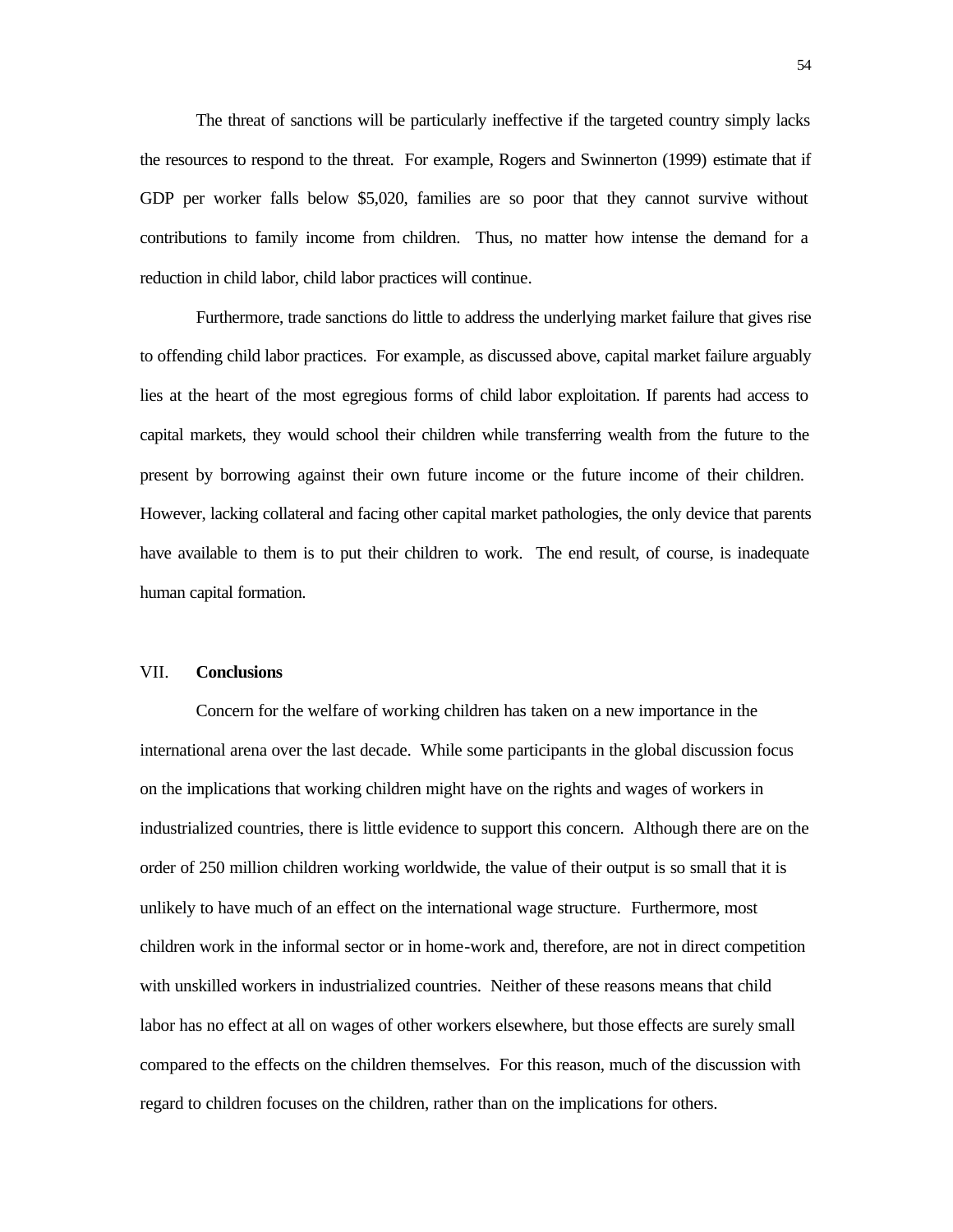When establishing policies with regard to children, it is essential therefore to have reasonable confidence that policies put in place will actually improve the lives of the intended beneficiaries. However, this is difficult to do given the wide array of factors that are affecting parents and the work-school decisions they make for their children. For this reason, recent policy initiatives have focused on providing incentives for families to choose education rather than punishments. Attempts to use legal restrictions to affect household decisions take away options that families are exercising and may leave children with worsened alternatives. By contrast, incentive schemes open up new and improved alternatives to families without taking away existing choices. Thus, if, in the presence of the incentive schemes, families choose less child labor than in their absence, there is reason to believe that the policy has been effective in improving the lot of children.

Although at this point the evidence is not clear that such incentive schemes will succeed in significantly reducing the incidence of child labor, they still currently represent the best hope for helping working children, while minimizing unintended negative effects. They deserve an opportunity to succeed. Recent policy innovations are receiving earnest support from the World Bank, the International Labour Organization, UNICEF and UNESCO, but they are in need of further financial assistance, technical support and rigorous empirical evaluation.

The question then is which of the myriad policy configurations appears to have the greatest potential to improve the lot of working children? First and foremost, both theory and empirical evidence point very strongly to the role of capital-market failure in giving rise to inefficient child labor. From a theoretical perspective, families without access to capital markets may not be able to invest in their children even if it is optimizing for the family to do so.

As an empirical matter, it is generally the case that families with some household assets such as older children, a mother with marketable skills, and assets associated with a household enterprise are more likely to choose some education for their children than families without assets. However, providing access to capital markets is a double -edge sword. While access to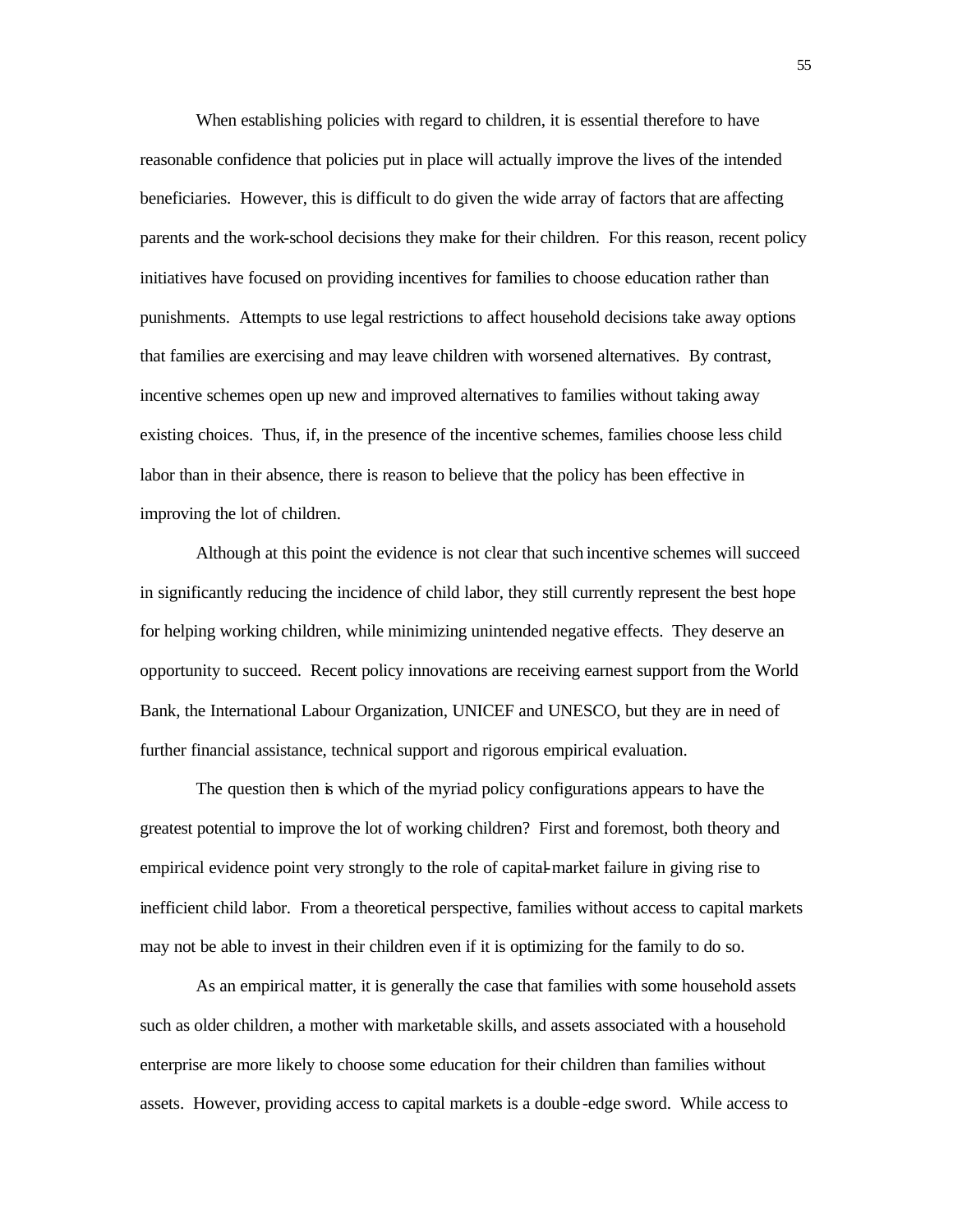capital markets may lead some families to borrow to finance an education for their children, there are at least some cases in which households borrow to finance assets that are then combined with more child labor. For this reason, those policies that offer assets in return for school attendance provide the liquidity that make schooling possible while cutting off the option of taking children out of school to work with household capital.

One of the striking results of the studies we have reviewed is that education subsidies that might normally be expected to draw children out of the work force and into school do, in fact, keep children in school. But we have very little statistically significant evidence that such subsidies alter the parent's decision as to whether the child should work. It is useful to consider why this might be the case. Several possible explanations are suggested by the evidence.

First, the education subsidy may not be large enough to replace the child's contribution to family income. In this case, even if parents would like to put their children in school, they are too poor to do so even given the subsidy. In the case of the Pakistani program, the subsidy was not even replacing 20 percent or a working child's earnings. This alone is enough to explain why very few families returned full-time-working children to school. By contrast, the Brazilian programs, PETI and Bolsa Escola, are means tested and provide subsidies that are typically quite large, enough to pull a beneficiary family up to the poverty line.

Second, the families who do respond to the subsidy appear to be those with idle children, neither working nor in school. The question, of course, is why are parents allowing their children to remain idle? One possibility is that school quality (or the perception of it) is so poor that parents see little point in going to the effort or expense of schooling their children. If school quality is in fact poor, attending school may earn the subsidy but will have little impact on the formation of the child's human capital. Certainly, both empirical and anecdotal evidence point to school quality as an important factor in a family's work-school decision.

The issue of school quality may also help us understand the somewhat disappointing impact that the PROGRESA program had on child labor in rural Mexico compared to the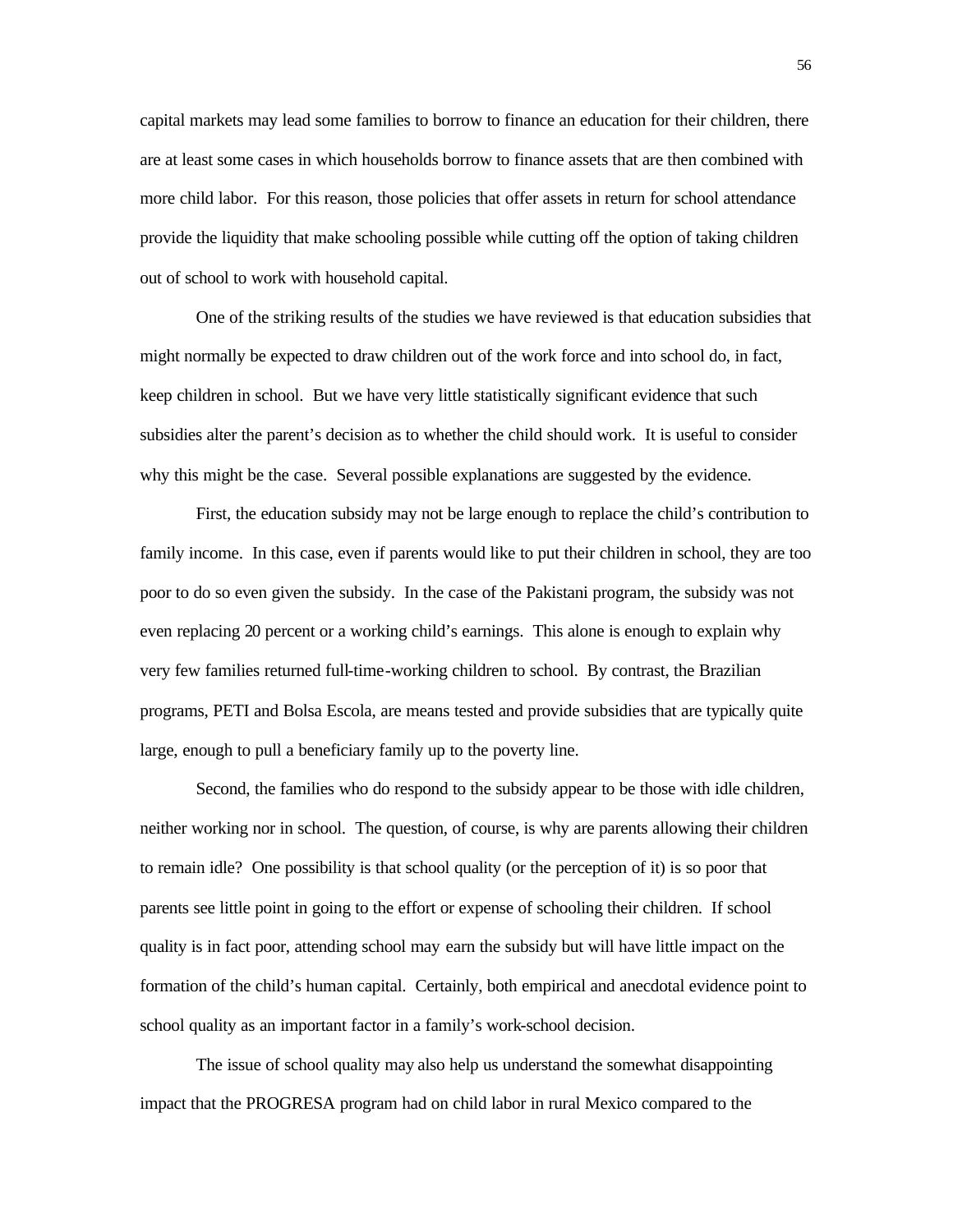stunning impact that PETI appears to have had on some working children in rural Brazil. Both programs combine education subsidies with other forms of support for children. PROGRESA emphasizes nutrition and health care. PETI emphasizes school structures and instructional materials. It may be the case that improving school quality is more important than is health care and nutrition for altering the family's work-school calculation. However, it may also be the case that the miraculous impact of PETI emerges in communities in which child labor is particularly pervasive or the work that children are undertaking is extremely dangerous. Without the type of careful empirical analysis applied to PROGRESA, it is difficult to draw conclusions.

Although the initial analysis of education subsidies appears to be disappointing, their performance is not worse and, in some cases, far better than laws that mandate minimum years of compulsory schooling and age of work. In fact, there appears to be very little evidence that such regulations have more than a marginal impact on the age at which children leave school and begin working. Therefore, a policy stance that requires the establishment and enforcement of child labor standards across all countries is unlikely to be effective or improve the lot of children.

Neither is it reasonable to believe that trade sanctions leveled against countries with a high rate of child labor are likely to make children better off. In fact, the threat of sanctions against non-compliant countries is all too credible because of political forces within industrialized countries that will promote them for a variety of reasons. But such threats are either disingenuous or misguided, because sanctions are very likely to harm children rather than help them.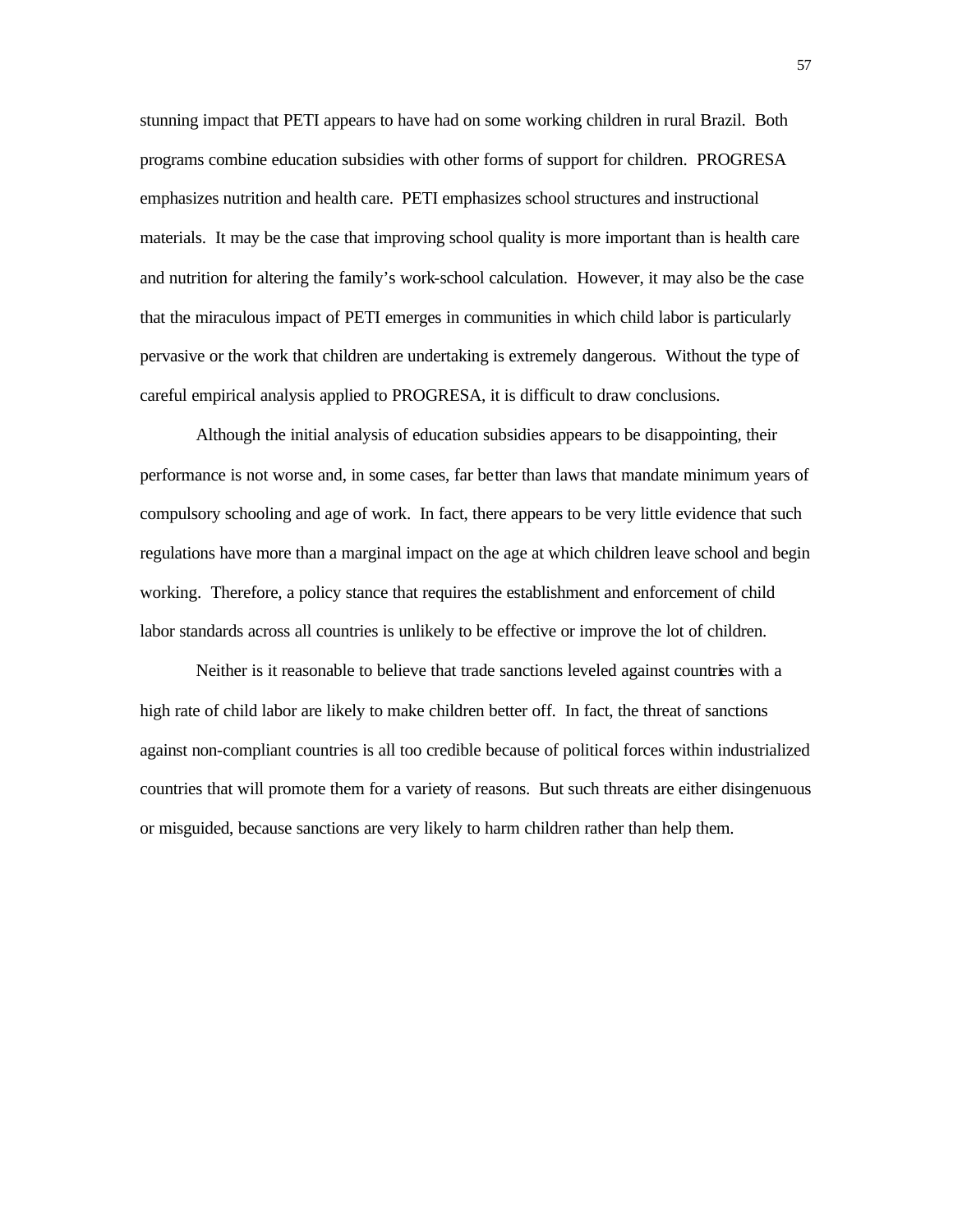#### **REFERENCES**

- Acemoglu, Daron and Joshua Angrist. 1999. "How Large are the Social Returns to Education? Evidence from Compulsory Schooling Laws." NBER Working Paper 7444.
- Andvig, Jens Chr. 1997. "Child Labor in Sub-Saharan Africa An Exploration," *NUPI Working Paper* no. 585, October.
- Angrist, Joshua and Alan Krueger. 1991. "Does Compulsory Schooling Affect Schooling and Earnings?" *Quarterly Journal of Economics* 106 (4): pp. 979-1014.
- Anker, R. and S. Barge. 1998. *Economics of Child Labour in Indian Industries.* Geneva: ILO.
- Anker, R and H. Melkas. 1996. "Economic Incentives for Children and Families to Eliminate or Reduce Child Labour." Geneva: ILO.
- Baland, Jean-Marie and James A. Robinson. 2000. "Is Child Labor Inefficient?" *Journal of Political Economy*, vol. 108, no. 4, p. 662-679.
- Basu, Alaka Malwade. 1993. "Family Size and Child Welfare in an Urban Slum: Some Disadvantages of Being Poor but Modern." In Fertility*, Family Size and Structure.*  Cynthia B. Lloyd, ed. New York: Population Council.
- Basu, Kaushik. 1999. "Child Labor: Cause, Consequence, and Cure, with Remarks on International Labor Standards." *Journal of Economic Literature* XXXVII (September): pp. 1083-1119.
- Basu, Kaushik and Pham Hoang Van. 1998. "The Economics of Child Labor." *American Economic Review* 88 (3): pp. 412-427.
- Becker, Gary S. 1964. *Human Capital.* New York: Columbia University Press.
- Becker, G.S. and H. G. Lewis. 1973. "On the Interaction between the Quantity and Quality of Children." *Journal of Political Economy* 81: S279-S288.
- Bhalotra, S. and C. Heady. 1998. "Child Labor in Rural Pakistan and Ghana: Myths and Data." *Working Paper*. Department of Economics, University of Bristol, UK.
- Bolin-Hort, Per. 1989. *Work, Family, and the State: Child Labor and the Organization of Production in the British Cotton Industry, 1780-1920*. Lund: Lund U. Press.
- Bonnet, M. 1993. "Child Labor in Africa." *International Labor Review* 132, pp. 371-389.
- Brown, Drusilla K., Alan V. Deardorff and Robert M. Stern. 2001. "U.S. Trade and Other Policy Options and Programs to Deter Foreign Exploitation of Child Labor." In: *Topics in Empirical International Economics*, Magnus Blomstrom and Linda S. Goldberg (eds.). Chicago and London: University of Chicago Press.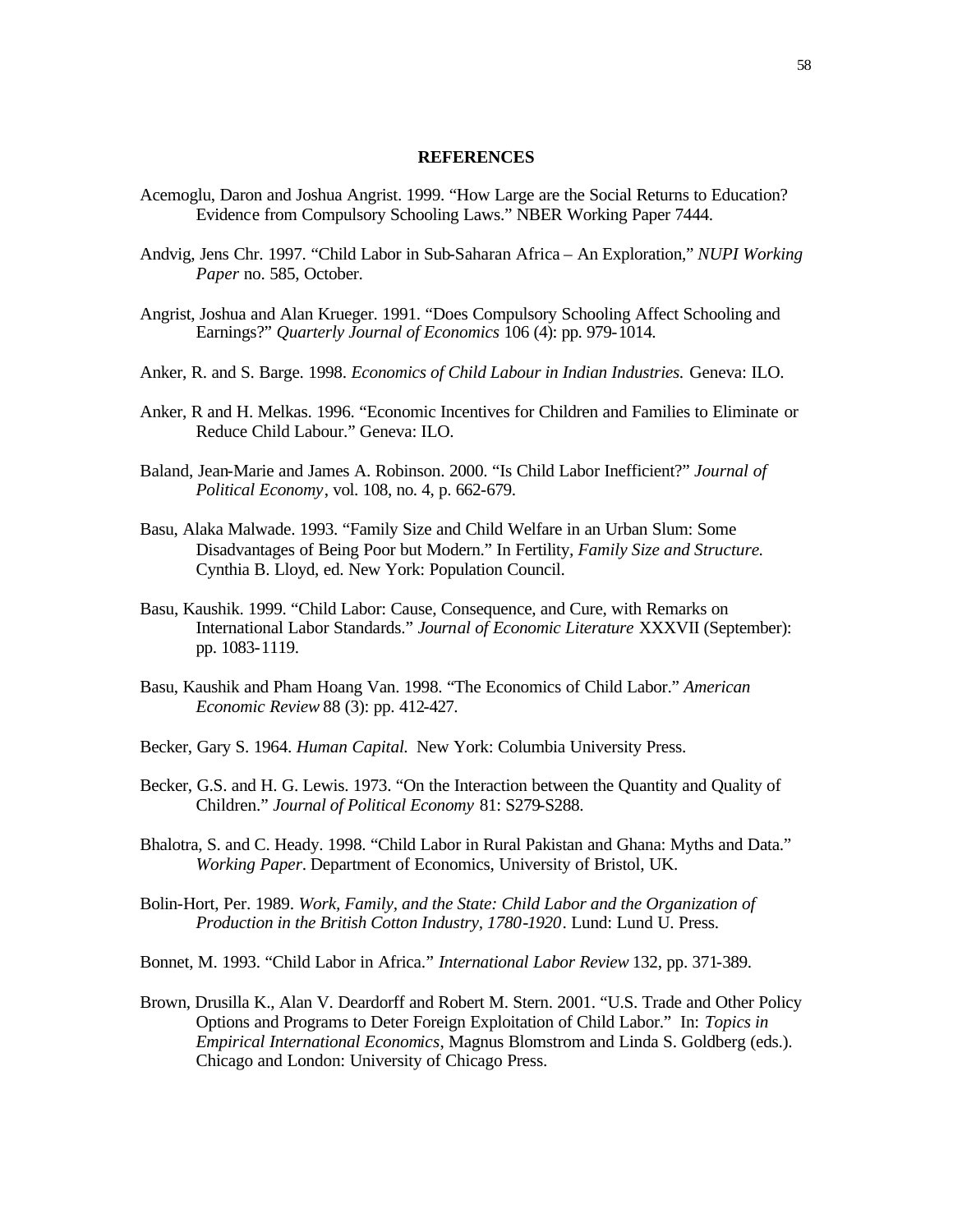- Brown, Martin, Jens Christiansen and Peter Philips. 1992. "The Decline of Child Labor in the US Fruit and Vegetable Canning Industry: Law or Economics." *Business History Review*, 66 (4) pp. 723-770.
- Burra, Neera. 1995. *Born to Work: Child Labor in India.* Dehli: Oxford University Press.
- Canagarajah, S. and H. Coulombe. 1998. "Child Labor and Schooling in Ghana." Policy Research Working Paper no. 1844. Washington, D.C.: The World Bank.
- Canagarajah, Sudharshan and Helena Skyt Nielsen. 1999. "Child Labor and Schooling in Africa: A Comparative Study, manuscript, World Bank.
- Cartwright, Kimberly. 1999*. "*Child Labor in Colombia *,"* in *The Policy Analysis of Child Labor, A Comparative Study,"* edited by Christiaan Grootaert and Harry Anthony Patrinos, Washington, D.C.: World Bank.
- Cartwright, Kimberly and Harry Anthony Patrinos. 1999. " Child Labor in Urban Bolivia," in *The Policy Analysis of Child Labor, A Comparative Study,"* edited by Christiaan Grootaert and Harry Anthony Patrinos, Washington, D.C.: World Bank.
- Chernichovsky, D. 1985. "Socioeconomic and Demographic Aspects of School Enrollment and Attendance in Rural Botswana. *Economic Development and Cultural Change 32 (1)*, pp. 319-332.
- Coulombe, H. 1998. "Child Labor and Education in Cote d'Ivoire." Background paper. World Bank: Washington D.C.
- DeGraff, D.S., R.E. Bilsborrow, and A.N. Harriman. 1993. "The Implications of High Fertility for Children's Time Use in the Philippines." In *Fertility, Family Size, and Structure: Consequences for Families and Children*, C.B. Lloyd (ed.), Proceedings of a Population Council Seminar. New York, June 9-10, 1992.
- Dreze, Jean and Geeta Gandhi Kingdon. 2000. "School Participation in Rural India." Manuscript, Oxford University, April.
- Duflo, Esther. 2000. "Schooling and Labor Market Consequences of School Construction in Indonesia: Evidence from an Unusual Policy Experiment," NBER Working Paper 7860.
- Engerman, Stanly L. 2001. "The History and Political Economy of International Labor Standards," mimeo.
- Freeman, Richard. 1994. "A Hard-Headed Look at Labour Standards," in Werner Sengenberger and Duncan Campbell, eds., *International Labour Standards and Economic Interdependence.*  Geneva, Switzerland: International Labour Office.
- Garcia-Moreno, Mauricio. 1998. "Child Work and Education in Ecuador," in *Child Work and Education, Five Case Studies from Latin America*, edited by Maria Cristina Salazar and Walter Alarcon Glasinovich, Florence: UNICEF.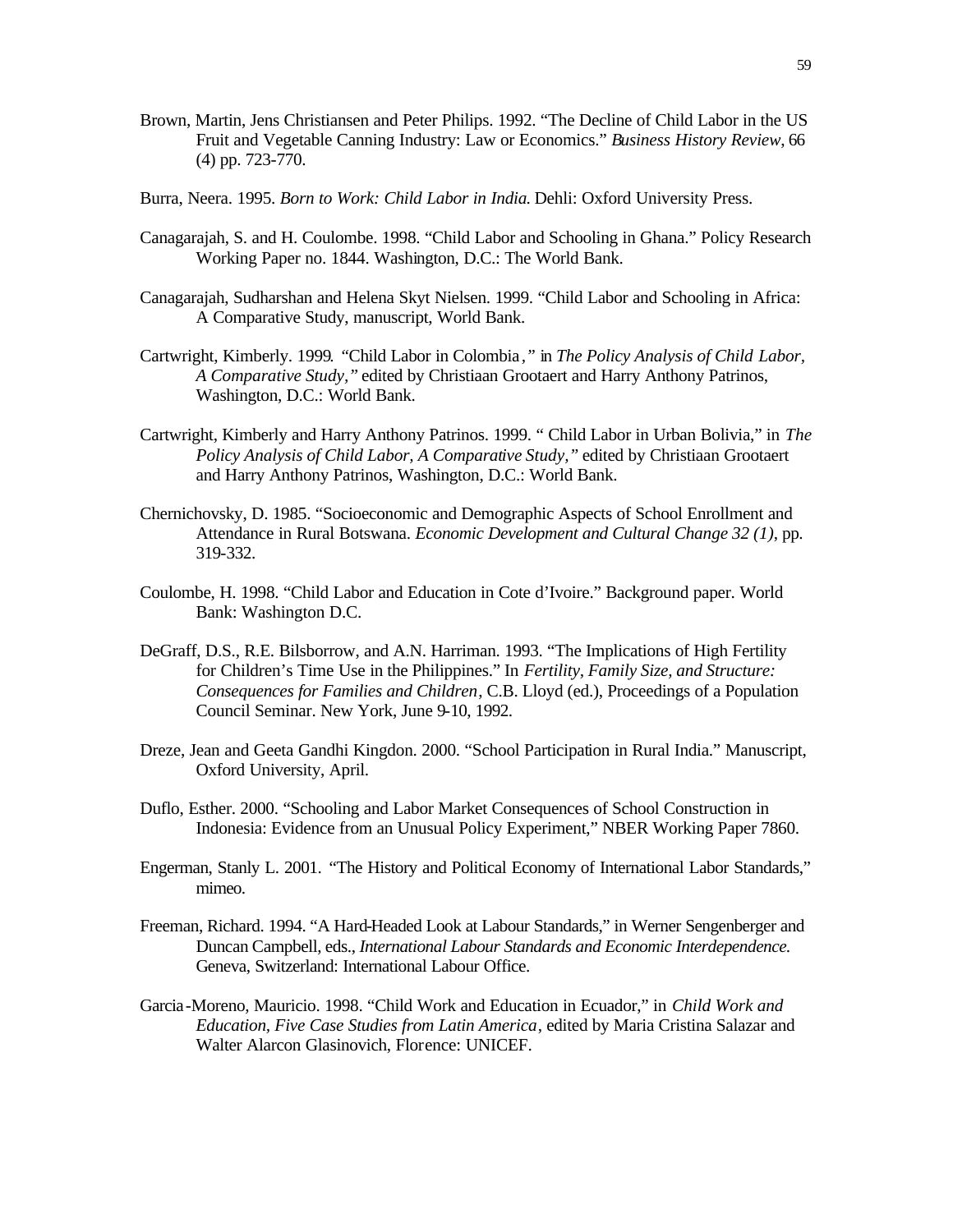- Glasinovich, Walter Alarcon. 1998. 'The Work and Education of Children in Peru," in *Child Work and Education, Five Case Studies from Latin America*, edited by Maria Cristina Salazar and Walter Alarcon Glasinovich, Florence: UNICEF.
- Glewwe, P. and H. Jacoby. 1994. "Student Achievement and Schooling Choice in Low-Income Countries: Evidence from Ghana." *Journal of Human Resources* 29, pp. 843-864.
- Grootaert, Christiaan. 1999. "Child Labor in Cote d'Ivoire." In *The Policy Analysis of Child Labor, A Comparative Study,"* edited by Christiaan Grootaert and Harry Anthony Patrinos, Washington, D.C.: World Bank.
- Grootaert, Christiaan and Ravi Kanbur. 1995. "Child Labour: An Economic Perspective," *International Labour Review* 134(2), pp. 187-2003.
- Gupta, Manash R. 1997. "Unemployment of Adult Labor and the Supply of Child Labor: A Theoretical Analysis," mimeo, Jadavpur U., Calcutta.
- Hanushek, E.A. 1992. "The Trade -off between Child Quantity and Quality. *Journal of Political Economy* 100 (1), pp. 647-660.
- Hanushek, E. A. and V. Lavy. 1994. "School Quality, Achievement Bias, and Dropout Behavior in Egypt." LSMS Working Paper #107, World Bank: Washington, D.C.
- Harmon, Colm and Ian Walker. 1995. "Estimates of the Economic Return to Schooling in the U.K." *American Economic Review* 85 (5), pp. 1278-1286.
- IFPRI. 2000. "Is PROGRESA Working? Summary of the Results of an Evaluation by IFPRI." International Food Policy Research Institute, Washington, D.C.
- ILO-IPEC. 1998a. *Child Labour in Bangladesh: Its Context and Response to It.* Dhaka: ILO/IPEC, May.
- ILO-IPEC. 1998b. *Update Factory Monitoring per 01/05/90*, ILO/IPEC, Memorandum to Members of the Informal Steering Committee, Dhaka, May 13, 1998.
- IBGE (1992), "Criancas e adolescentes: indicadores sociais:, Rio de Janeiro: IBGE, v. 4.
- Jensen, P. and H.S. Nielsen. 1997. "Child Labour or School Attendance? Evidence from Zambia." *Journal of Population Economics* 10, pp. 407-424.
- Krueger, Alan. 1996. "International Labor Standards and Trade," in Michael Bruno and Boris Pleskovic (eds.)Annual World Bank Conference on Development Economics, (Washington, D.C.: The World Bank), pp. 281-302.
- Lavinas, Lena and Maria Ligia Barbosa. 1999. "Combating Poverty by Increasing School Attendance: The Case Study of Bolsa-Escola in Recife, manuscript.
- Lavy, V. 1996. "School Supply Constraints and Children's Educational Outcomes in Rural Ghana." *Journal of Development Economics* 51, pp. 291-314.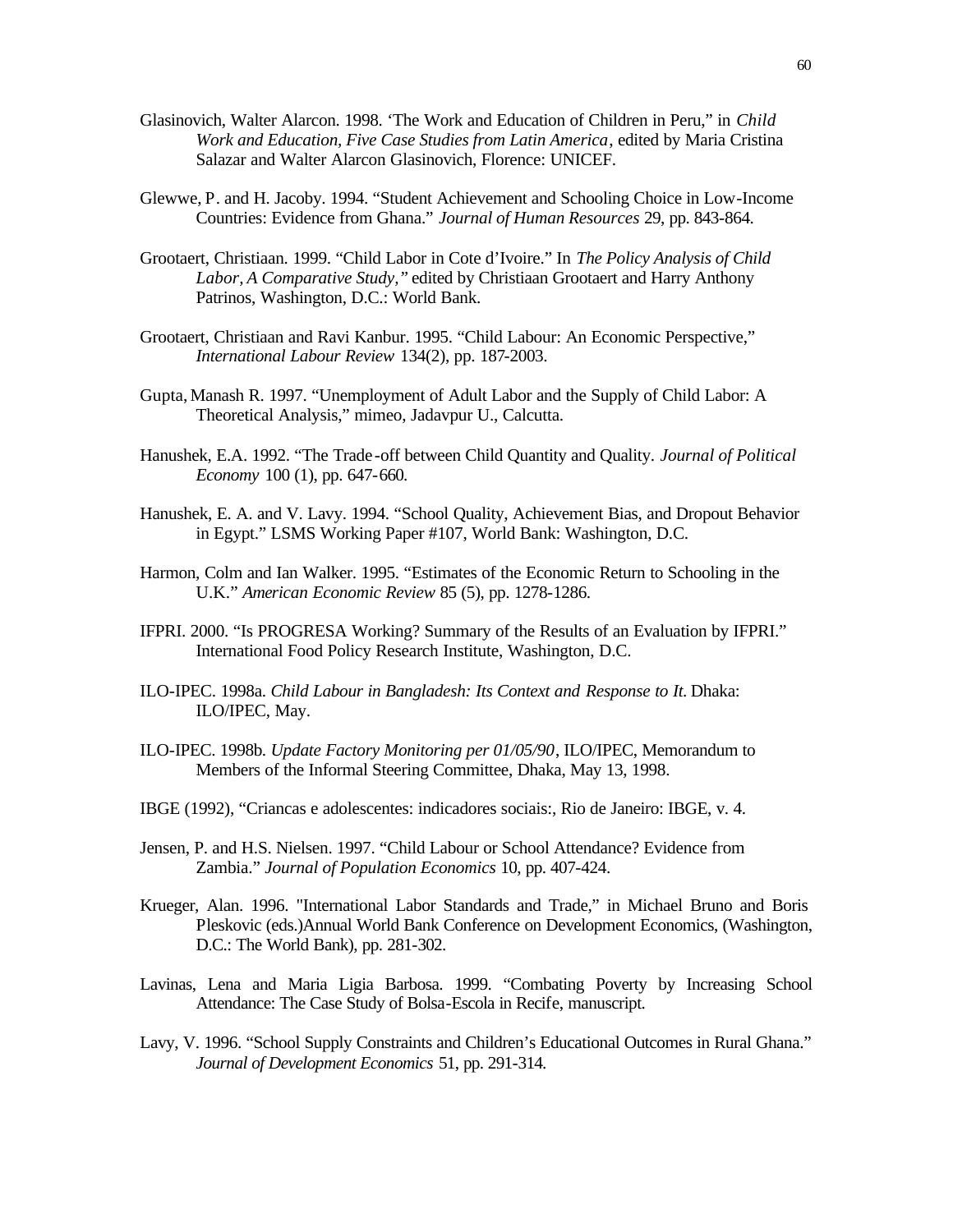- Levison, D. 1991. *Children's Labor Force Activity and Schooling in Brazil.* Ph.D. Dissertation, University of Michigan.
- Levison, D., and R. Anker, S. Ashraf and S. Barge. 1996. *Is Child Labor Really Necessary in India's Carpet Industry?* Labor Market Paper No. 15. Geneva: ILO.
- Levy, V. 1985. "Cropping Patterns, Mechanization, and Child Labor and Fertility Behaviour in a Framing Economy: Rural Egypt." *Economic Development and Cultural Change* 33: p777- 791.
- Lloyd, C.B. 1994. "Investing in the Next Generation: The Implication of High Fertility at the Level of the Family." *New York Population Council Working Paper* No. 63.
- Mah, J.S., 1997. "Core Labor Standards and Export Performance in Developing Countries." *World Economy* 20, no. 6 (September), pp. 773-785.
- Maskus, Keith. 1997. "Should Core Labor Standards be Imposed Through International Trade Policy?" World Bank Policy Research Working Paper No. 1817, August.
- Moehling, Carolyn M. 1995. "The Intra-household Allocation of Resources and the Participation of Children in Household Decision-Making: Evidence from Early Twentieth Century America," mimeo, Northwestern University.
- Moehling, Carolyn M. 1999. "State Child Labor Laws and the Decline of Child Labor." *Explorations in Economic History* 36: pp. 72-106.
- Montgomery, M., A. Kouame and R. Oliver. 1995. "The Tradeoff between Number of Children and Child Schooling: Evidence from Cote d'Ivoire and Ghana." *LSMS Working Paper* 112, Washington, D.C.: The World Bank.
- Margo, Robert A. and T. Aldrich Finegan. 1996. "Compulsory Schooling Legislation and School Attendance in Turn-of-the-Century America: A 'Natural Experiment' Approach." *Economic Letters*, 53, (October), : pp.103-110.
- Ministerio de Educacion. 1993. "Censo Escolar", Lima: Ministerio de Educacion (unpublished).
- Nardinelli, Clark. 1990. *Child Labor and the Industrial Revolution*. Bloomington: Indiana U. Press.
- Nielsen, H.S. 1998. "Child Labor and School Attendance in Zambia: Two Joint Decisions." *CLS WP* 98-15. Centre for Labour Market and Social Research, Aarhus, Denmark.
- OECD. 2000. *International Trade and Core Labour Standards*, Paris: OECD.
- Parker, S. and E. Skoufias. 2000. "The Impact of PROGRESA on Work and Time Allocation." International Food Policy Research Institute, Washington, D.C., forthcoming.
- Parsons, Donald O. and Claudia Goldin. 1989. "Parental Altruism and Self-Interest: Child Labor Among Late Nineteenth-Century American Families." *Economic Inquiry* 27(4): pp. 637- 659.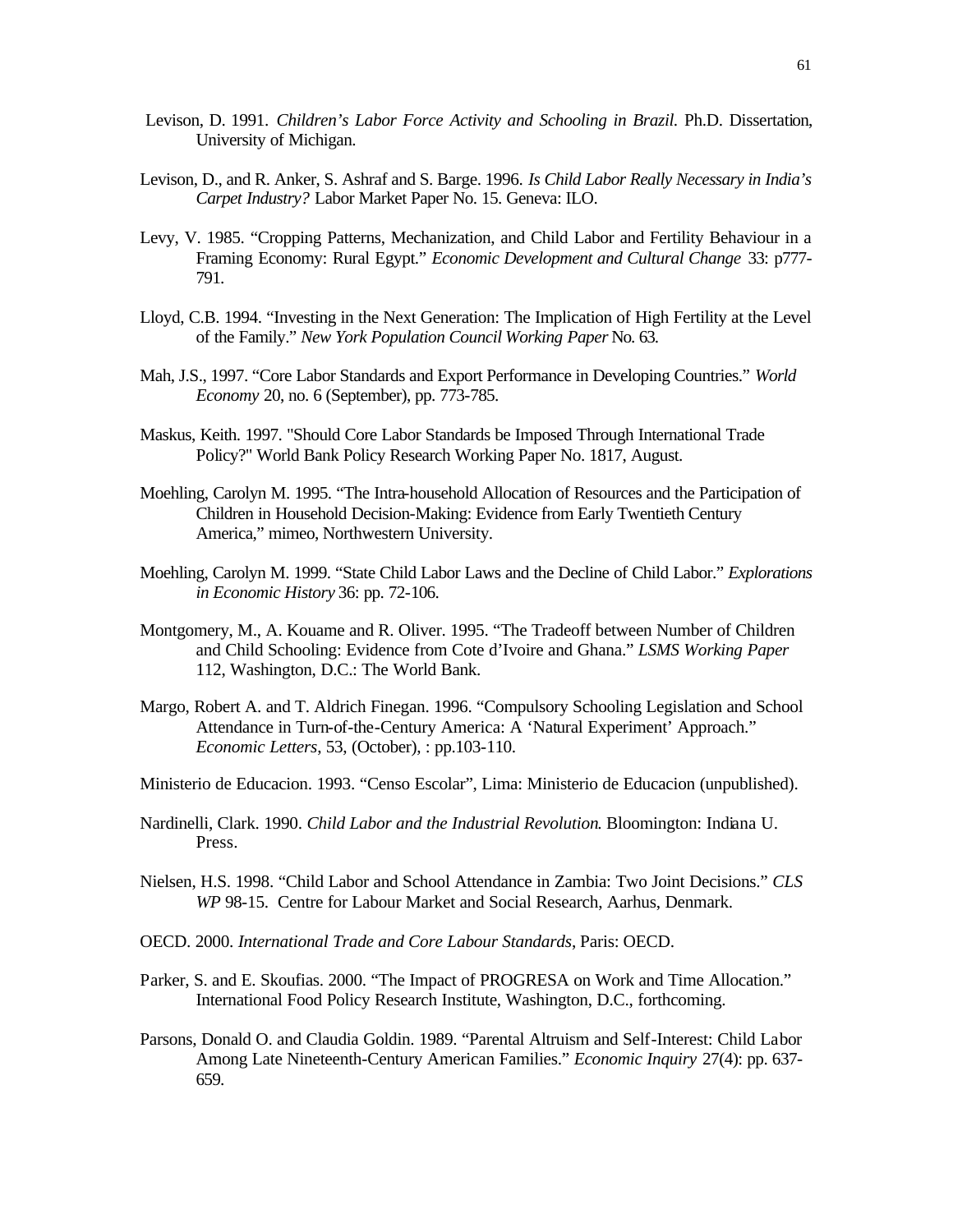- Patrinos, H. and G. Psacharopoulos. 1995. "Educational Performance and Child Labor in Paraguay. *International Journal of Educational Development* 15 (1), pp. 47-60.
- Patrinos, H. and G. Psacharopoulos. 1997. "Family Size, Schooling and Child Labor in Peru: An Empirical Analysis." *Journal of Population Economics* 10, pp. 387-405.
- Powell, B. and L.C. Steelman. 1993. "The Educational Benefits of Being Spaced Out: Sibship Density and Educational Progress. *American Sociological Review* 58, pp. 367-381.
- Psacharopoulos, George. 1997. "Child Labor Versus Educational Attainment, Some Evidence from Latin America." *Journal of Population Economics* 10, pp. 377-386.
- Psacharopoulos G. and A.M. Arriagada. 1989. "The Determinants of Early Age Human Capital Formation: Evidence from Brazil. *Economic Development and Cultural Change* 37(4), pp. 683-708.
- Ranjan, Priya. 2001. "Credit Constraints and the Phenomenon of Child Labor." *Journal of Development Economics* 64, pp. 81-102.
- Ravallion, Martin and Quentin Wodon. 1999. "Does Child Labor Displace Schooling? Evidence on Behavioral Responses to an Enrollment Subsidy," Washington, D.C.: The World Bank.
- Ray, Ranjan. 2000. "Analysis of Child Labour in Peru and Pakistan: A Comparative Study." *Journal of Population Economics* 13, pp. 3-19.
- Rizzini, Irene, Irma Rizzini and Fernanda Rosa Borges. 1998. "Brazil: Children's Strength is not in Their Work," in *Child Work and Education, Five Case Studies from Latin America*, edited by Maria Cristina Salazar and Walter Alarcon Glasinovich, Florence: UNICEF.
- Rodrik, Dani. 1996. "Labor Standards in International Trade: Do They Matter and What Do We Do About Them," in *Emerging Agenda For Global Trade: High States for Developing Countries,* edited by Robert Z. Lawrence, Dani Rodrik and John Whalley. Overseas Development Council Essay No. 20, Washington, D.C.: Johns Hopkins University Press.
- Rogers, Carol Ann and Kenneth A. Swinnerton. 1999. "Inequality, Productivity, and Child Labor: Theory and Evidence," mimeo, Georgetown University.
- Rogers, Carol Ann and Kenneth A. Swinnerton. 1999. "Inequality, Productivity, and Child Labor: Theory and Evidence." Mimeo, Georgetown University.
- Rosenzweig, M.R. 1981. "Household and Non-Household Activities of Youth: Issues of Modelling, Data and Estimation Strategies." In: *Child Work, Poverty and Under-Development*, G. Rodgers and G. Standing (eds.), Chapter 8, Geneva: ILO.
- Rosenzweig, M.R. and K. Wolpin. 1980. "Testing the Quantit-Quality Fertility Model: The Use of Twins as a Natural Experiment." *Econometrica* 48, pp. 228-240.
- Sakellariou, Chris and Ashish Lall. 1999. "Child Labor in the Philippines." In *The Policy Analysis of Child Labor, A Comparative Study,"* edited by Christiaan Grootaert and Harry Anthony Patrinos, Washington, D.C.: World Bank.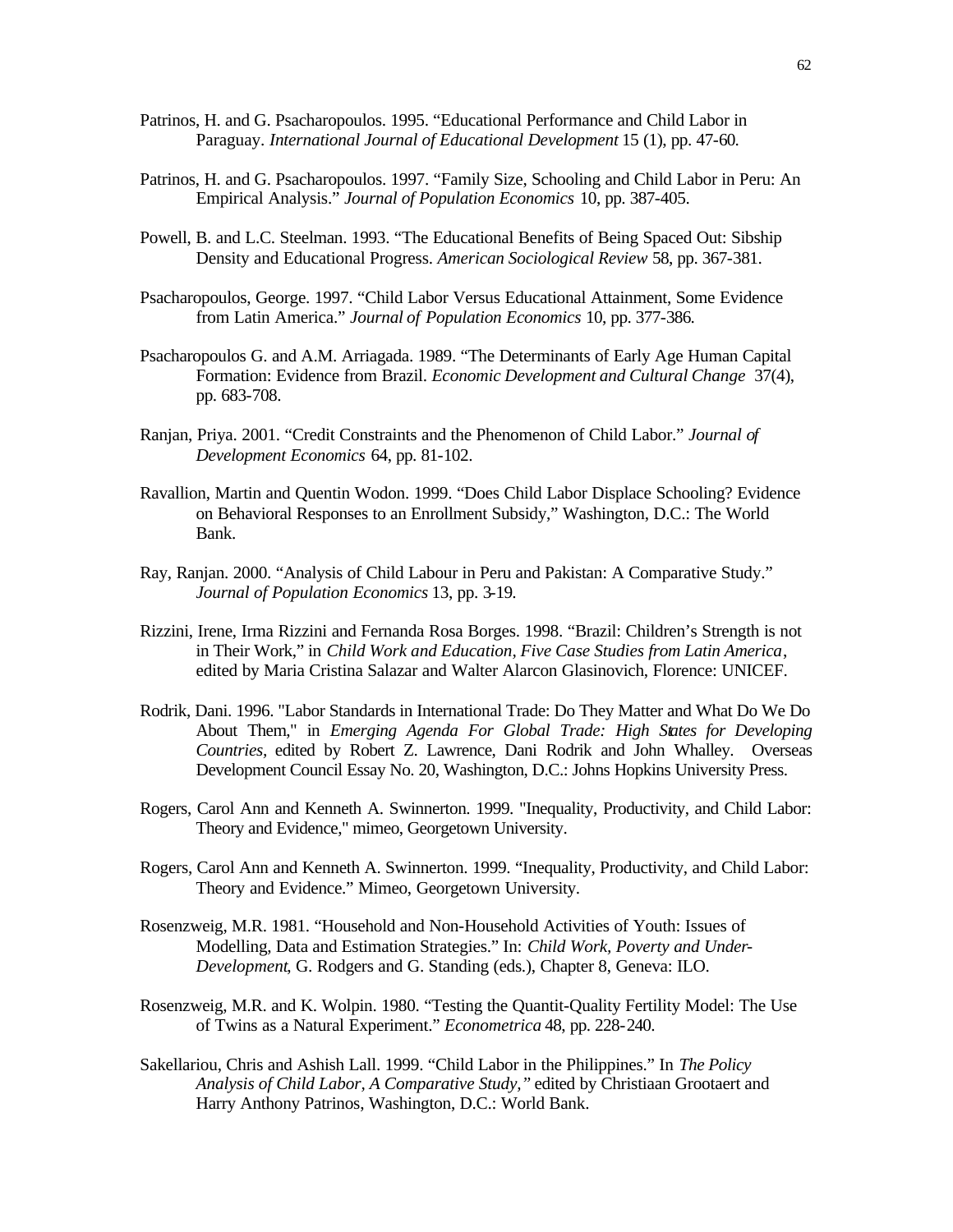- San Martin, Orlando. 1996. "Child Labour and Socio-Economic Development." In Bjorne Grimsrud and Arne Melchior, (eds.) *Child Labour and International Trade Policy,* Paris: OECD-DNMEs Workshop).
- Scholliers, Peter. 1995. "Grown-ups, Boys and Girls in the Ghent Cotton Industry: The Voortman Mills, 1835-1914." *Social History* 20(2), pp. 201-218.
- Schultz, Paul T. 2001. "School Subsidies for the Poor: Evaluating a Mexican Strategy for Reducing Poverty." International Food Policy Research Institute, FCND Discussion Paper No. 102, March.
- Spindel, Cheywa Rojza. 1985. *O menor trabalhador: um assalariado registrado,* Sao Paulo: Nobel.
- Strauss, J. and D. Thomas. 1995. "Human Resources: Empirical Modeling of Household and Family Decisions," in J. Behrman and T.N. Strinvasan (eds. *Handbook of Development Economics Volume 3*, Amsterdam: North-Holland.
- Turvay, Catalina and Elvia Maria Acuna. 1998. "Child Labour and Basic Education in Colombia," in *Child Work and Education, Five Case Studies from Latin America*, edited by Maria Cristina Salazar and Walter Alarcon Glasinovich, Florence: UNICEF.
- Tzannatos, Zafiris. 1996. "Child Labor and School Enrollment in Thailand in the 1990s." Social Protection, Human Development Network. The World Bank, Washington, D.C.
- U.S. Department of Labor. 1998. By the Sweat and Toil of Children, Efforts to Eliminate Child Labor, vol. 5, Washington D.C.
- Wodon, Quentin. 1999. "Cost-Benefit Analysis of Food for Education in Bangladesh," Policy Research Working Paper, World Bank, Washington, D.C.

World Bank. 2001. *Spectrum*. Winter.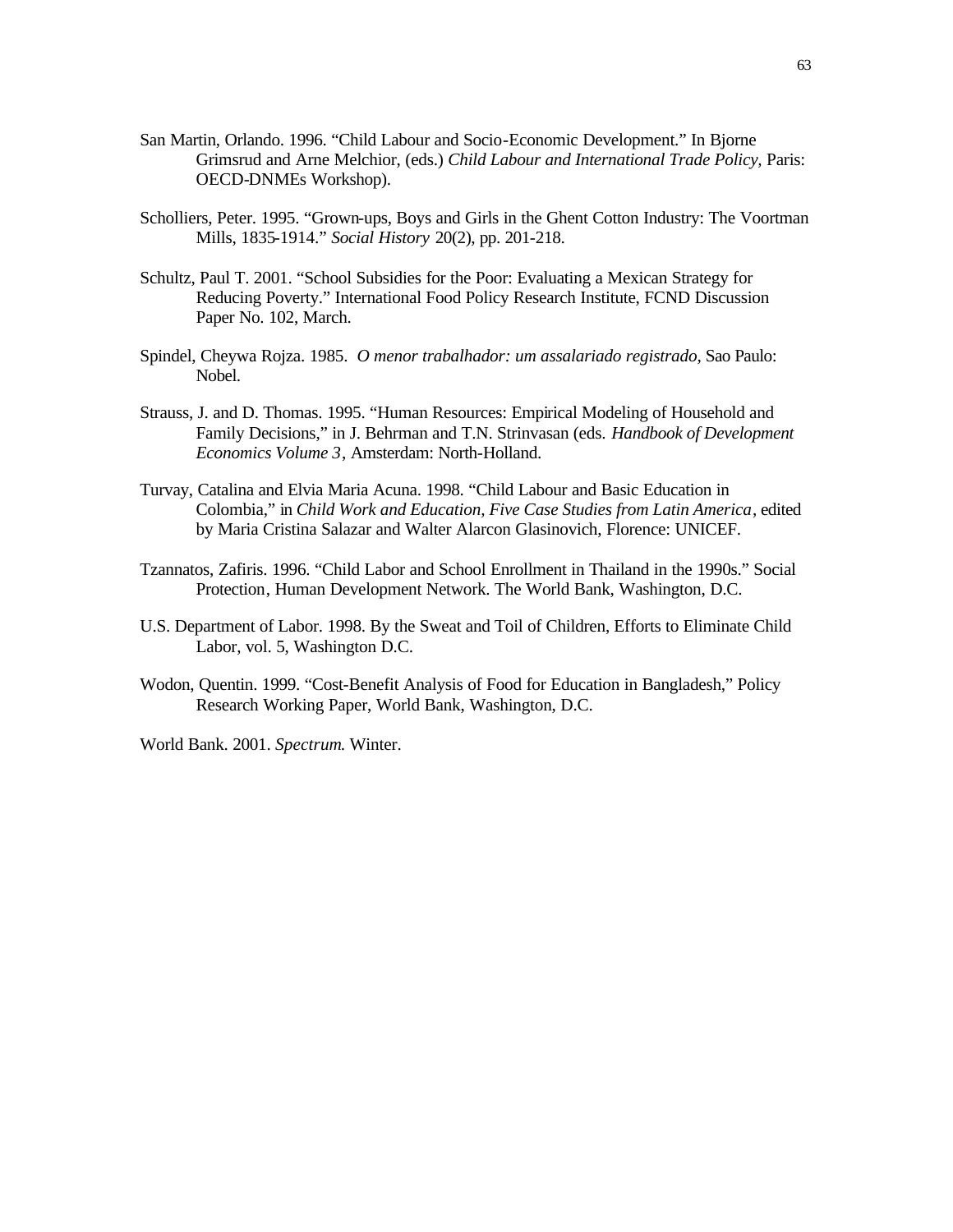|                                                                           |                                                    | <b>Table 1</b>             |                |            |  |  |  |  |  |
|---------------------------------------------------------------------------|----------------------------------------------------|----------------------------|----------------|------------|--|--|--|--|--|
| <b>Sequential Probit Analysis for Selected Countries in Latin America</b> |                                                    |                            |                |            |  |  |  |  |  |
|                                                                           | <b>Stage 1: Probability that a Child Works</b>     |                            |                |            |  |  |  |  |  |
|                                                                           | Variables Significant at the 10% Level<br>Colombia | Peru                       |                |            |  |  |  |  |  |
|                                                                           | <b>Rural</b>                                       | <b>Urban</b>               | <b>Bolivia</b> |            |  |  |  |  |  |
|                                                                           |                                                    |                            |                |            |  |  |  |  |  |
| Year                                                                      | 1993                                               | 1993                       | 1993           | 1991       |  |  |  |  |  |
| <b>Statistical Technique</b>                                              |                                                    | Sequential Probit<br>Logit |                |            |  |  |  |  |  |
| <b>Population Sampled</b>                                                 | $7-17$ years                                       | $12-17$ years              | $7-17$ years   | 7-18 years |  |  |  |  |  |
|                                                                           |                                                    |                            |                |            |  |  |  |  |  |
| <b>Child Characteristics</b>                                              |                                                    |                            |                |            |  |  |  |  |  |
| Age                                                                       | 7.72                                               | 7.16                       | 1.76           |            |  |  |  |  |  |
| Male                                                                      | 9.03                                               | 10.86                      |                | 3.62       |  |  |  |  |  |
|                                                                           |                                                    |                            |                |            |  |  |  |  |  |
| <b>Parent Characteristics</b>                                             |                                                    |                            |                |            |  |  |  |  |  |
| Age Head of HH                                                            | 1.98                                               |                            |                |            |  |  |  |  |  |
| Father's Education                                                        | $-1.98$                                            | $-1.02$                    |                | $-0.40$    |  |  |  |  |  |
| Mother's Education                                                        | $-1.95$                                            | $-1.79$                    | $-0.37$        |            |  |  |  |  |  |
| Mother Working?                                                           | 7.30                                               | 3.84                       |                |            |  |  |  |  |  |
| <b>HH Characteristics</b>                                                 |                                                    |                            |                |            |  |  |  |  |  |
| Log Expenditures                                                          | $-10.81$                                           | $-18.68$                   | $-4.63$        |            |  |  |  |  |  |
| Rural                                                                     |                                                    |                            |                | 15.08      |  |  |  |  |  |
| Indigenous                                                                |                                                    |                            |                | 7.76       |  |  |  |  |  |
| <b>Family Enterprise</b>                                                  | 7.77                                               |                            |                |            |  |  |  |  |  |
|                                                                           |                                                    |                            |                |            |  |  |  |  |  |
| <b>Siblings</b>                                                           |                                                    |                            |                |            |  |  |  |  |  |
| Aged 0-6                                                                  |                                                    |                            |                | 2.70       |  |  |  |  |  |
| <b>Sisters</b><br>$10 - 15$                                               | $-13.53$                                           | $-14.58$                   | $-4.76$        |            |  |  |  |  |  |
| $16+$                                                                     | $-4.88$                                            | $-8.91$                    | $-0.29$        |            |  |  |  |  |  |
| Brothers 6-9                                                              | $-6.69$                                            |                            |                |            |  |  |  |  |  |
| $10 - 15$                                                                 | $-16.72$                                           | $-17.26$                   | $-3.96$        |            |  |  |  |  |  |
| $16+$                                                                     | $-5.15$                                            | $-8.77$                    |                |            |  |  |  |  |  |
|                                                                           |                                                    |                            |                |            |  |  |  |  |  |
| <b>Cost of Schooling</b>                                                  | $-8.41$                                            | $-7.59$                    | 6.16           |            |  |  |  |  |  |
|                                                                           |                                                    |                            |                |            |  |  |  |  |  |
| <b>Observations</b>                                                       | 1829                                               | 9821                       | 4730           | 1727       |  |  |  |  |  |

Patrinos and Psacharopoulos (1997).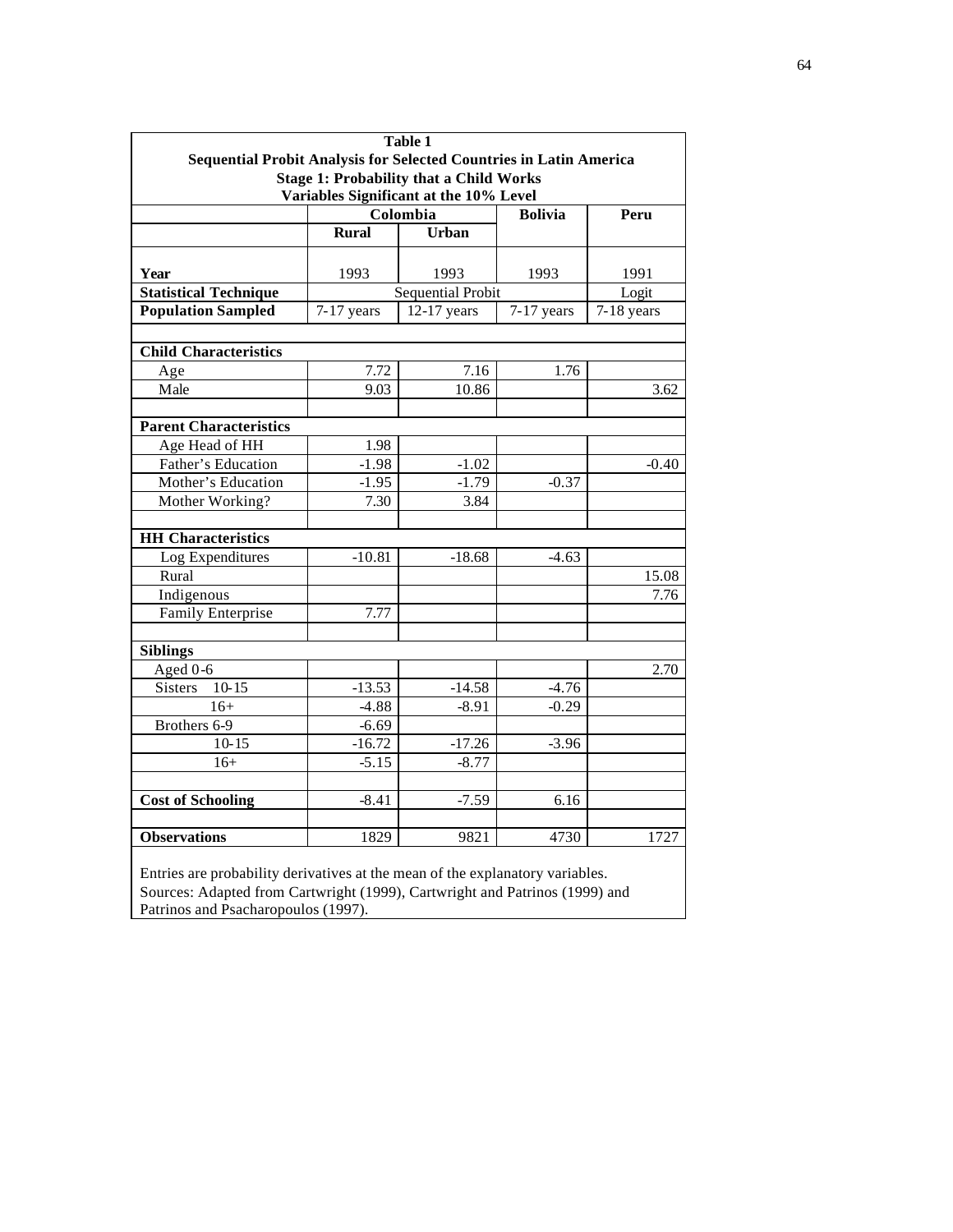|                                                                                                                               |                                                                      | <b>Table 2</b>           |                             |              |  |  |  |
|-------------------------------------------------------------------------------------------------------------------------------|----------------------------------------------------------------------|--------------------------|-----------------------------|--------------|--|--|--|
| Sequential Probit and Logit Analysis for Selected Countries in Latin America<br><b>Stage 2: Probability of Full-Time Work</b> |                                                                      |                          |                             |              |  |  |  |
|                                                                                                                               |                                                                      |                          |                             |              |  |  |  |
|                                                                                                                               | Variables Significant at the 10% Level<br>Colombia<br><b>Bolivia</b> |                          |                             |              |  |  |  |
|                                                                                                                               | <b>Rural</b>                                                         | <b>Urban</b>             |                             | Peru         |  |  |  |
|                                                                                                                               |                                                                      |                          |                             |              |  |  |  |
| Year                                                                                                                          | 1993                                                                 | 1993                     | 1993                        | 1991         |  |  |  |
| <b>Statistical Technique</b>                                                                                                  |                                                                      | <b>Sequential Probit</b> |                             | Logit        |  |  |  |
| <b>Dependent Variable</b>                                                                                                     | Probability of                                                       | Probability of           | Age-Grade<br>Probability of |              |  |  |  |
|                                                                                                                               | Fulltime Work                                                        | Fulltime Work            | Fulltime Work               | Distortion   |  |  |  |
| <b>Population Sampled</b>                                                                                                     | $7-17$ years                                                         | $12-17$ years            | $7-17$ years                | $7-18$ years |  |  |  |
|                                                                                                                               |                                                                      |                          |                             |              |  |  |  |
| <b>Child Characteristics</b>                                                                                                  |                                                                      |                          |                             |              |  |  |  |
| Age                                                                                                                           | 6.78                                                                 | 4.59                     | 3.64                        | 22.20        |  |  |  |
| Male                                                                                                                          | $-31.35$                                                             | $-13.75$                 |                             | 2.67         |  |  |  |
|                                                                                                                               |                                                                      |                          |                             |              |  |  |  |
| <b>Parent Characteristics</b>                                                                                                 |                                                                      |                          |                             |              |  |  |  |
| Father's Education                                                                                                            |                                                                      | $-1.10$                  |                             | $-1.53$      |  |  |  |
| Mother's Education                                                                                                            |                                                                      | $-1.21$                  | $-3.10$                     |              |  |  |  |
| Mother Working?                                                                                                               | $-12.95$                                                             | $-8.25$                  | $-33.48$                    |              |  |  |  |
| <b>Father Union Member</b>                                                                                                    |                                                                      |                          | $-30.47$                    |              |  |  |  |
|                                                                                                                               |                                                                      |                          |                             |              |  |  |  |
| <b>HH Characteristics</b>                                                                                                     |                                                                      |                          |                             |              |  |  |  |
| Log Expenditures                                                                                                              | $-8.56$                                                              |                          | $-34.88$                    |              |  |  |  |
| Family Enterprise                                                                                                             | $-14.11$                                                             |                          |                             |              |  |  |  |
| No. of Rooms                                                                                                                  |                                                                      |                          |                             | $-2.84$      |  |  |  |
| Rural                                                                                                                         |                                                                      |                          |                             | 11.11        |  |  |  |
| Indigenous language                                                                                                           |                                                                      |                          | $-27.42$                    | $-9.05$      |  |  |  |
| <b>Siblings</b>                                                                                                               |                                                                      |                          |                             |              |  |  |  |
| Sisters 0-5 years                                                                                                             | $-10.71$                                                             |                          |                             | $6.15*$      |  |  |  |
| $10 - 15$                                                                                                                     |                                                                      |                          | $-12.87$                    | $2.55*$      |  |  |  |
| $16+$                                                                                                                         |                                                                      | $-5.70$                  | $-9.54$                     | $2.84*$      |  |  |  |
| Brothers 0-5 years                                                                                                            | 12.89                                                                | $-7.06$                  |                             |              |  |  |  |
| $10 - 15$                                                                                                                     |                                                                      | $-3.90$                  |                             |              |  |  |  |
| $16+$                                                                                                                         |                                                                      | $-1.02$                  | $-21.49$                    |              |  |  |  |
|                                                                                                                               |                                                                      |                          |                             |              |  |  |  |
| <b>Cost of Schooling</b>                                                                                                      | 8.51                                                                 | 8.92                     |                             |              |  |  |  |
| <b>Private School</b>                                                                                                         |                                                                      |                          |                             | $-6.93$      |  |  |  |
| <b>Observations</b>                                                                                                           | 624                                                                  | 1915                     | 590                         | 1727         |  |  |  |
| *Brothers and sisters.<br>Entries are probability derivatives at the mean of the explanatory variables.                       |                                                                      |                          |                             |              |  |  |  |

Sources: Adapted from Cartwright (1999), Cartwright and Patrinos (1999) and Patrinos and Psacharopoulos (1997).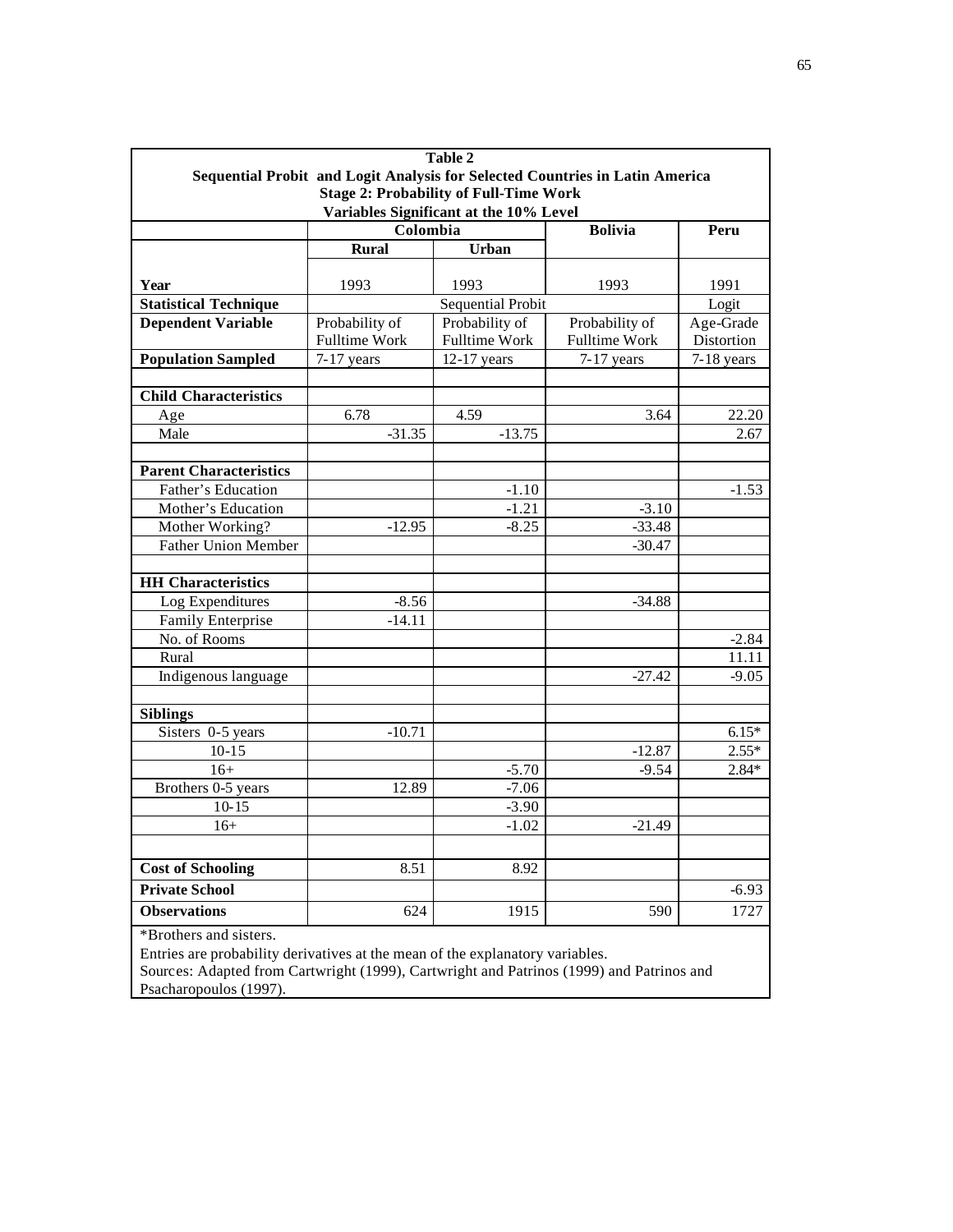| Table 3                                                                                                            |                 |                         |               |                                       |           |                   |  |
|--------------------------------------------------------------------------------------------------------------------|-----------------|-------------------------|---------------|---------------------------------------|-----------|-------------------|--|
| Probability of Child Work and Schooling for Selected Countries in Africa<br>Variables Significant at the 10% Level |                 |                         |               |                                       |           |                   |  |
|                                                                                                                    |                 | Ghana                   | Cote d'Ivoire |                                       | Zambia    |                   |  |
|                                                                                                                    |                 |                         |               |                                       |           |                   |  |
| Year                                                                                                               |                 | 1991-1992               | 1993          |                                       | 1993      |                   |  |
|                                                                                                                    |                 | Probability of          |               | Probability of                        |           |                   |  |
|                                                                                                                    | Some            | Some                    | School        | School and                            |           | Probability       |  |
| <b>Dependant Variable</b>                                                                                          | Work            | School                  | Only          | Work                                  | Work Only | of School         |  |
| <b>Sample Population</b>                                                                                           |                 | 7-14 year olds          |               | Urban 7-17 year olds                  |           | 7-14 year<br>olds |  |
| <b>Statistical Method</b>                                                                                          |                 | <b>Bivariate Probit</b> |               | Sequential Probit and Bivariate Logit |           |                   |  |
|                                                                                                                    |                 | Beta-                   |               | Probability Derivatives at the        |           | Beta-             |  |
|                                                                                                                    |                 | Coefficient             |               | Variable Mean                         |           | Coefficient       |  |
| <b>Child Characteristics</b>                                                                                       |                 |                         |               |                                       |           |                   |  |
| Age                                                                                                                | 0.85            | 0.66                    |               | 21.05                                 | 9.33      | $-0.20$           |  |
| Female                                                                                                             | 0.23            | $-0.37$                 | $-29.80$      | $-16.40$                              | $-15.58$  | $-0.22$           |  |
| Grade                                                                                                              |                 |                         |               |                                       |           | 0.30              |  |
| Married                                                                                                            |                 |                         |               |                                       |           | $-2.94$           |  |
| <b>Parent Characteristics</b>                                                                                      |                 |                         |               |                                       |           |                   |  |
| HH Head Age                                                                                                        |                 |                         | 2.91          | 2.73                                  |           |                   |  |
| Father's Education                                                                                                 | $-0.29$         | 1.26                    | 1.48          | 1.84                                  |           | 0.06              |  |
| Mother's Education                                                                                                 |                 | 0.75                    |               | 3.54                                  |           |                   |  |
| Mother Working?                                                                                                    |                 |                         | 10.63         |                                       |           |                   |  |
| Girl with Working Mother                                                                                           |                 |                         |               |                                       | 18.25     |                   |  |
| Father in Formal Sector                                                                                            |                 |                         |               |                                       |           | 0.15              |  |
| Proportion of Non-Head                                                                                             |                 |                         |               |                                       |           | $-1.59$           |  |
| Working                                                                                                            |                 |                         |               |                                       |           |                   |  |
| Father in HH                                                                                                       |                 | 0.32                    |               |                                       |           |                   |  |
| <b>Head Not Working</b>                                                                                            |                 |                         |               |                                       |           | $-0.29$           |  |
|                                                                                                                    |                 |                         |               |                                       |           |                   |  |
| <b>HH Characteristics</b>                                                                                          |                 |                         |               |                                       |           |                   |  |
| Log Expenditures/capita                                                                                            |                 |                         | 0.28          |                                       |           | 1.55              |  |
| Assets                                                                                                             |                 |                         |               |                                       |           | 0.16              |  |
| Savings                                                                                                            |                 |                         |               |                                       |           | 0.06              |  |
| Land<br><b>Family Enterprise</b>                                                                                   |                 |                         |               |                                       |           | $-0.36$           |  |
|                                                                                                                    | $-0.22$<br>0.26 | 0.61                    | $-10.04$      | -12.62                                | 9.22      |                   |  |
| Protestant<br>Catholic                                                                                             |                 | 0.46                    |               |                                       |           |                   |  |
| Other Christian                                                                                                    |                 | 0.40                    |               |                                       |           |                   |  |
| Muslim                                                                                                             |                 | 0.17                    |               |                                       |           |                   |  |
| Agriculture/Animals                                                                                                |                 | $-0.34$                 |               |                                       | 29.22     | 0.55              |  |
| Rural                                                                                                              |                 | $-0.26$                 |               |                                       |           | 0.30              |  |
| Rain Forest                                                                                                        | 0.45            | 0.62                    |               |                                       |           |                   |  |
| Poor                                                                                                               |                 |                         | $-8.63$       | $-12.51$                              |           |                   |  |
|                                                                                                                    |                 |                         |               |                                       |           |                   |  |
| <b>Other HH Members</b>                                                                                            |                 |                         |               |                                       |           |                   |  |
| Boys 6-9                                                                                                           |                 |                         |               | 4.6                                   |           |                   |  |
| $10-15$                                                                                                            |                 |                         | 3.65          |                                       |           |                   |  |
| $16 - 17$                                                                                                          |                 |                         |               | 13.93                                 |           |                   |  |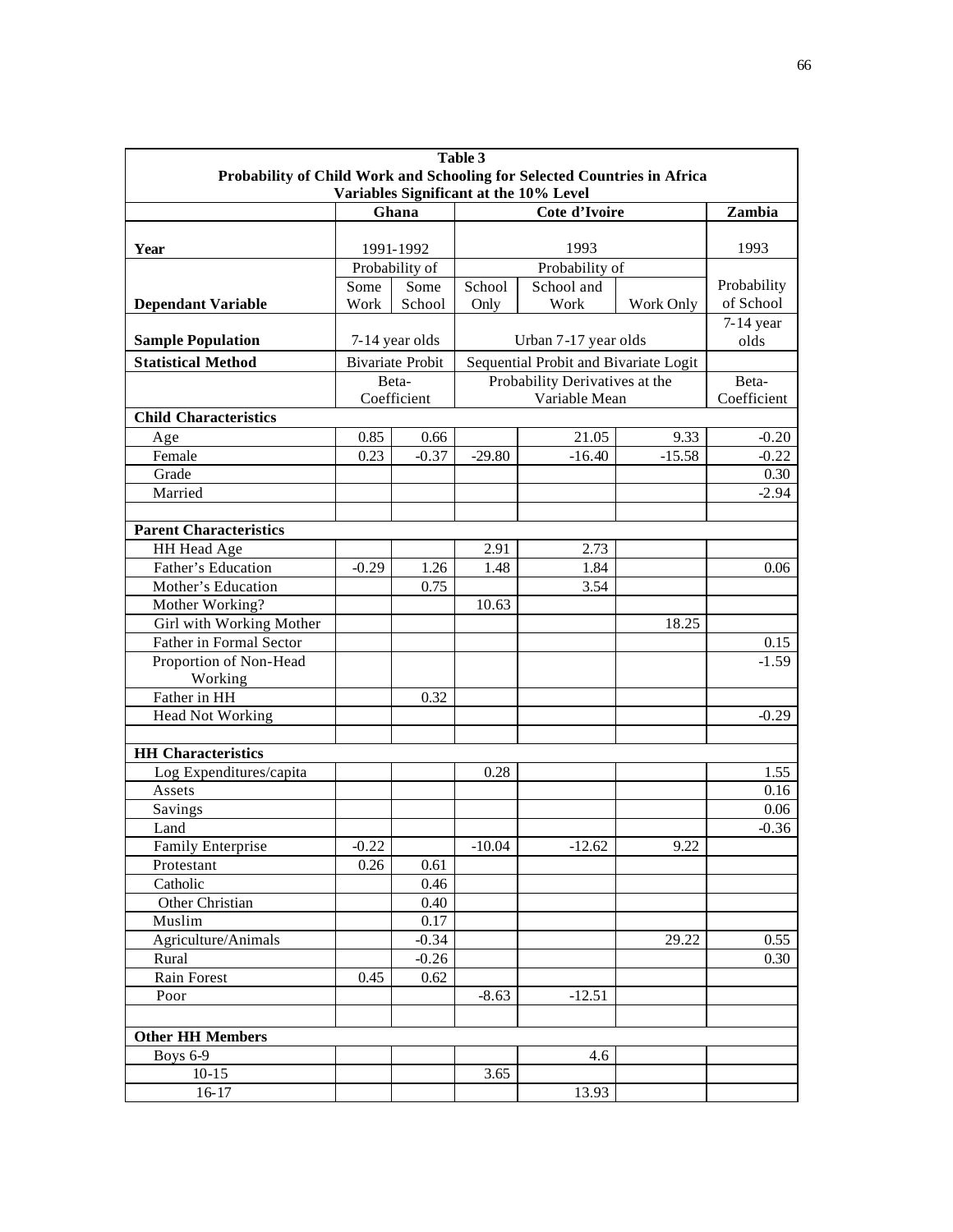| Girls $6-9$                                                                   |         |         |      |      | 6.33 |         |
|-------------------------------------------------------------------------------|---------|---------|------|------|------|---------|
| $10-15$                                                                       |         | 0.12    | 4.39 | 9.02 |      |         |
| $15+$                                                                         | $-0.21$ |         |      |      |      |         |
| Aged $60+$                                                                    |         | $-0.11$ |      |      |      |         |
| <b>Cost of Schooling</b>                                                      | 0.16    | 0.11    |      |      |      |         |
| <b>Distance to School</b>                                                     |         |         |      |      |      | $-0.03$ |
|                                                                               |         |         |      |      |      |         |
| <b>Households</b>                                                             |         | 3811    | 1177 |      |      | 6372    |
|                                                                               |         |         |      |      |      |         |
| Sources: Canagarajah and Coloumbe (1998), Grootaert (1999) and Nielsen (1998) |         |         |      |      |      |         |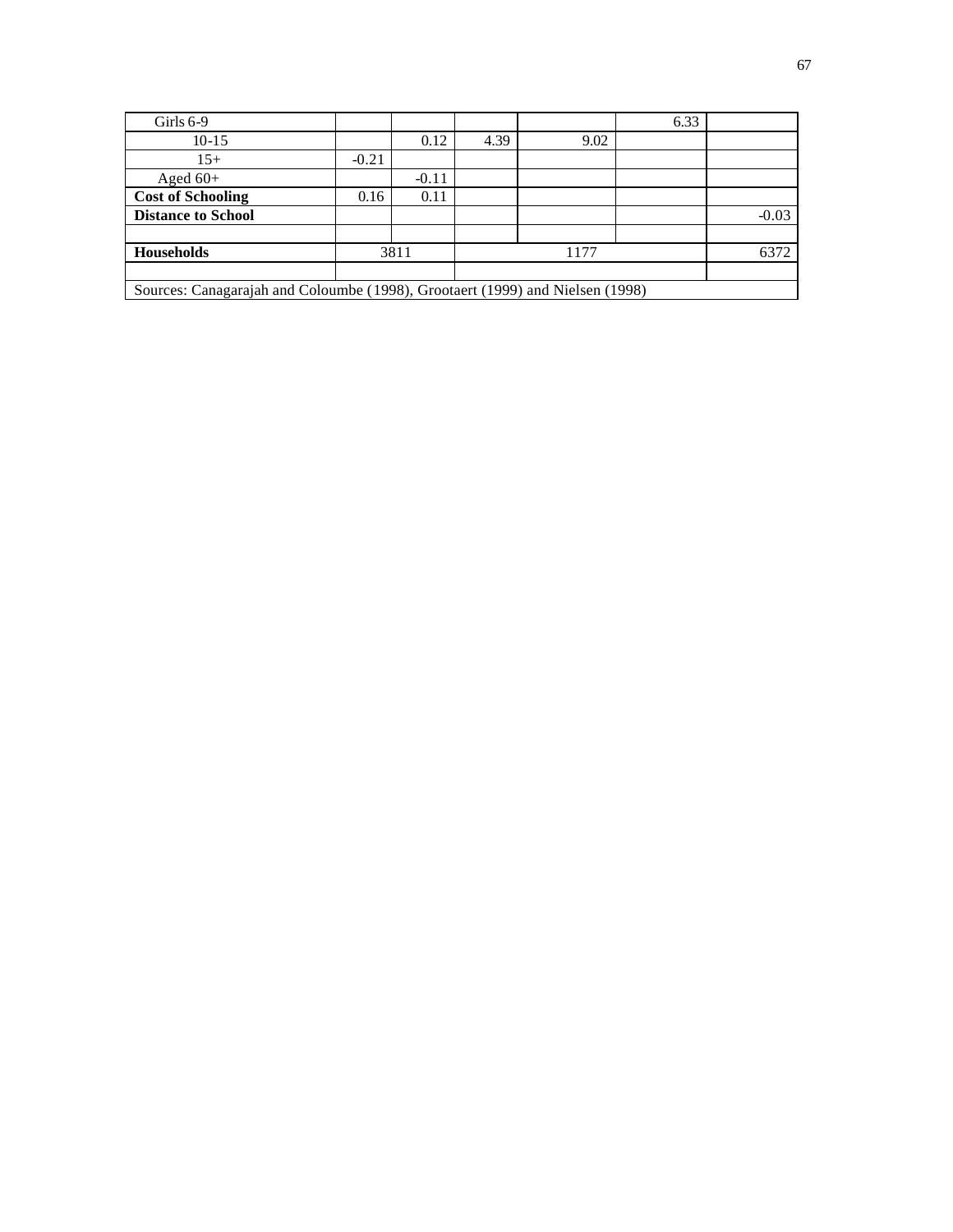|                                                                                                            | Table 4                     |                     |                    |  |  |
|------------------------------------------------------------------------------------------------------------|-----------------------------|---------------------|--------------------|--|--|
| <b>Sequential Probit Analysis for Selected Countries in Asia</b><br>Variables Significant at the 10% Level |                             |                     |                    |  |  |
|                                                                                                            | <b>India</b>                |                     |                    |  |  |
|                                                                                                            | <b>Boys</b><br><b>Girls</b> |                     | <b>Philippines</b> |  |  |
| Year                                                                                                       |                             |                     |                    |  |  |
| <b>Statistical Technique</b>                                                                               |                             | <b>Binary Logit</b> | Sequential Probit  |  |  |
| <b>Age of Sample Population</b>                                                                            |                             | 5-12 years old      | $10-17$ years old  |  |  |
| <b>Dependent Variable</b>                                                                                  |                             | Probability of      | Probability of     |  |  |
|                                                                                                            |                             | Enrollment          | Work               |  |  |
|                                                                                                            |                             |                     |                    |  |  |
| <b>Child Characteristics</b>                                                                               |                             |                     |                    |  |  |
| Age                                                                                                        |                             |                     | 0.024              |  |  |
| 5 years old                                                                                                | $-0.233$                    | $-0.317$            |                    |  |  |
| 8 years old                                                                                                |                             | $-0.101$            |                    |  |  |
| 10 years old                                                                                               |                             | $-0.117$            |                    |  |  |
| 11 years old                                                                                               |                             | $-0.131$            |                    |  |  |
| 12 years old                                                                                               |                             | $-0.175$            |                    |  |  |
|                                                                                                            |                             |                     |                    |  |  |
| <b>Parent Characteristics</b>                                                                              |                             |                     |                    |  |  |
| Age Head of HH                                                                                             |                             |                     |                    |  |  |
| Father's Education                                                                                         | 0.009                       | 0.020               |                    |  |  |
| Mother's Education                                                                                         |                             | 0.025               |                    |  |  |
| Mother Working?                                                                                            |                             |                     | 0.011              |  |  |
| Mother of Girl Working?                                                                                    |                             |                     | 0.019              |  |  |
| HH Head of Girl Working?                                                                                   |                             |                     | $-0.020$           |  |  |
| Female HH Head Working?                                                                                    |                             |                     | 0.029              |  |  |
| <b>HH Characteristics</b>                                                                                  |                             |                     |                    |  |  |
| Poor                                                                                                       |                             |                     | 0.038              |  |  |
| Rural                                                                                                      |                             |                     | 0.024              |  |  |
| Member of Caste or Tribe                                                                                   | $-0.044$                    | $-0.119$            |                    |  |  |
| <b>Other Backward Caste</b>                                                                                | $-0.042$                    | $-0.116$            |                    |  |  |
| Believe Girls Should be Educated                                                                           | 0.097                       | 0.303               |                    |  |  |
| Male Head of HH                                                                                            |                             |                     | 0.031              |  |  |
| Married Head of HH                                                                                         |                             |                     | $-0.027$           |  |  |
| Assets                                                                                                     |                             | 0.006               |                    |  |  |
| <b>Family Enterprise</b>                                                                                   |                             |                     | 0.278              |  |  |
| Cow/Goat                                                                                                   |                             | $-0.011$            |                    |  |  |
|                                                                                                            |                             |                     |                    |  |  |
| <b>Siblings</b>                                                                                            |                             |                     |                    |  |  |
| #children/#adults in HH                                                                                    |                             | $-0.050$            |                    |  |  |
|                                                                                                            |                             |                     |                    |  |  |
| <b>School Characteristics</b>                                                                              |                             |                     |                    |  |  |
| School Lunch Program                                                                                       |                             | 0.149               |                    |  |  |
| <b>Building Waterproof</b>                                                                                 |                             | 0.146               |                    |  |  |
| School Open Previous Week                                                                                  |                             | 0.111               |                    |  |  |
|                                                                                                            |                             |                     |                    |  |  |
| <b>Village Characteristics</b>                                                                             |                             |                     |                    |  |  |
| Elect., P.O., Water, Phone                                                                                 |                             | 0.036               |                    |  |  |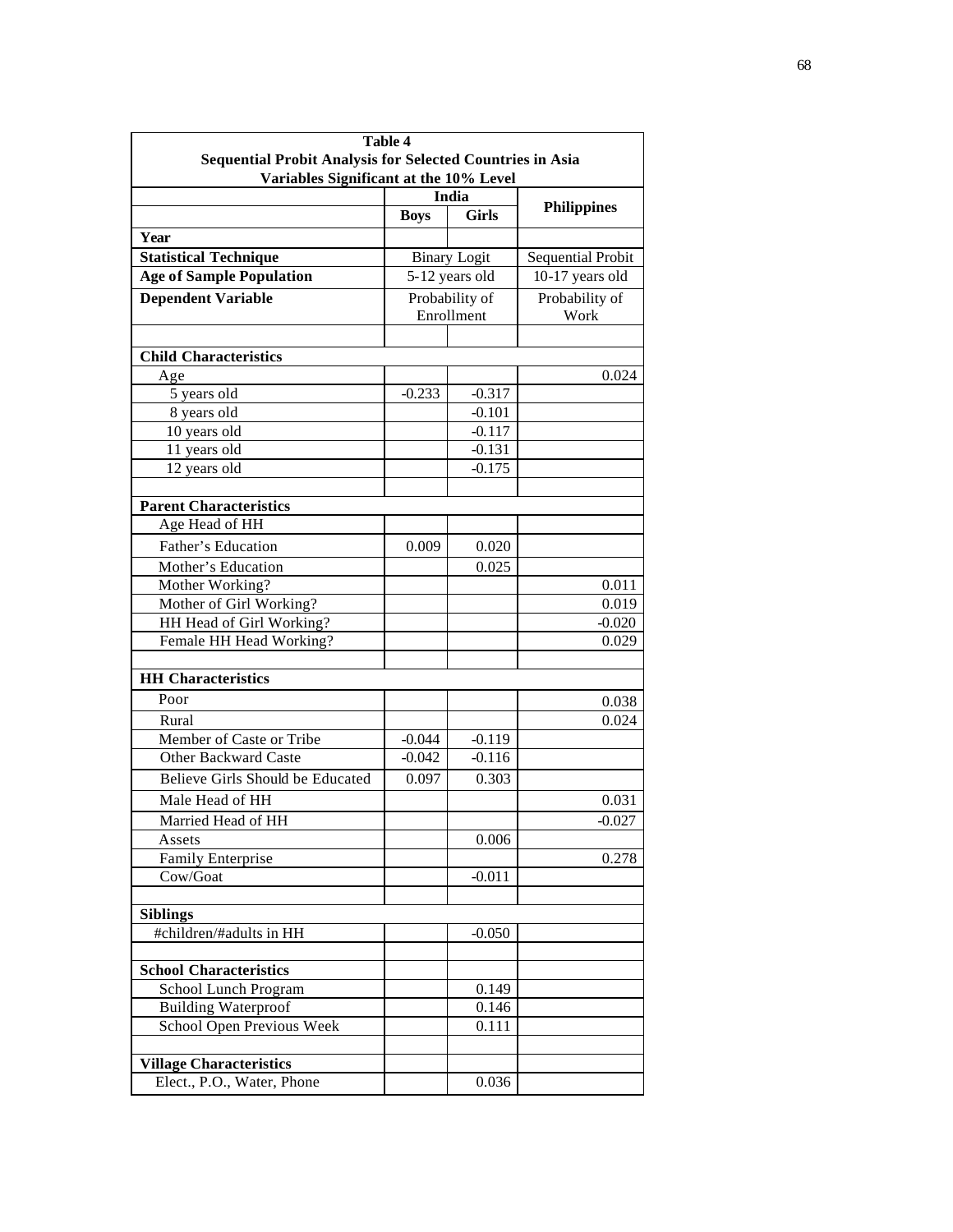| Women's Association |      | 102  |  |
|---------------------|------|------|--|
|                     |      |      |  |
| <b>Observations</b> | .405 | 1067 |  |
|                     |      |      |  |

Entries are beta-coefficients of the explanatory variables.

Sources: Adapted from Dreze and Kingdon (2000) and Sakalariou and Lall (1999).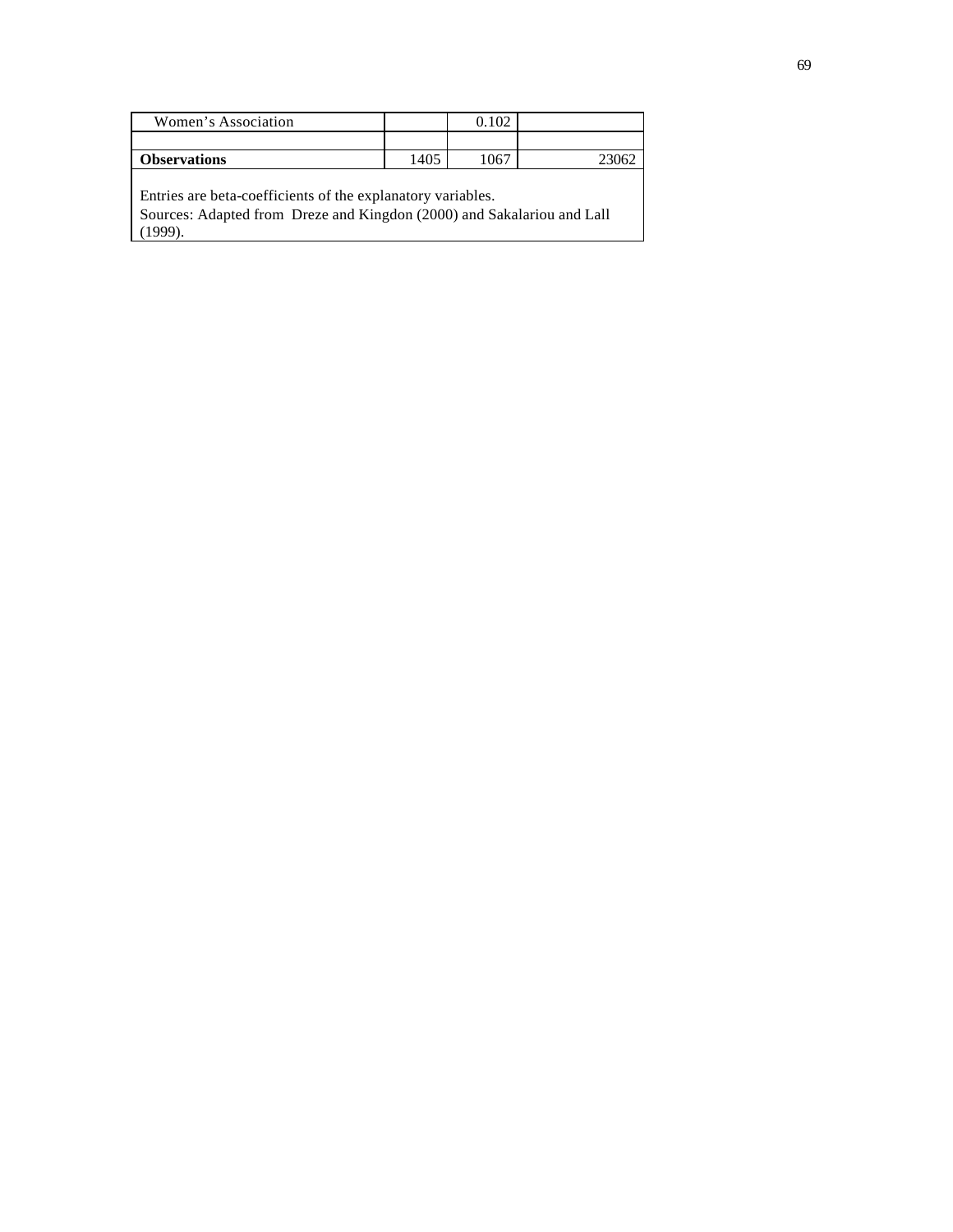| <b>Region</b>        | <b>Child Labor Force</b><br>Participation |      | <b>Minimum Age for Work</b> | Compulsory<br><b>Education</b> |             |
|----------------------|-------------------------------------------|------|-----------------------------|--------------------------------|-------------|
|                      | <b>Age Range</b>                          | Rate | <b>Basic</b>                | <b>Hazardous</b>               | <b>Ages</b> |
| <b>Africa</b>        | $5 - 14$                                  | 41.0 |                             |                                |             |
| <b>Egypt</b>         | $6 - 14$                                  | 12.0 | 14                          | $15 - 17$                      | $6 - 13$    |
| Kenya                | $10 - 14$                                 | 41.3 | 16                          | $16 - 18$                      |             |
| <b>South Africa</b>  | $10 - 14$                                 | 4.3  | 15                          | 18                             | $7 - 15$    |
| Tanzania             | $10 - 14$                                 | 39.5 | $12 - 18$                   | 18                             | $7 - 13$    |
| Asia                 | $5 - 14$                                  | 21.0 |                             |                                |             |
| <b>Bangladesh</b>    | $5 - 14$                                  | 19.1 | $12 - 15$                   | 18                             | $6 - 10$    |
| India                | $5 - 14$                                  | 5.4  | 14                          | $14 - 18$                      |             |
| <b>Nepal</b>         | $5 - 14$                                  | 41.7 | 14                          | 16                             |             |
| Pakistan             | $5 - 14$                                  | 8.0  | 14                          | $14 - 21$                      |             |
| <b>Philippines</b>   | $5 - 14$                                  | 10.6 | 15                          | 18                             | $6 - 11$    |
| <b>Thailand</b>      | $10 - 14$                                 | 16.2 | 15                          | 18                             | $6 - 11$    |
| <b>Latin America</b> | $5 - 14$                                  | 17.0 |                             |                                |             |
| <b>Brazil</b>        | $5 - 14$                                  | 12.8 | 14                          | $18 - 21$                      | $7 - 14$    |
| Guatemala            | $7 - 14$                                  | 4.1  | 14                          | 16                             | $6 - 15$    |
| <b>Mexico</b>        | $12 - 14$                                 | 17.3 | 14                          | $16-18$                        | $6 - 14$    |
| Nicaragua            | $10 - 14$                                 | 9.9  | 14                          | 18                             | $7 - 12$    |
| Peru                 | $6 - 14$                                  | 4.1  | $12 - 16$                   | 18                             | $6 - 16$    |
| <b>Europe</b>        | $5 - 14$                                  |      |                             |                                |             |
| <b>Turkey</b>        | $6 - 14$                                  | 12.6 | 15                          | 18                             | $6 - 13$    |